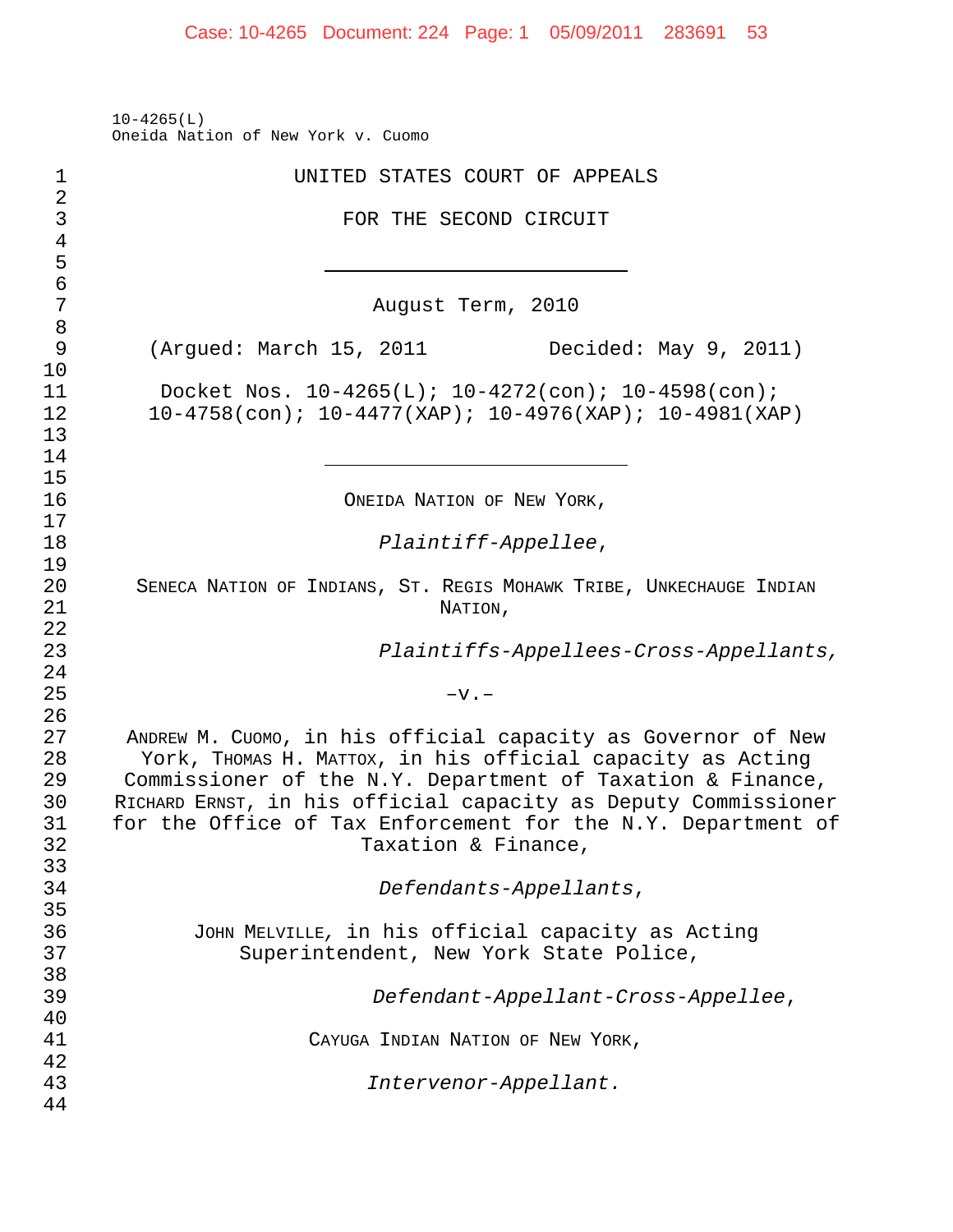and  $\overline{1}$  and  $\overline{1}$  and  $\overline{1}$  and  $\overline{1}$  and  $\overline{1}$  and  $\overline{1}$  and  $\overline{1}$  and  $\overline{1}$  and  $\overline{1}$  and  $\overline{1}$  and  $\overline{1}$  and  $\overline{1}$  and  $\overline{1}$  and  $\overline{1}$  and  $\overline{1}$  and  $\overline{1}$  and  $\overline{$ 

Before: WESLEY, CHIN, and LOHIER, *Circuit Judges*.

5 Consolidated and expedited appeals from three district<br>6 court proceedings in which Plaintiffs sought to enjoin court proceedings in which Plaintiffs sought to enjoin enforcement of 2010 amendments to New York's tax law: (1) Plaintiff Seneca Nation of Indians and Intervenor Cayuga Indian Nation of New York appeal from an order of the United States District Court for the Western District of New York (Arcara, *J*.), which denied their motion for a preliminary injunction; (2) Plaintiffs St. Regis Mohawk Tribe and Unkechauge Indian Nation appeal from an order of the United States District Court for the Western District of New York (Arcara, J.), which denied their motion for a preliminary injunction; and (3) New York State Defendants appeal from an order of the United States District Court for the Northern District of New York (Hurd, *J.*), which granted plaintiff 19 Oneida Nation of New York's motion for a preliminary<br>20 injunction. injunction.

21<br>22 Plaintiffs all argue that New York's amended tax law interferes with their tribal sovereignty and violates their immunity from state taxation. We conclude that none of the Plaintiffs has demonstrated a likelihood of success on the merits. Thus, we hold that the Northern District abused its discretion in granting the Oneida Nation an injunction and the Western District properly denied injunctions to the Seneca Nation, Cayuga Nation, Unkechauge Nation, and Mohawk Tribe.

 The order of the Northern District is VACATED. The two orders of the Western District are AFFIRMED. All stays pending appeal are VACATED and the cases are REMANDED.

 RIYAZ A. KANJI (Cory J. Albright, Zach Welcker, Kanji & Katzen, PLLC; Christopher Karns, Owen Herne, Seneca Nation of Indians Department of Justice, Salamanca, NY; Carol E. Heckman, Jeffrey A. Wadsworth, David T. Archer, Harter Secrest & Emery LLP, Buffalo, NY, *on the brief*), Kanji & Katzen, PLLC, Ann Arbor, MI, *for Plaintiff-Appellee-Cross-Appellant Seneca Nation of Indians*.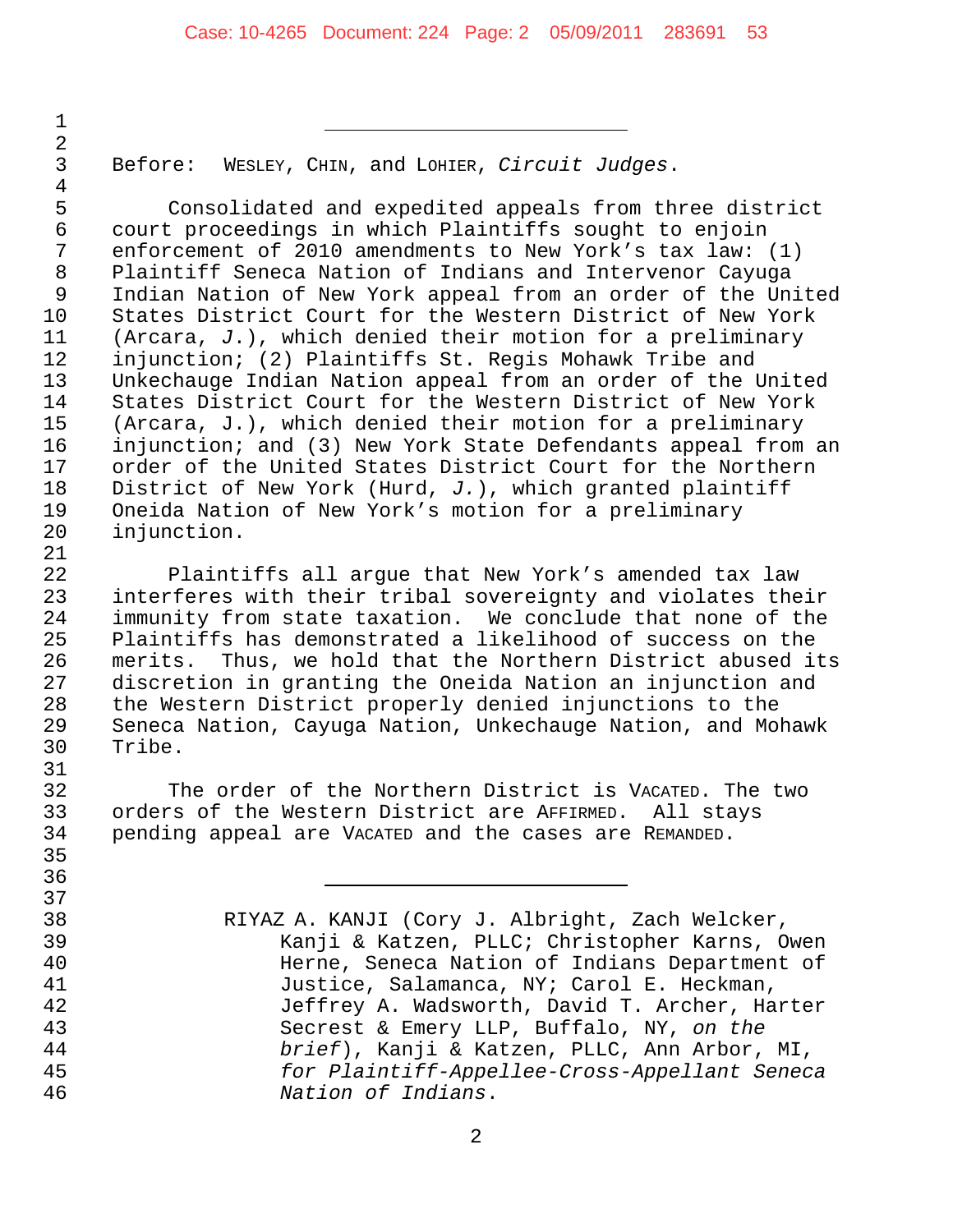| $\mathbf 1$<br>$\mathbf{2}$<br>3<br>4<br>5<br>6<br>7 | DAVID W. DEBRUIN (Scott B. Wilkens, Joshua M.<br>Segal, Jenner & Block, LLP; Daniel French, Lee<br>Alcott, French-Alcott, PLLC, Syracuse, NY, on<br>the brief), Jenner & Block, LLP, Washington,<br>D.C., for Intervenor-Appellant Cayuga Indian<br>Nation of New York. |
|------------------------------------------------------|-------------------------------------------------------------------------------------------------------------------------------------------------------------------------------------------------------------------------------------------------------------------------|
| $\,8\,$                                              | JAMES M. WICKS (George C. Pratt, Hillary A.                                                                                                                                                                                                                             |
| $\mathcal{G}$                                        | Frommer, Farrell Fritz, P.C.; James F.                                                                                                                                                                                                                                  |
| 10                                                   | Simermeyer, New York, NY, on the brief),                                                                                                                                                                                                                                |
| 11                                                   | Farrell Fritz, P.C., Uniondale, NY, for                                                                                                                                                                                                                                 |
| 12                                                   | Plaintiff-Appellee-Cross-Appellant Unkechauge                                                                                                                                                                                                                           |
| 13                                                   | Indian Nation.                                                                                                                                                                                                                                                          |
| 14                                                   |                                                                                                                                                                                                                                                                         |
| 15                                                   | MICHAEL L. ROY (Marsha K. Schmidt, on the brief),                                                                                                                                                                                                                       |
| 16                                                   | Hobbs, Straus, Dean & Walker, LLP, Washington,                                                                                                                                                                                                                          |
| 17                                                   | D.C., for Plaintiff-Appellee-Cross-Appellant                                                                                                                                                                                                                            |
| 18                                                   | St. Regis Mohawk Tribe.                                                                                                                                                                                                                                                 |
| 19                                                   |                                                                                                                                                                                                                                                                         |
| 20                                                   | MICHAEL R. SMITH (R. Miles Clark, Zuckerman                                                                                                                                                                                                                             |
| 21                                                   | Spaeder, LLP; Peter D. Carmen, Meghan Murphy                                                                                                                                                                                                                            |
| 22                                                   | Beakman, Oneida Nation Legal Department,                                                                                                                                                                                                                                |
| 23                                                   | Verona, NY; Daniel F. Katz, Dennis M. Black,                                                                                                                                                                                                                            |
| 24                                                   | Williams & Connolly, LLP, Washington D.C., on                                                                                                                                                                                                                           |
| 25                                                   | the brief), Zuckerman Spaeder LLP, Washington,                                                                                                                                                                                                                          |
| 26                                                   | D.C., for Plaintiff-Appellee Oneida Nation of                                                                                                                                                                                                                           |
| 27                                                   | New York.                                                                                                                                                                                                                                                               |
| 28                                                   |                                                                                                                                                                                                                                                                         |
| 29                                                   | ANDREW D. BING (Eric T. Schneiderman, Attorney                                                                                                                                                                                                                          |
| 30                                                   | General of the State of New York, Barbara D.                                                                                                                                                                                                                            |
| 31                                                   | Underwood, Solicitor General, Alison J.                                                                                                                                                                                                                                 |
| 32                                                   | Nathan, Special Counsel to the Solicitor                                                                                                                                                                                                                                |
| 33                                                   | General, Steven C. Wu, Assistant Solicitor                                                                                                                                                                                                                              |
| 34                                                   | General, on the brief), Deputy Solicitor                                                                                                                                                                                                                                |
| 35                                                   | General, for Defendants-Appellants Andrew M.                                                                                                                                                                                                                            |
| 36                                                   | Cuomo, Thomas H. Mattox, Richard Ernst, and                                                                                                                                                                                                                             |
| 37                                                   | Defendant-Appellant-Cross-Appellee John                                                                                                                                                                                                                                 |
| 38                                                   | Melville.                                                                                                                                                                                                                                                               |
| 39                                                   |                                                                                                                                                                                                                                                                         |
| 40                                                   | MICHAEL T. FEELEY (Lisa A. Coppola, on the brief),                                                                                                                                                                                                                      |
| 41                                                   | Rupp, Baase, Pfalzgraf, Cunningham & Coppola                                                                                                                                                                                                                            |
| 42                                                   | LLC, Buffalo, NY, for Amicus Curiae Akwesasne                                                                                                                                                                                                                           |
| 43                                                   | Convenience Store Association.                                                                                                                                                                                                                                          |
| 44                                                   |                                                                                                                                                                                                                                                                         |
| 45                                                   |                                                                                                                                                                                                                                                                         |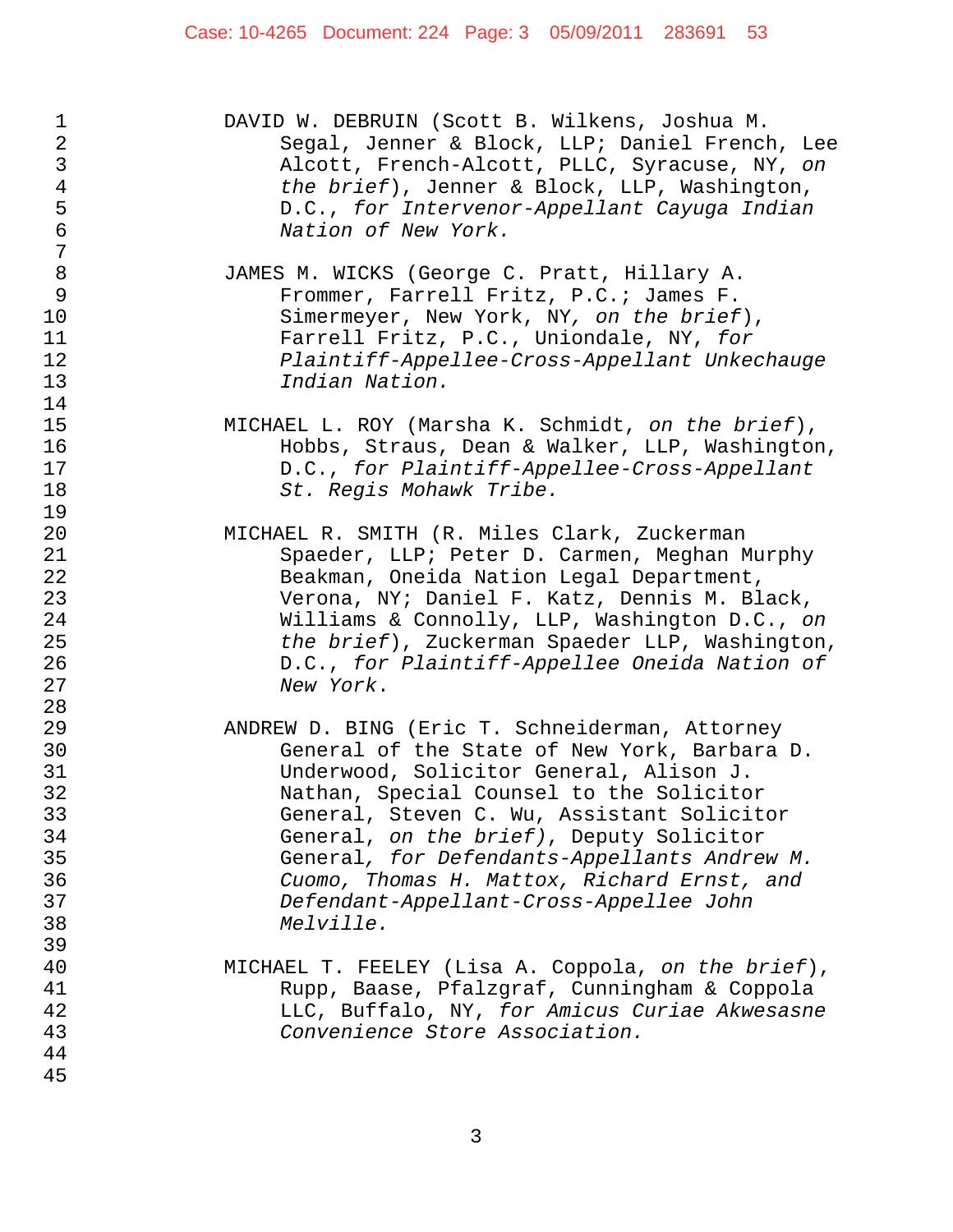# Case: 10-4265 Document: 224 Page: 4 05/09/2011 283691 53

| $\mathbf 1$<br>$\sqrt{2}$<br>$\frac{3}{4}$<br>5        | MICHAEL A. CARDOZO (Eric Proshansky, Aaron M.<br>Bloom, William H. Miller, on the brief),<br>Corporation Counsel of the City of New York,<br>New York, NY, for Amicus Curiae the City of<br>New York. |
|--------------------------------------------------------|-------------------------------------------------------------------------------------------------------------------------------------------------------------------------------------------------------|
| $\epsilon$<br>$\overline{7}$<br>$\,8\,$<br>$\mathsf 9$ | RICHARD T. SULLIVAN, Harris Beach PLLC, Buffalo,<br>NY, for Amicus Curiae New York Association of<br>Convenience Stores.                                                                              |
| 10<br>11<br>12<br>13<br>14<br>15<br>16                 | THOMAS G. JACKSON (Meagan A. Zapotocky, on the<br>brief), Phillips Nizer, LLP, New York, NY, for<br>Amicus Curiae New York State Association of<br>Tobacco and Candy Distributors, Inc. <sup>*</sup>  |
| 17<br>18<br>19                                         | WESLEY, Circuit Judge:                                                                                                                                                                                |
| 20                                                     | The Seneca Nation of Indians ("Seneca Nation"),                                                                                                                                                       |
| 21                                                     | Unkechauge Indian Nation ("Unkechauge Nation"), St. Regis                                                                                                                                             |
| 22                                                     | Mohawk Tribe ("Mohawk Tribe"), Cayuga Indian Nation of New                                                                                                                                            |
| 23                                                     | York ("Cayuga Nation"), and Oneida Nation of New York                                                                                                                                                 |
| 24                                                     | ("Oneida Nation") (collectively "Plaintiffs") seek to enjoin                                                                                                                                          |
| 25                                                     | amendments to New York's tax law, which are designed to tax                                                                                                                                           |
| 26                                                     | on-reservation cigarette sales to non-member purchasers.                                                                                                                                              |
| 27                                                     | Plaintiffs argue that the amended tax law interferes with                                                                                                                                             |
| 28                                                     | their tribal sovereignty and fails to ensure their access to                                                                                                                                          |
| 29                                                     | tax-free cigarettes for personal use. In three separate                                                                                                                                               |

<sup>\*</sup> We grant the outstanding motion of New York State Association of Tobacco and Candy Distributors, Inc. for leave to file an amicus brief. We have received and considered the brief in the disposition of this appeal.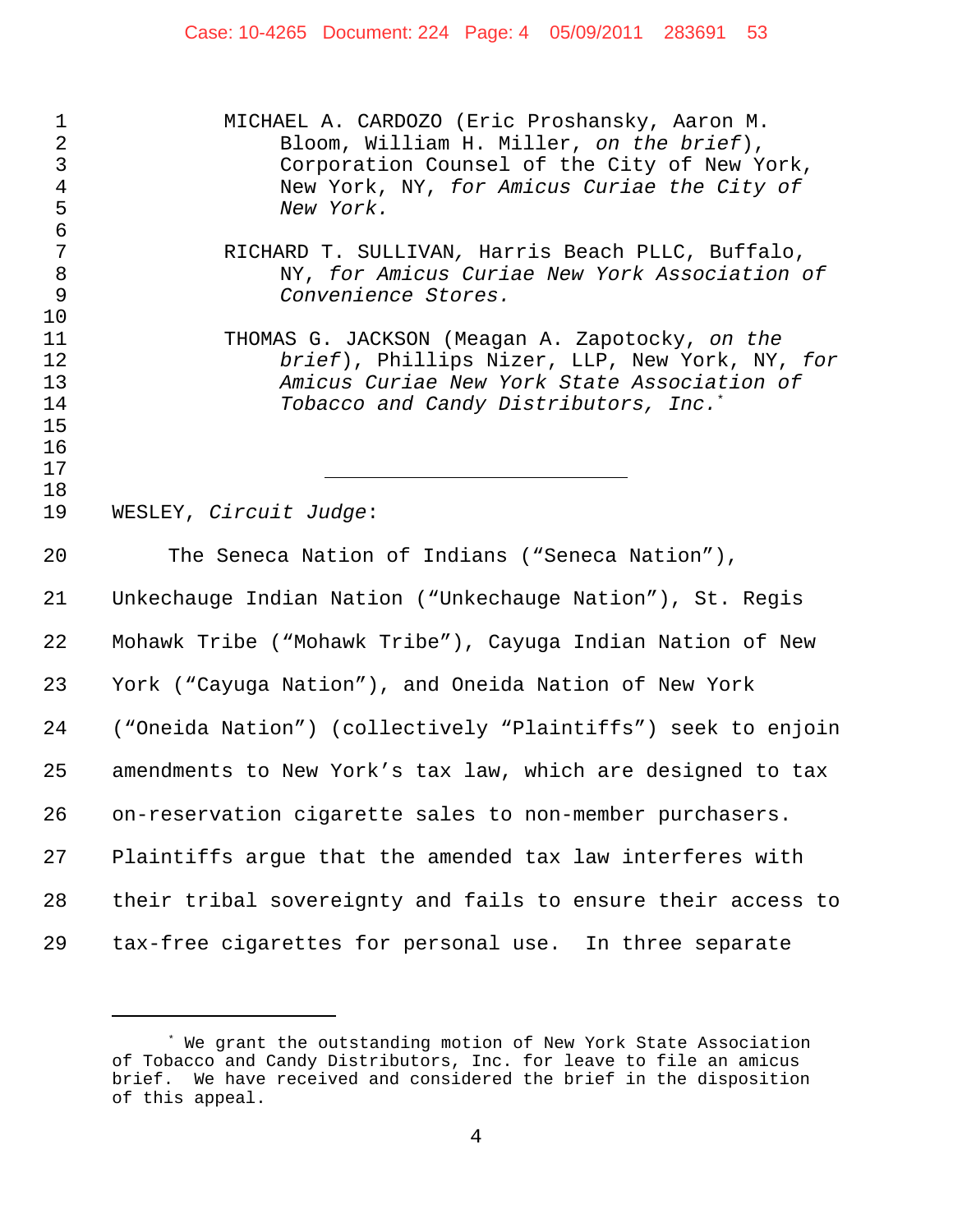## Case: 10-4265 Document: 224 Page: 5 05/09/2011 283691 53

 district court proceedings, Plaintiffs moved to enjoin New York officials ("State Defendants") from implementing the amended tax law. The Western District denied the preliminary injunction motions of the Seneca and Cayuga Nations (Arcara, *J.*) as well as the Unkechauge Nation and Mohawk Tribe (Arcara, *J.*) but stayed implementation of the amended tax law pending appeal. The Northern District (Hurd, *J.*) granted the Oneida Nation's motion for a preliminary injunction. We conclude that none of the Plaintiffs has demonstrated a likelihood of success on the merits. Thus, we hold that the Northern District abused its discretion in granting the Oneida Nation a preliminary injunction. We also hold that the Western District properly denied injunctions to the Seneca Nation, Cayuga Nation, Unkechauge Nation, and Mohawk Tribe. We therefore vacate the order of the Northern District and affirm the two orders of the Western District. We vacate all stays and remand the cases.

#### **BACKGROUND**

**I. New York Tax Law**

 New York currently imposes a \$4.35 per pack excise tax on all non-exempt cigarettes sold in the State. N.Y. Tax Law § 471(1) (McKinney 2010). The consumer bears the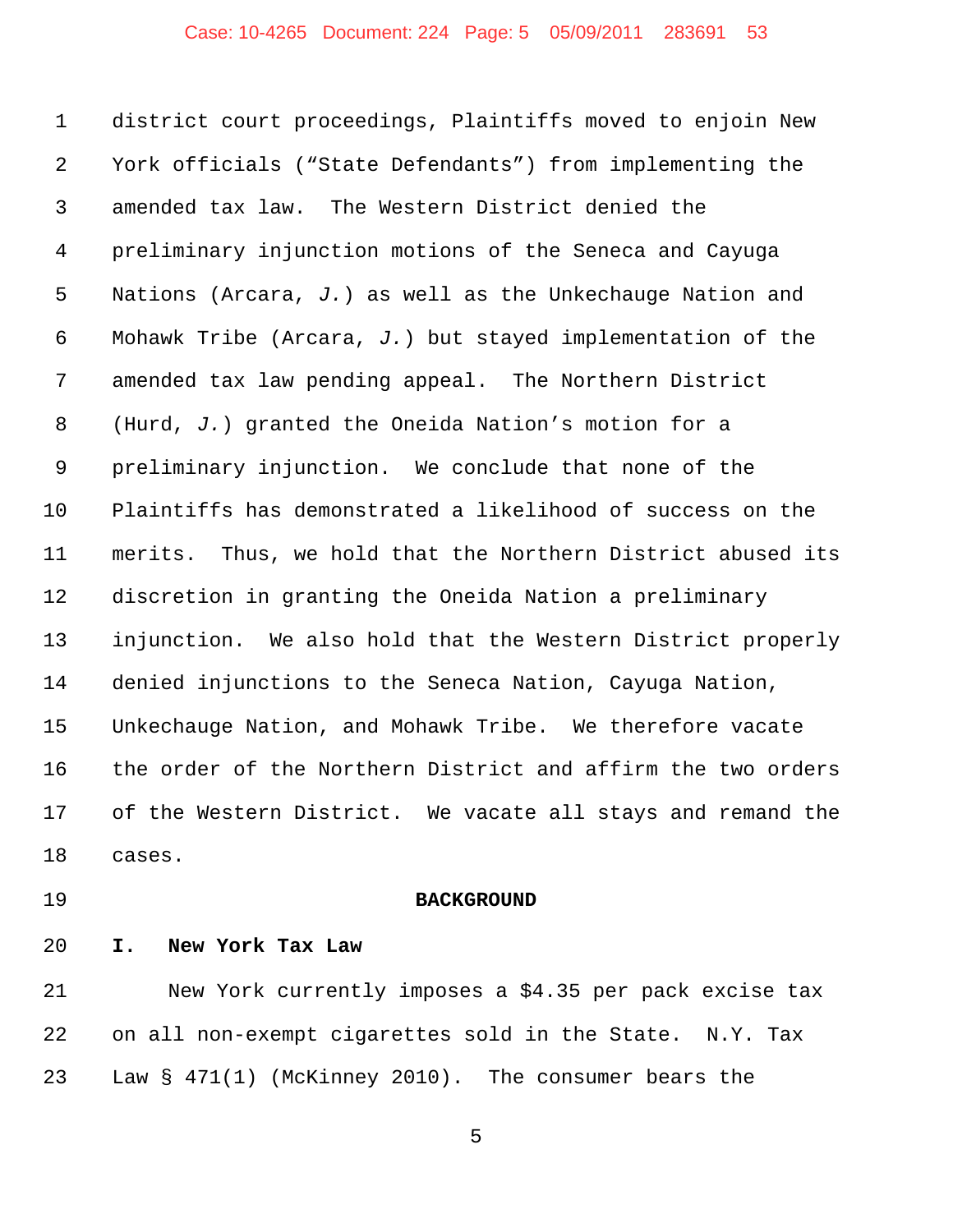# Case: 10-4265 Document: 224 Page: 6 05/09/2011 283691 53

| $\mathbf{1}$   | "ultimate incidence of and liability for the tax," id. §                 |
|----------------|--------------------------------------------------------------------------|
| $\overline{2}$ | 471(2), and willful evasion of the tax is a misdemeanor, id.             |
| 3              | $\S$ 1814(f). <sup>1</sup> New York's Department of Taxation and Finance |
| $\overline{4}$ | ("Department") "precollects" the tax from a limited number               |
| 5              | of state-licensed stamping agents, see id. $\S$ 471(2), and              |
| 6              | mandates that these agents be the only entry point for                   |
| 7              | cigarettes into New York's stream of commerce, N.Y. Comp.                |
| 8              | Codes R. & Regs. tit. 20, § 74.3(a)(1)(iii) (2010).                      |
| $\overline{9}$ | Stamping agents, often wholesalers themselves, $2$ purchase tax          |
| 10             | stamps from the State and cigarettes from manufacturers.                 |
| 11             | Before selling the cigarettes to other wholesalers or                    |
| 12             | retailers, agents must affix a stamp to each pack of                     |
| 13             | cigarettes to demonstrate payment of the tax. Id.                        |
| 14             | $\S$ 74.3(a)(2). Agents incorporate the cost of the stamp into           |
| 15             | the pack's price and pass the cost along the distribution                |
| 16             | chain to the consumer. N.Y. Tax Law $\S$ 471(2), (3).                    |

<sup>&</sup>lt;sup>1</sup> "Within twenty-four hours after liability for the tax accrues, each such person shall file with the commissioner a return in such form as the commissioner may prescribe together with a remittance of the tax shown to be due thereon." N.Y. Tax Law § 471-a.

<sup>&</sup>lt;sup>2</sup> Not all cigarette wholesalers are stamping agents. In describing the amended tax law, however, we use the terms interchangeably.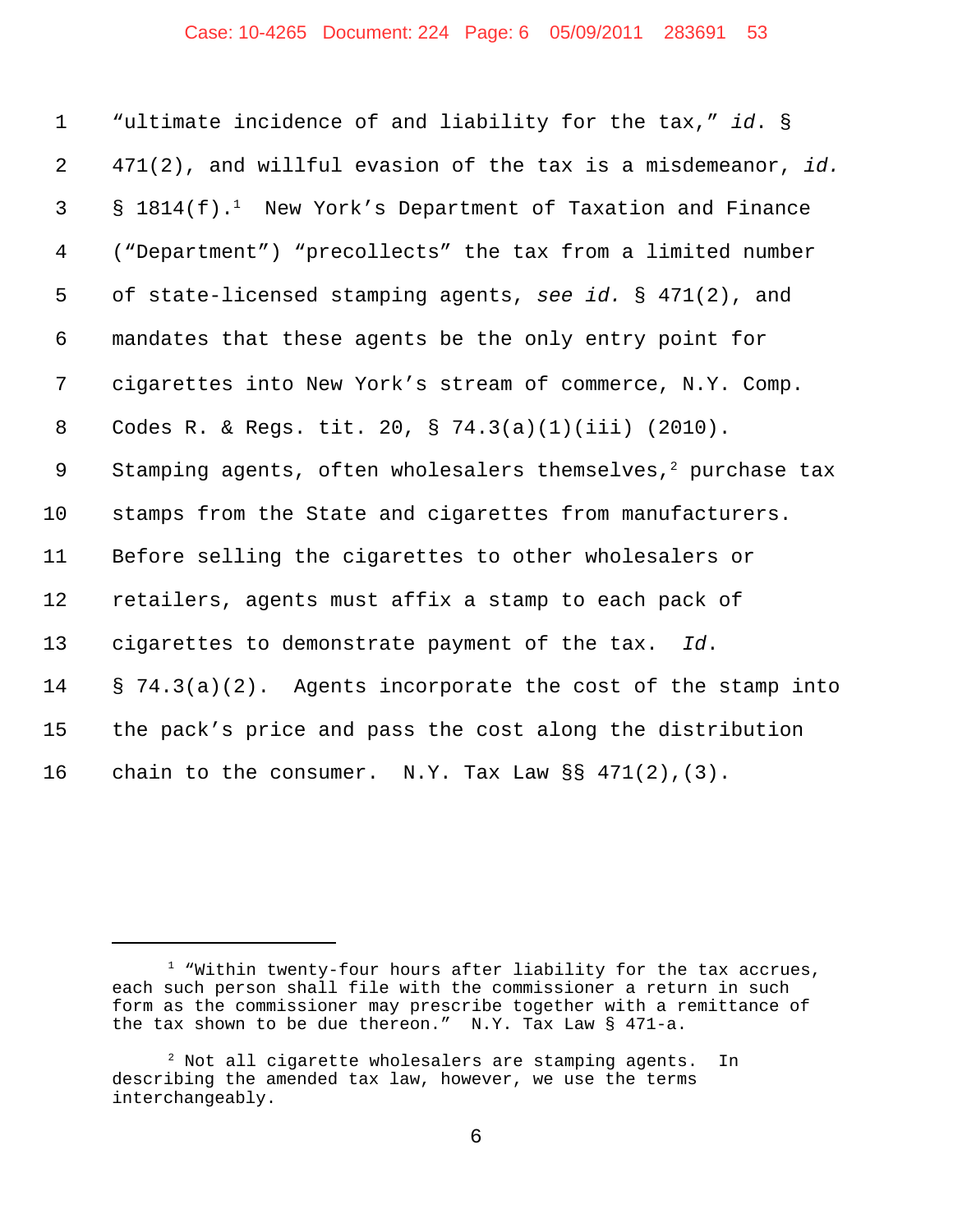## Case: 10-4265 Document: 224 Page: 7 05/09/2011 283691 53

## **II. Cigarette Sales on Indian Reservations**

 Federal law prohibits New York from taxing cigarette sales to enrolled tribal members on their own reservations for personal use. *See Moe v. Confederated Salish & Kootenai Tribes of Flathead Reservation*, 425 U.S. 463, 475–81 (1976). New York may, however, tax "[o]n-reservation cigarette sales to persons other than reservation Indians." *Dep't of Taxation & Fin. of N.Y. v. Milhelm Attea & Bros., Inc.*, 512 U.S. 61, 64 (1994) (citing *Washington v. Confederated Tribes of Colville Reservation*, 447 U.S. 134, 160–61 (1980)). The on-reservation sale of both taxable and tax-free cigarettes and New York's limited on-reservation taxing authority complicate collection and enforcement.

 In the late 1980s, the Department determined that the volume of untaxed cigarettes that reservation retailers sold "would, if consumed exclusively by tax-immune Indians, correspond to a consumption rate 20 times higher than that of the average New York resident." *Id.* at 65. A substantial number of non-Indian New Yorkers clearly purchased their cigarettes from reservation retailers without paying the tax to either the retailer or the Department. The Department estimated the tax evasion to cost New York \$65 million annually. *Id*.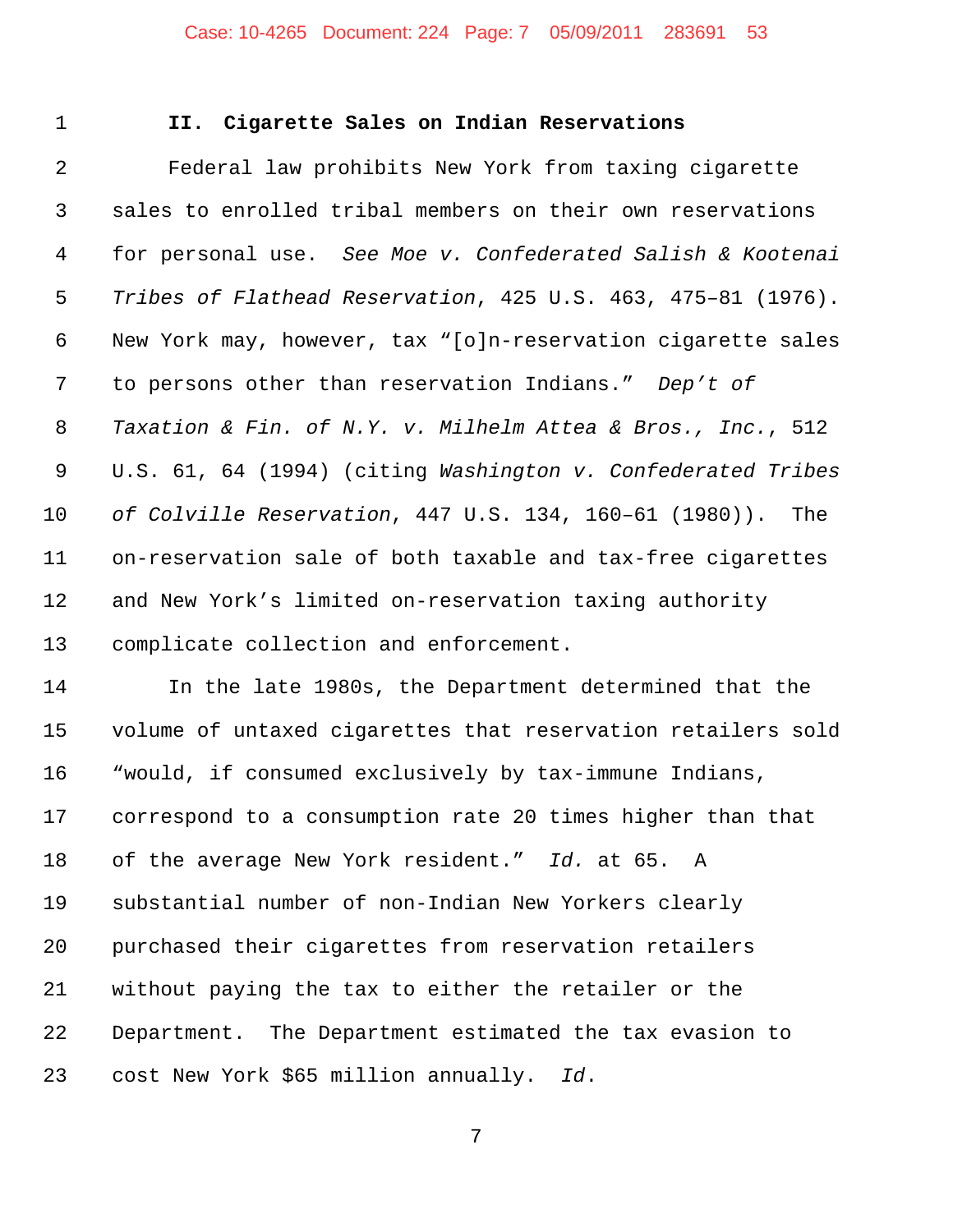## Case: 10-4265 Document: 224 Page: 8 05/09/2011 283691 53

| $\mathbf{1}$   | The Department first attempted to collect these taxes                   |
|----------------|-------------------------------------------------------------------------|
| $\overline{2}$ | in 1988 by promulgating regulations similar to those                    |
| $\mathsf{3}$   | Plaintiffs now challenge. <sup>3</sup> The Supreme Court upheld the     |
| 4              | 1988 regulations, and the scheme appeared ready for                     |
| 5              | implementation. See id. at 78. The Department never                     |
| 6              | implemented the regulations, however, due to additional                 |
| 7              | litigation, civil unrest, and failed negotiations between               |
| 8              | the State and individual nations and tribes. <sup>4</sup> Consequently, |
| 9              | the Department repealed the regulations in 1998. Despite                |
| 10             | the New York Legislature's repeated efforts to the contrary,            |
| 11             | the Department adopted a "forbearance" policy and allowed               |
| 12             | wholesalers to sell untaxed cigarettes to recognized tribes             |
| 13             | and reservation retailers without restriction.                          |
| 1 A            | المسائلات كالمنابذ المواطن                                              |

14 Under the forbearance policy, non-member evasion of the 15 cigarette tax proliferated. For example, the Unkechauge 16 Nation has an estimated 376 enrolled members and yearly

<sup>3</sup> *Cayuga Indian Nation of N.Y. v. Gould*, 14 N.Y.3d 614, 622–29, *cert. denied*, 131 S. Ct. 353 (2010), contains a political and regulatory history of New York's prior attempts to tax on-reservation cigarette sales to non-member purchasers. *See also* Note, *A Tale of Three Sovereigns: The Nebulous Boundaries of the Federal Government, New York State, and the Seneca Nation of Indians Concerning State Taxation of Indian Reservation Cigarette Sales to Non-Indians*, 79 Fordham L. Rev. 2301, 2338-40 (2011).

<sup>4</sup> The issues in this appeal do not turn on the distinction between the title of "nation" or "tribe." For ease of exposition, when describing the amended tax law we use "tribe" to mean "nation and/or tribe." When referring to Plaintiffs, we adhere to their titles of Nation or Tribe.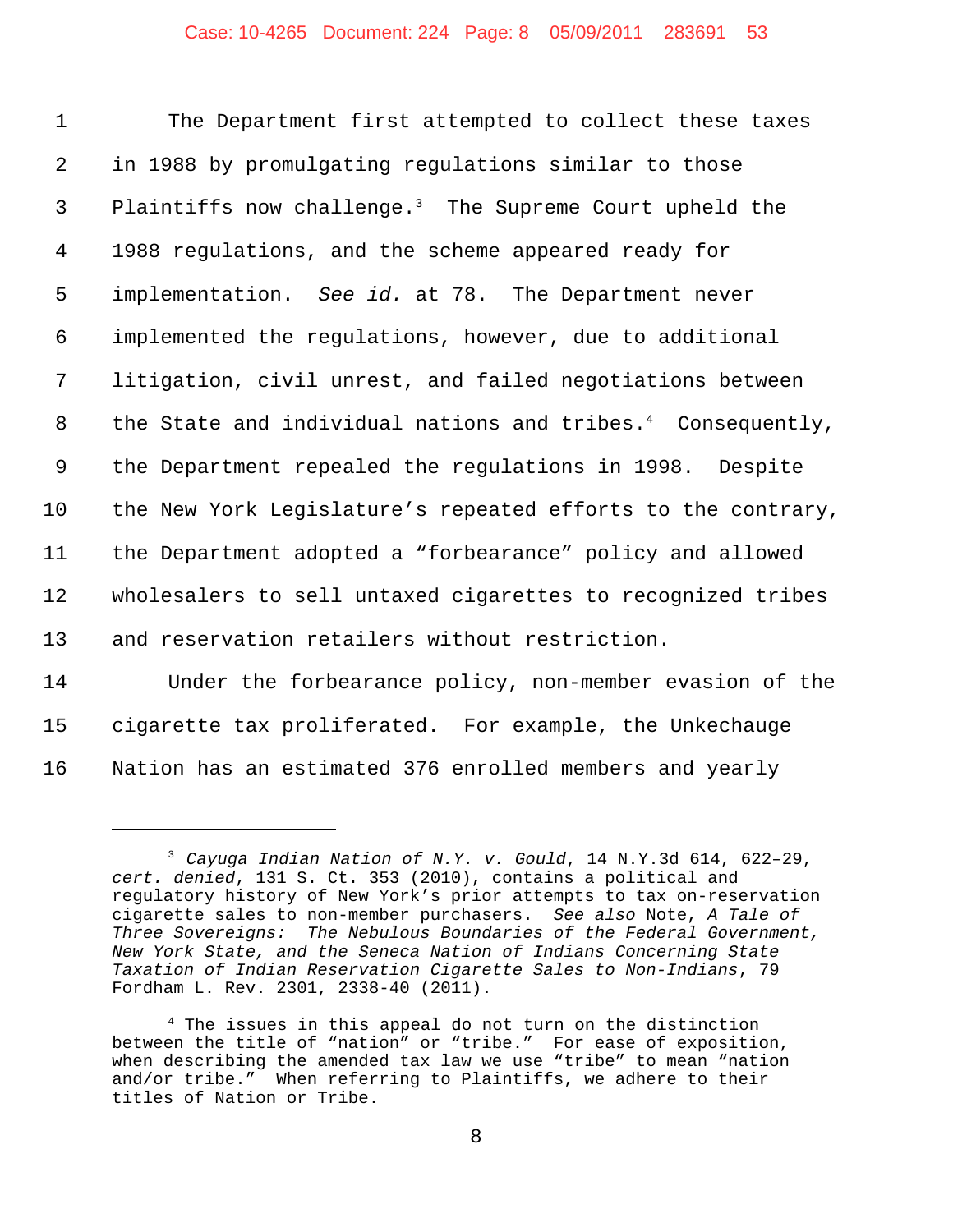## Case: 10-4265 Document: 224 Page: 9 05/09/2011 283691 53

1 probable demand<sup>5</sup> of 3,240 cigarette cartons (10 packs per carton). Unkechauge retailers purchased approximately 5 million untaxed cigarette cartons from state-licensed stamping agents in 2009 and 3.5 million untaxed cartons from January through June 2010. If only Unkechauge members had consumed these cigarettes, every man, woman, and child would have smoked 364 packs per day in 2009. State Defendants 8 present similar figures for the other Plaintiffs.<sup>6</sup>

 The Department estimates that curbing tax evasion on reservations will generate approximately \$110 million in annual tax revenue. Accordingly, New York once again seeks to collect taxes on non-member, on-reservation cigarette sales. The Department revoked its "forbearance" policy in February 2010. In June 2010, the New York Legislature amended New York Tax Law §§ 471 and 471-e, and the

<sup>5</sup> As discussed in more detail below, the Department calculates each tribe's yearly probable demand based upon population statistics for each tribe and per-capita smoking statistics released by the federal government, along with consideration of evidence of past consumption. *See* N.Y. Comp. Codes R. & Regs. tit. 20, § 74.6(e)*.* 

 $6$  The Seneca Nation has an estimated 7,967 members and yearly probable demand of 67,440 cartons. It purchased 10 million untaxed cartons in 2009 from state-licensed distributors. It sold approximately half of those cigarettes tax-free to out-of-state purchasers. The Mohawk Tribe has an estimated 13,784 members and yearly probable demand of 116,640 cartons. It purchased over 1 million untaxed cartons in 2009. The Oneida Nation has an estimated 1,473 members and a yearly probable demand of 12,480 cartons. It purchased 1.5 million untaxed cartons in 2009. The Department did not present these figures for the Cayuga Nation.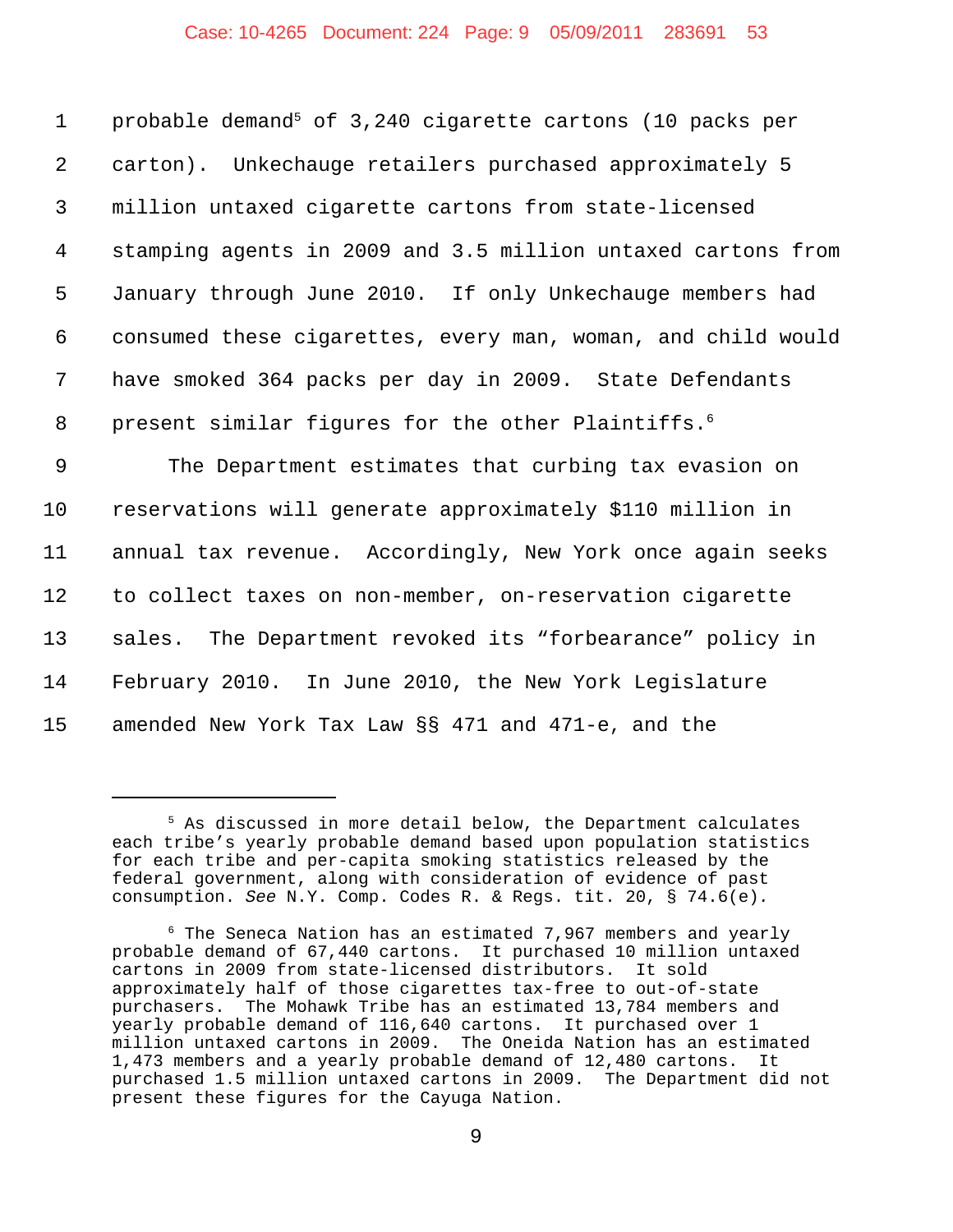# Case: 10-4265 Document: 224 Page: 10 05/09/2011 283691 53

 Department adopted regulations to implement the tax on 2 reservation sales.<sup>7</sup> The Department also issued a "Technical Memorandum" explaining certain aspects of the tax scheme. *See* Amendments to the Tax Law Related to Sales of Cigarettes on Indian Reservations Beginning September 1, 2010, TSB-M- 10(6)M, (8)S (July 29, 2010) [hereinafter "Technical Memorandum"]. Together, the 2010 amendments, new regulations, and Technical Memorandum (collectively "amended tax law" or "amendments") create a system to collect the excise tax on cigarette sales to non-members while exempting sales to tribal members for personal use. The amendments were scheduled to take effect September 1, 2010, but enforcement has been stayed due to the Northern District's preliminary injunction and the Western District's stays pending appeal.

**III. Amended Tax Law**

 The amended tax law requires state-licensed stamping agents (*i.e.* wholesalers) to prepay the tax and affix tax stamps on all cigarette packs, including those intended for resale to tax-exempt Indians. *See* N.Y. Tax Law § 471(2);

 The Seneca Nation challenged the validity of the Department's regulations under New York's Administrative Procedure Act ("SAPA"). *See Seneca Nation of Indians v. New York*, No. 2011-000714 (N.Y. Sup. Ct. Erie Cnty.). As of this time, the Seneca Nation intends to seek an injunction against implementation of the regulations based on the Department's purported failure to comply with SAPA.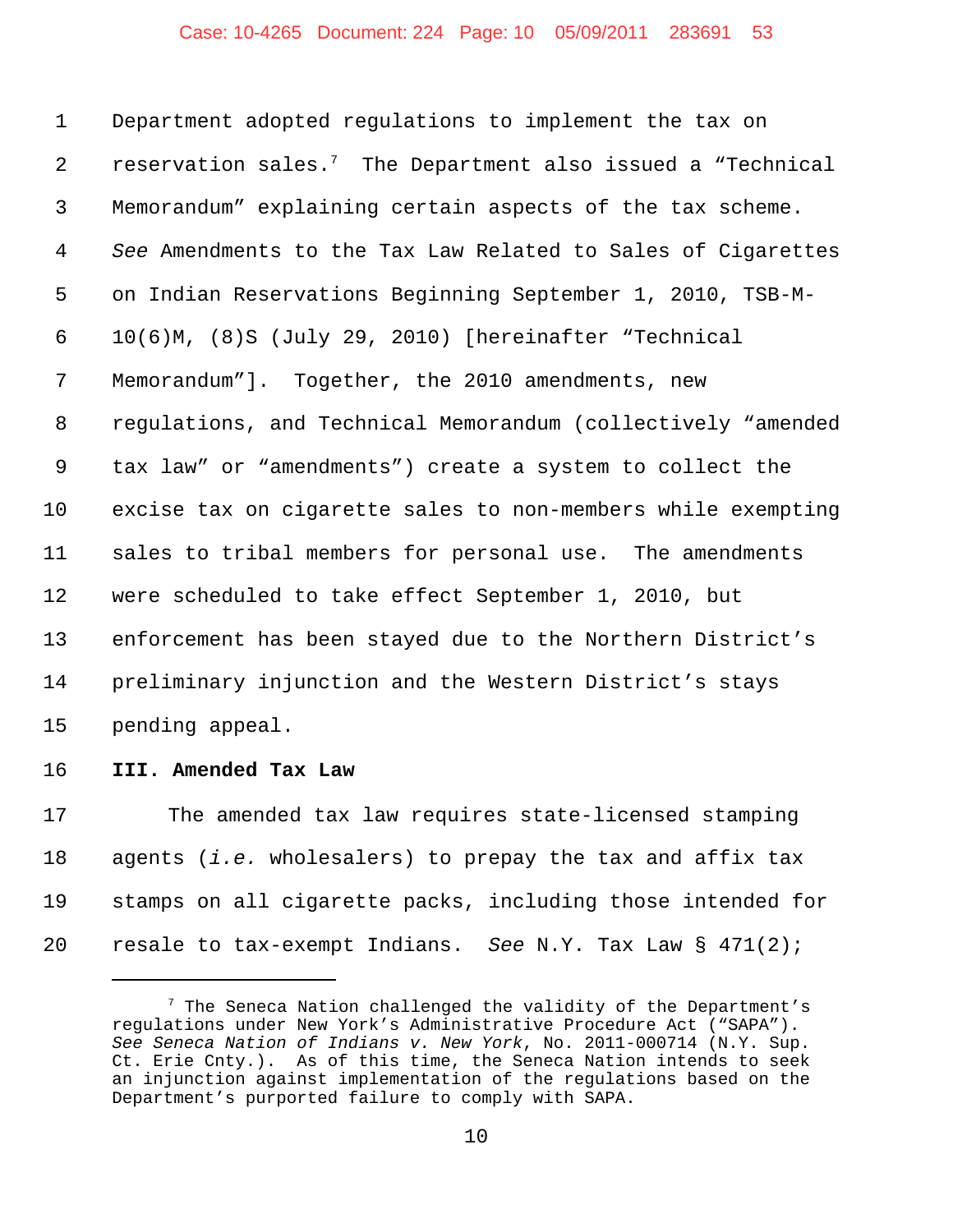# Case: 10-4265 Document: 224 Page: 11 05/09/2011 283691 53

 N.Y. Comp. Codes R. & Regs. tit. 20, §§ 74.6(a)(2),(3). To account for tribal tax immunity, the amendments distinguish between taxable and tax-free cigarettes sold to tribes or reservation retailers. The tax applies to all cigarettes sold "on an Indian reservation to non-members of the Indian nation or tribe." N.Y. Tax Law § 471(1)*.* Thus, when purchasing inventory of taxable cigarettes, tribes or reservation retailers must prepay the tax to wholesalers. Because the tax does not apply to cigarettes sold "to qualified Indians for their own use and consumption on their nations' or tribes' qualified reservation," *id.* § 471(1),8 tribes or reservation retailers may purchase a limited quantity of cigarettes without prepaying the tax to wholesalers. Wholesalers, in turn, are entitled to refunds of taxes prepaid on cigarettes eventually sold tax-free. *See id.* §§ 471(5)(b), 471-e(4).

 To prevent non-exempt purchasers from evading the tax, the amendments limit the quantity of untaxed cigarettes wholesalers may sell to tribes or tribal retailers. This limitation mirrors each tribe's "probable demand." *See id*. § 471-e(2)(b); N.Y. Comp. Codes R. & Regs. tit. 20, §

 Whether taxable or tax-free, all cigarettes must bear a tax stamp. Thus, tribal members will purchase stamped, albeit tax-free, cigarettes for personal use. N.Y. Tax Law § 471(2).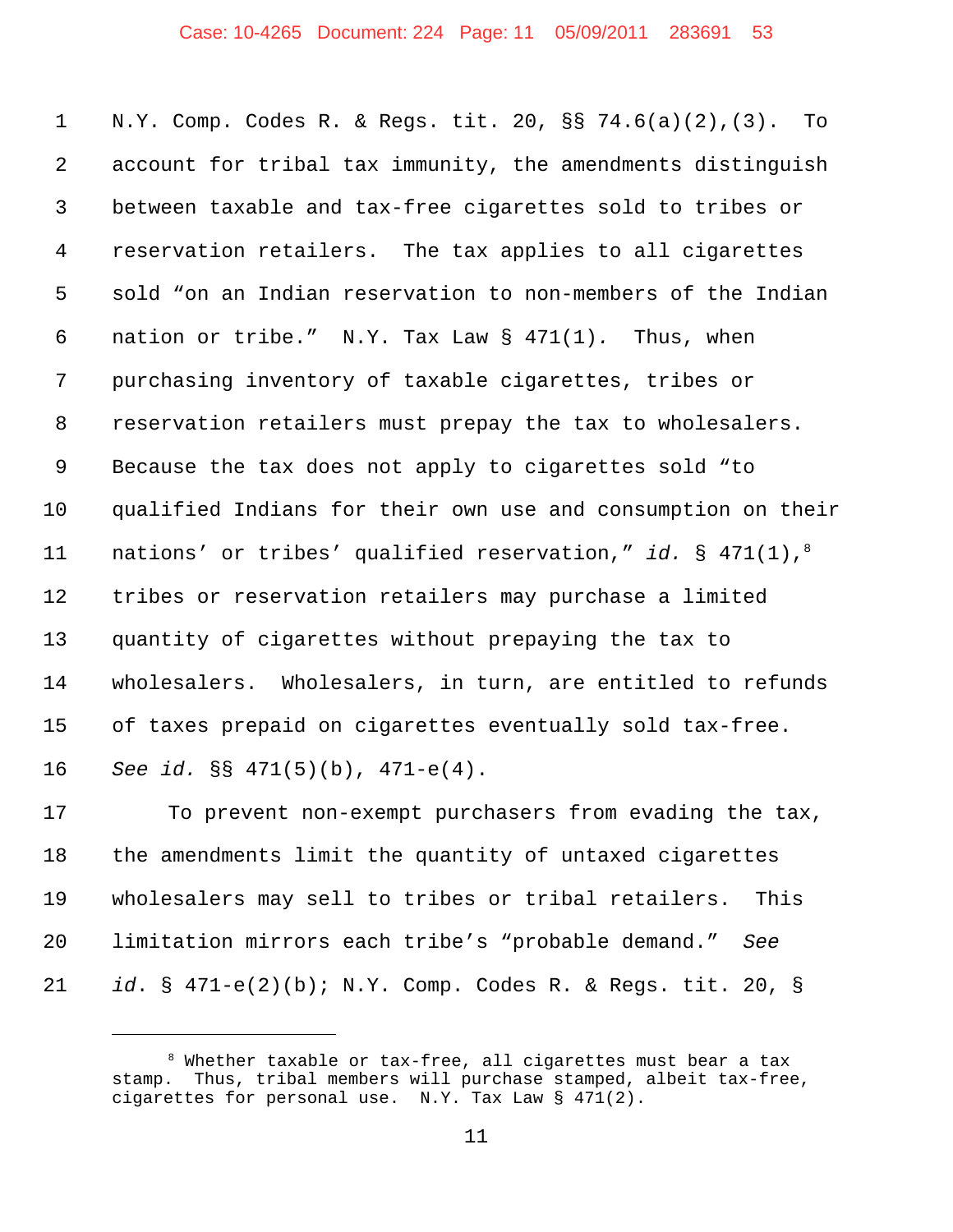# Case: 10-4265 Document: 224 Page: 12 05/09/2011 283691 53

 74.6(e). To calculate probable demand, the Department analyzes a tribe's population and per-capita smoking statistics. *See* N.Y. Comp. Codes R. & Regs. tit. 20, § 74.6.9 4 Additionally, tribes may submit evidence of prior consumption for the Department's consideration. *Id*. In this appeal, Plaintiffs do not challenge the Department's probable demand figures.

 The amendments offer two mechanisms by which tribes and reservation retailers may obtain tax-free cigarettes: (1) an "Indian tax exemption coupon system" and (2) a "prior approval" system. *See* N.Y. Tax Law § 471(1); N.Y. Comp. 12 Codes R. & Regs. tit. 20, § 74.6(a)(4).<sup>10</sup>

 $10$  The amendments also provide a third option  $-$  private agreement between an individual tribe and New York State:

<sup>9 &</sup>quot;The annual amount of stamped untaxed packages of cigarettes will be determined using a probable demand methodology as follows: (A) the most recent U.S. Census data available on tribal populations in New York State is obtained and then increased by ten percent for each Indian nation or tribe to allow for potential undercounting in Census enumeration and for nation or tribal use and (B) each Indian nation's or tribe's adjusted population is then multiplied by average annual per capita consumption amounts, as produced annually by the federal government, for cigarettes. The estimated annual consumption amounts for each Indian nation or tribe are then prorated to quarterly periods for each of the four quarters  $\ldots$  . . [T]hese amounts are subject to adjustment based on evidence provided by the Indian nations or tribes as to their actual consumption amounts for these periods." N.Y. Comp. Codes R. & Regs. tit. 20, § 74.6(e)(1).

If an Indian nation or tribe enters into an agreement with the state and the legislature approves such agreement or if an Indian nation or tribe enters into an agreement with the state that is part of a stipulation and order approved by a federal court of competent jurisdiction regarding the sale and distribution of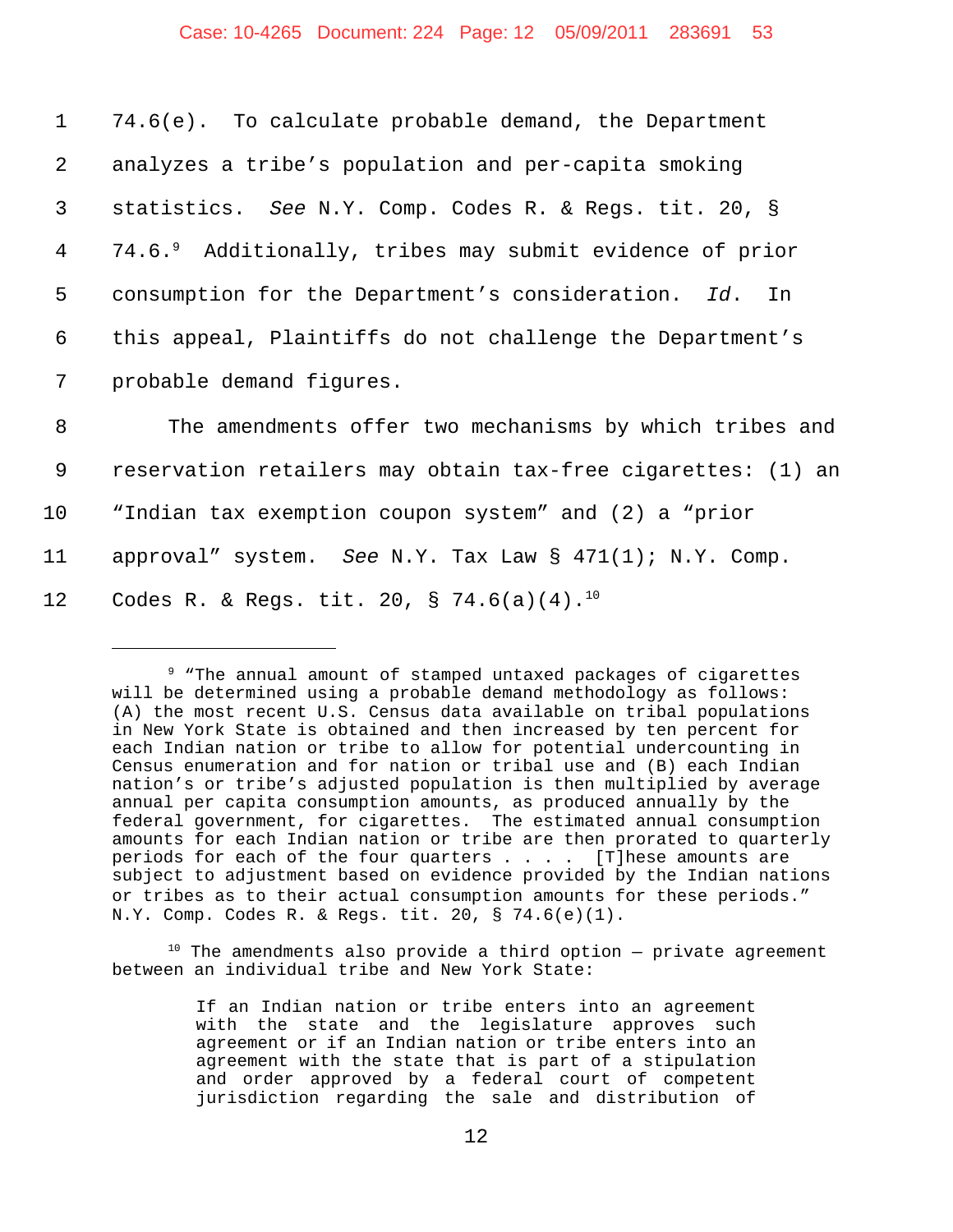#### Case: 10-4265 Document: 224 Page: 13 05/09/2011 283691 53

#### 1 **A. Coupon System**

 The "recognized governing body of an Indian . . . tribe may annually elect to participate in the Indian tax exemption coupon system for that year." N.Y. Tax Law § 471- 5 e(1)(b). No Plaintiff has elected the coupon system.<sup>11</sup> If a tribal governing body elects the coupon system, the Department provides the tribal government a quantity of tax exemption coupons each quarter that corresponds to the tribe's probable demand. *See id*. § 471-e(2)(a). The tribal government may use all or part of the coupons itself or distribute them to its reservation retailers. Although neither the statute nor the regulations require tribal governments to distribute coupons among private retailers, the State expressly "intend[s] that the Indian . . . tribes will retain the amount of Indian tax exemption coupons they

N.Y. Tax Law § 471(6). No agreements have been reached.

 $11$  Typically, a tribal government must elect to participate in the coupon system by August 15. N.Y. Comp. Codes R. & Regs. tit. 20, § 74.6(b)(1). The Department, however, may allow late election, which it has done here due to the litigation delays. *See id.* § 74.6(b)(1)(ii).

cigarettes on the nation's or tribe's qualified reservation, the terms of such agreement shall take precedence over the provisions of this article and exempt sales to non-members of the tribe or nation and non-Indians by such nation from such taxes to the extent that such taxes are specifically referred to in the agreement, and the sale or distribution, including transportation, of any cigarettes to the nation's or tribe's qualified reservation shall be in accordance with the provisions of such agreement.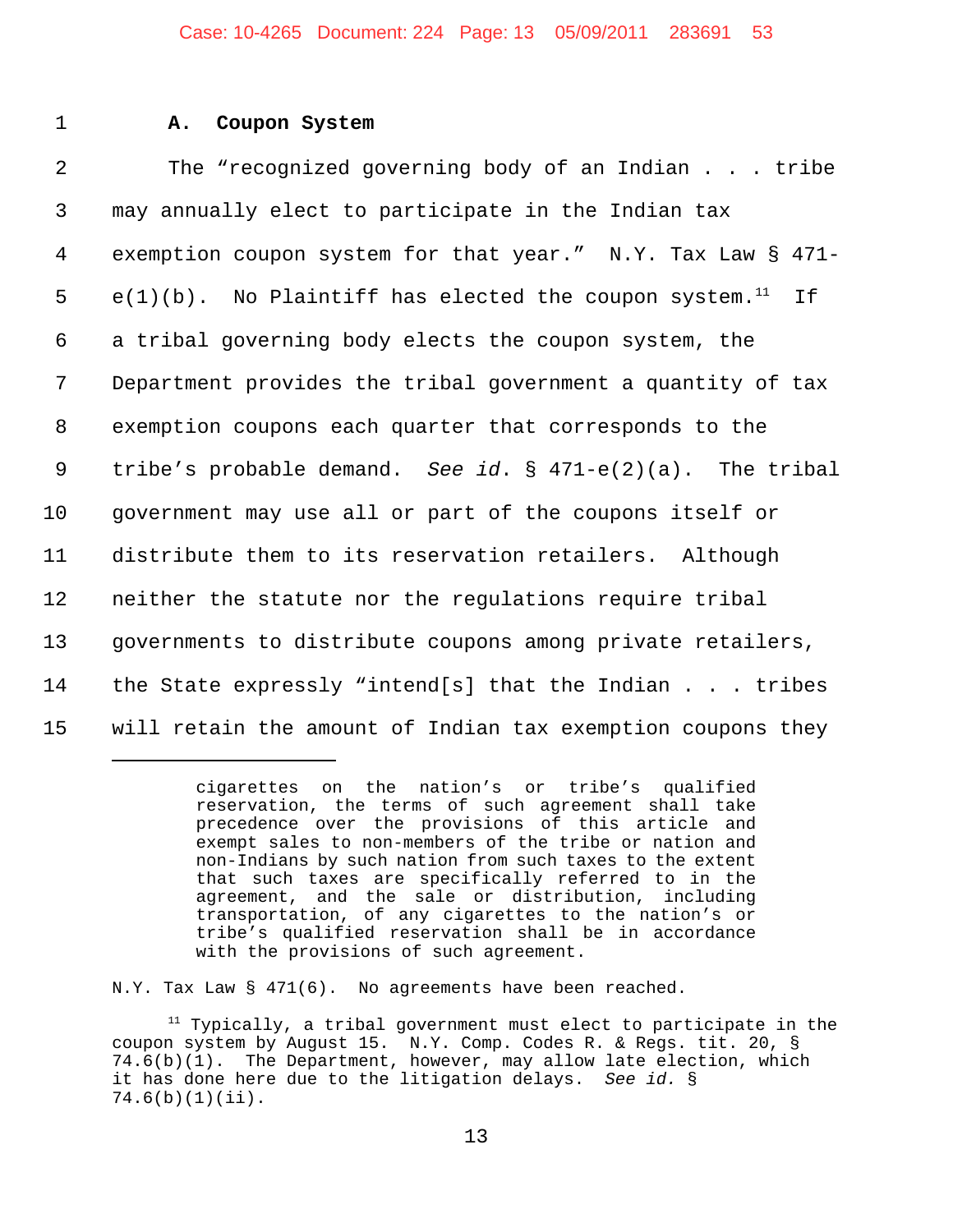## Case: 10-4265 Document: 224 Page: 14 05/09/2011 283691 53

 need each quarter . . . , and will distribute the remaining Indian tax exemption coupons to reservation cigarette sellers on such . . . tribe's qualified reservations." *Id.*  Tribes or reservation retailers then exchange the coupons with wholesalers to purchase cigarettes without paying the cost of the excise tax. *Id*. Tribal members may purchase these cigarettes tax-free. Wholesalers, in turn, submit the coupons to the Department for a refund of prepaid taxes. *Id.* § 471-e(4).

# **B. Prior Approval System**

 Where a tribal government does not elect to participate 12 in the coupon system, the prior approval system governs by default. *Id*. § 471(5)(a). Under this system, wholesalers must obtain the Department's approval *before* selling cigarettes tax-free to a tribal government or retailer. *Id.* § 471(5)(b). Wholesalers who sell cigarettes to a tribe or reservation retailer tax-free without the Department's prior approval violate the "terms of Article 20 of the Tax Law," N.Y. Comp. Codes R. & Regs. tit. 20, § 74.6(d)(3), and face sanctions, *see* N.Y. Tax Law § 484(5). Moreover, without prior approval and proof of a legitimate tax-free sale, wholesalers cannot recoup prepaid taxes.

Both the statute and regulations authorize the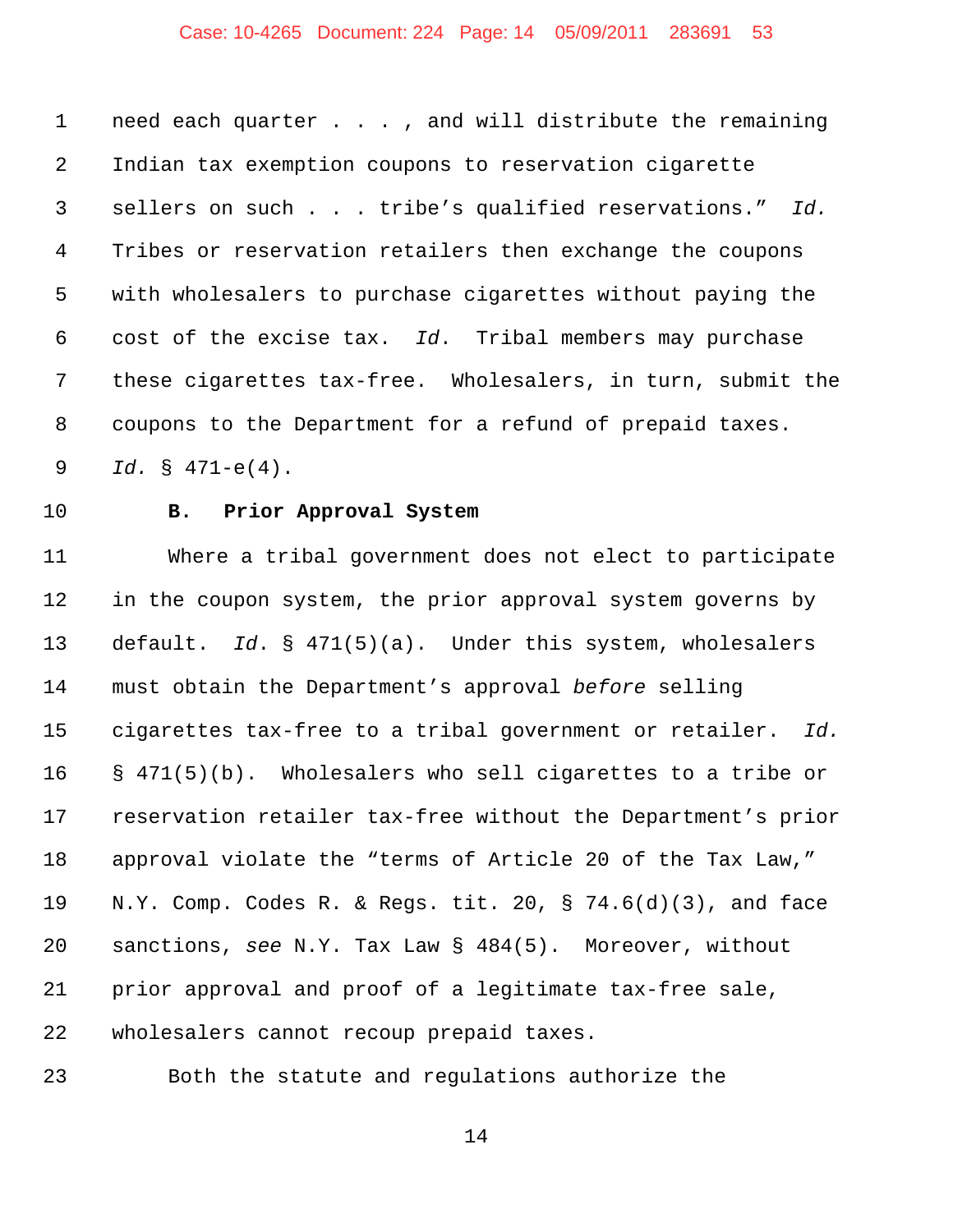#### Case: 10-4265 Document: 224 Page: 15 05/09/2011 283691 53

 Department to determine the "manner and form" by which it grants prior approval. *See* N.Y. Tax Law § 471(5)(b); N.Y. Comp. Codes R. & Regs. tit. 20, § 74.6(d)(3). The Department has provided a "general description" of the prior approval system's intended operation. *See* Technical 6 Memorandum  $5.^{12}$  According to the Department, a website will display each tribe's quarterly tax-exempt allotment. The Department contemplates that "[u]pon receipt of a purchase request from a . . . tribe or reservation cigarette seller," a wholesaler will sign into the website, check the tribe's available allotment, and request approval to sell all or part of that allotment. *Id*. at 5–6. Once the request is submitted, "the remaining quantity available [on the website] will be reduced." *Id.* at 6. The wholesaler then has forty-eight hours from the time of prior approval to sell the tax-exempt quantity to the applicable tribe or retailer and confirm the sale with the Department. *Id.* The Department expedites refunds for confirmed tax-exempt sales. N.Y. Tax Law § 471(5)(b). If the wholesaler does not

 The Technical Memorandum contains the following statement: "A [Technical Memorandum] is an informational statement of changes to the law, regulations, or Department policies. It is accurate on the date issued. Subsequent changes in the law or regulations, judicial decisions, Tax Appeals Tribunal decisions, or changes in Department policies could affect the validity of the information presented in a [Technical Memorandum]." Technical Memorandum 8.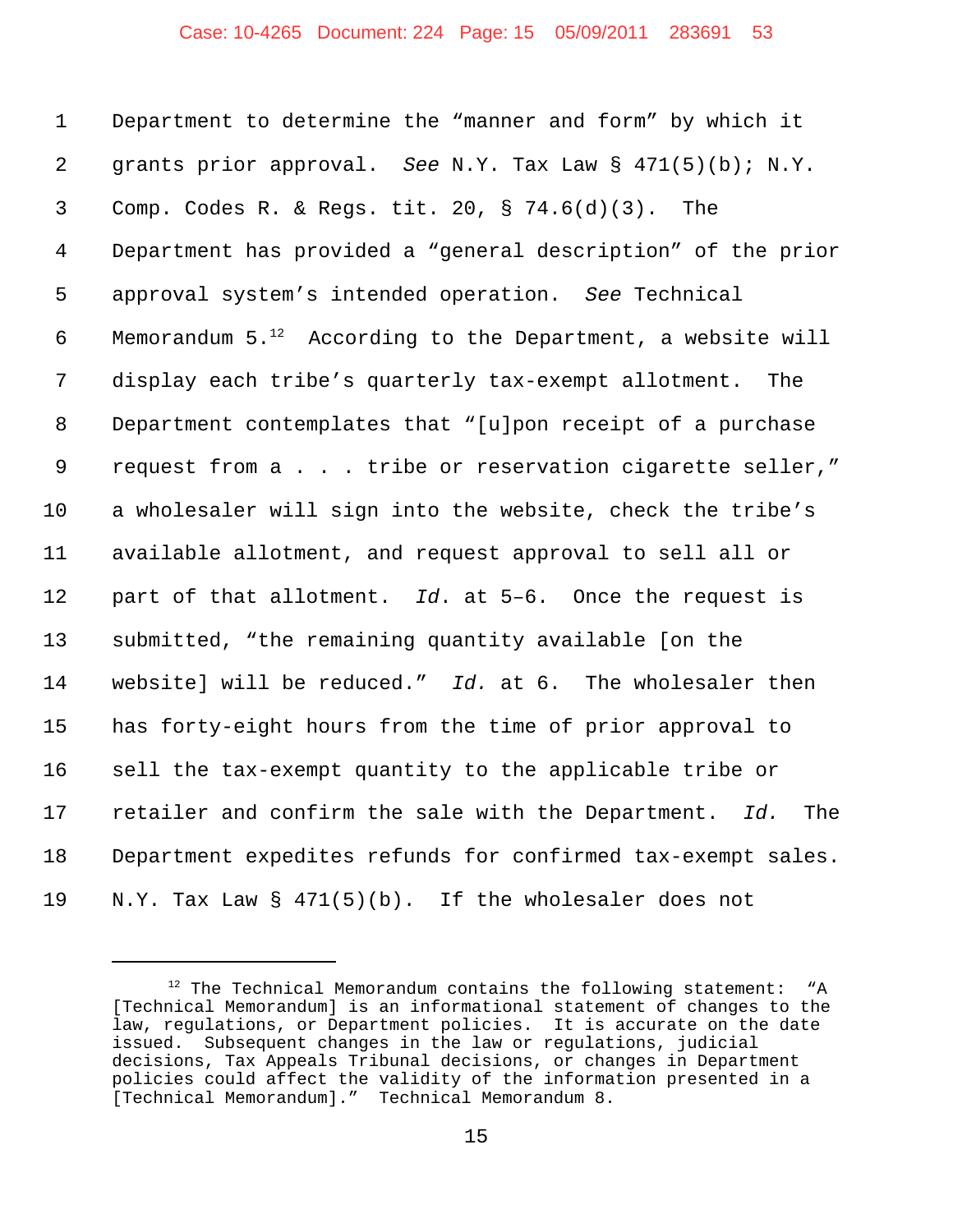## Case: 10-4265 Document: 224 Page: 16 05/09/2011 283691 53

 confirm the sale within forty-eight hours, then "the balance of the quantity not reported as sold will be added back to the quantity available for Indian tax-exempt sales." Technical Memorandum 6*.* The website may be modified by the Department in response to evidence that the prior approval system operates to prevent tribal members from receiving an adequate supply of tax-free cigarettes for personal and tribal use.

#### **IV. Plaintiffs' Tobacco Economies**

 The Seneca Nation has licensed approximately 172 tobacco retailers and twenty-eight wholesalers. Seneca members own and operate the wholesale and retail entities. The Seneca Nation's government regulates its private tobacco economy under the tribal Import-Export Law and accompanying regulations. It assesses a \$0.75 per carton tax on all cigarettes imported onto Seneca property.

 The Unkechauge Nation has licensed approximately twenty-five cigarette retailers. Unkechauge members own and operate the retail entities. The Unkechauge Nation's governing Tribal Council regulates its tobacco economy "through a strict licensing regime and tribal resolutions." Unkechauge Br. 8. The Council licenses member retailers and approves which wholesalers may sell cigarettes to Unkechauge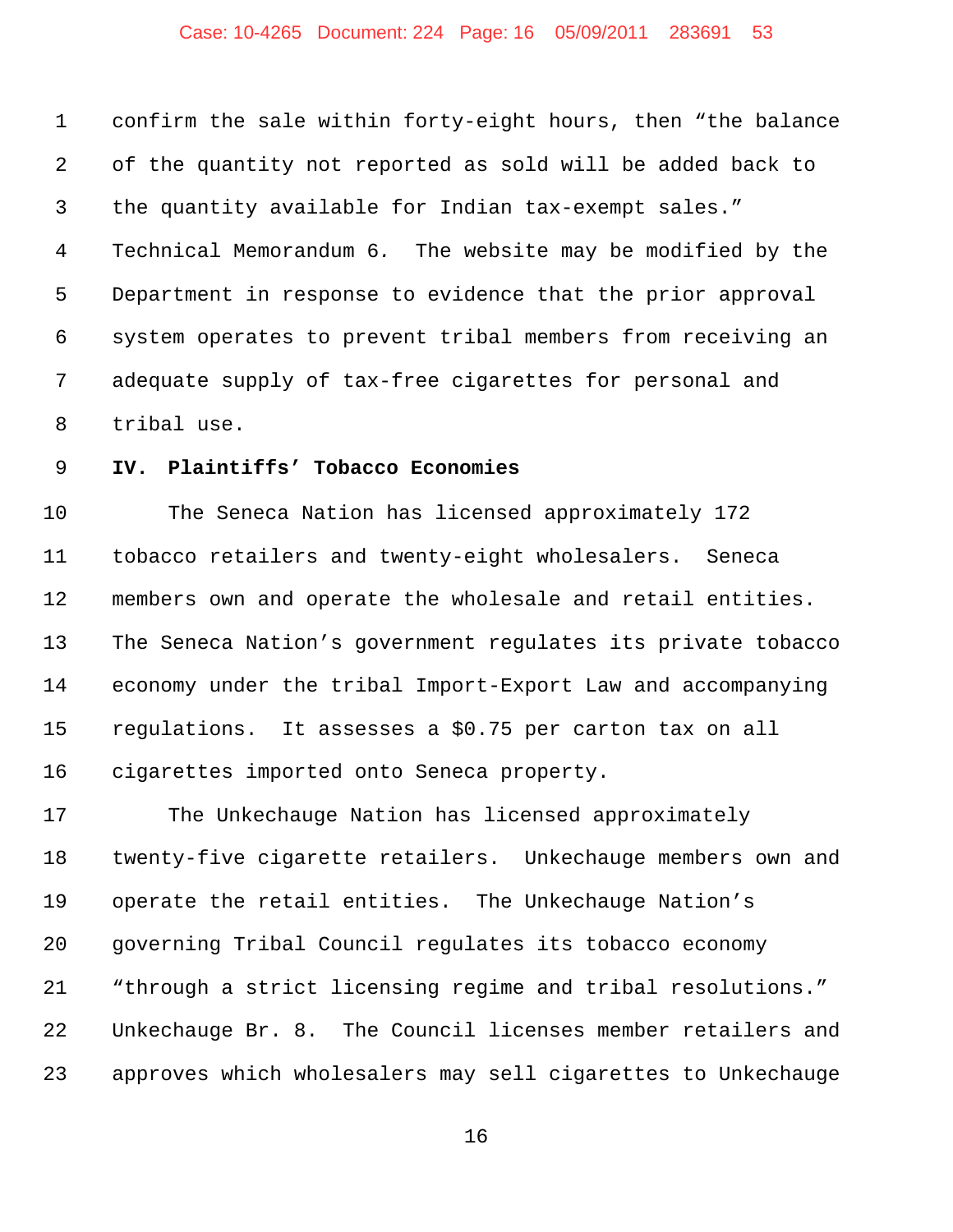## Case: 10-4265 Document: 224 Page: 17 05/09/2011 283691 53

 retailers. Under this regime, the "[Unkechauge] Nation purchases cigarettes from only two State licensed wholesalers, who are themselves licensed by the Tribal Council." *Id.* Additionally, under tribal resolutions, the Tribal Council limits the number of cartons each retailer may purchase from wholesalers, fixes the price of tobacco products, and levies a \$1 per carton fee on retail sales. *Id.* at 9.

 The Mohawk Tribe has licensed approximately thirty cigarette retailers. Mohawk members own and operate the retail entities. The Mohawk Tribe imposes a tobacco price floor and licenses tribal wholesalers and retailers. Non- tribal entities seeking to do business with Mohawk entities must obtain a "Tribal Vendors Permit" from the Tribal Council. The Council also assesses a "Tribal Tobacco Fee" on all tobacco products.

 Unlike the Seneca Nation, Unkechauge Nation, and Mohawk Tribe, the governing bodies of the Cayuga and Oneida Nations centralize tobacco retail within their respective territories. Cayuga and Oneida members do not own independent stores, and the tribal governments do not tax or regulate their tobacco economies. The Cayuga Nation owns and operates two retail stores that sell cigarettes to both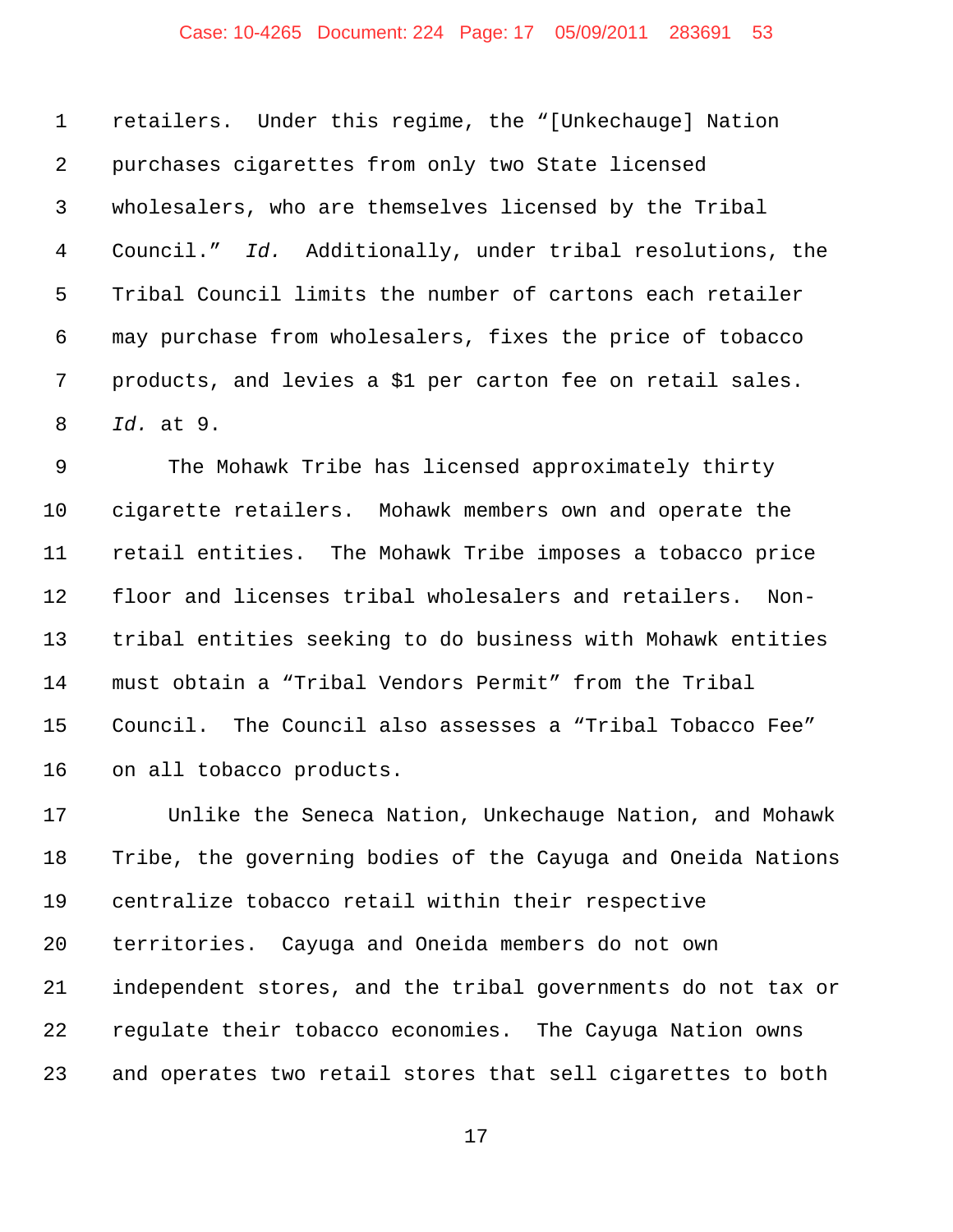## Case: 10-4265 Document: 224 Page: 18 05/09/2011 283691 53

 members and non-members. The record does not reflect the number of retail stores the Oneida Nation operates. The Oneida Nation indicates, however, that it keeps 80,000 cigarette cartons in inventory at nearly all times for sale to non-member purchasers from Oneida-owned stores.

# **V. Procedural Posture**

 This consolidated appeal arises from three separate district court proceedings: (1) Seneca Nation and Cayuga Nation in the Western District, *see Seneca Nation of Indians v. Paterson*, No. 10-CV-687A, 2010 WL 4027796 (W.D.N.Y. Oct. 14, 2010) (Arcara, *J.*); (2) Unkechauge Nation and Mohawk Tribe in the Western District, *see Unkechauge Indian Nation v. Paterson*, Nos. 10-CV-711A, 10-CV-811A, 2010 WL 4486565 (W.D.N.Y. Nov. 9, 2010) (Arcara, *J.*); and (3) Oneida Nation in the Northern District, *see Oneida Nation of N.Y. v. Paterson*, No. 6:10-CV-1071, 2010 WL 4053080 (N.D.N.Y Oct. 14, 2010) (Hurd, *J.*).

 In their respective suits, all Plaintiffs moved for preliminary injunctions and raised similar arguments. The Western District denied preliminary injunctions in both proceedings, concluding that the Seneca Nation, Cayuga Nation, Unkechauge Nation, and Mohawk Tribe each failed to demonstrate a likelihood of success on the merits. *See*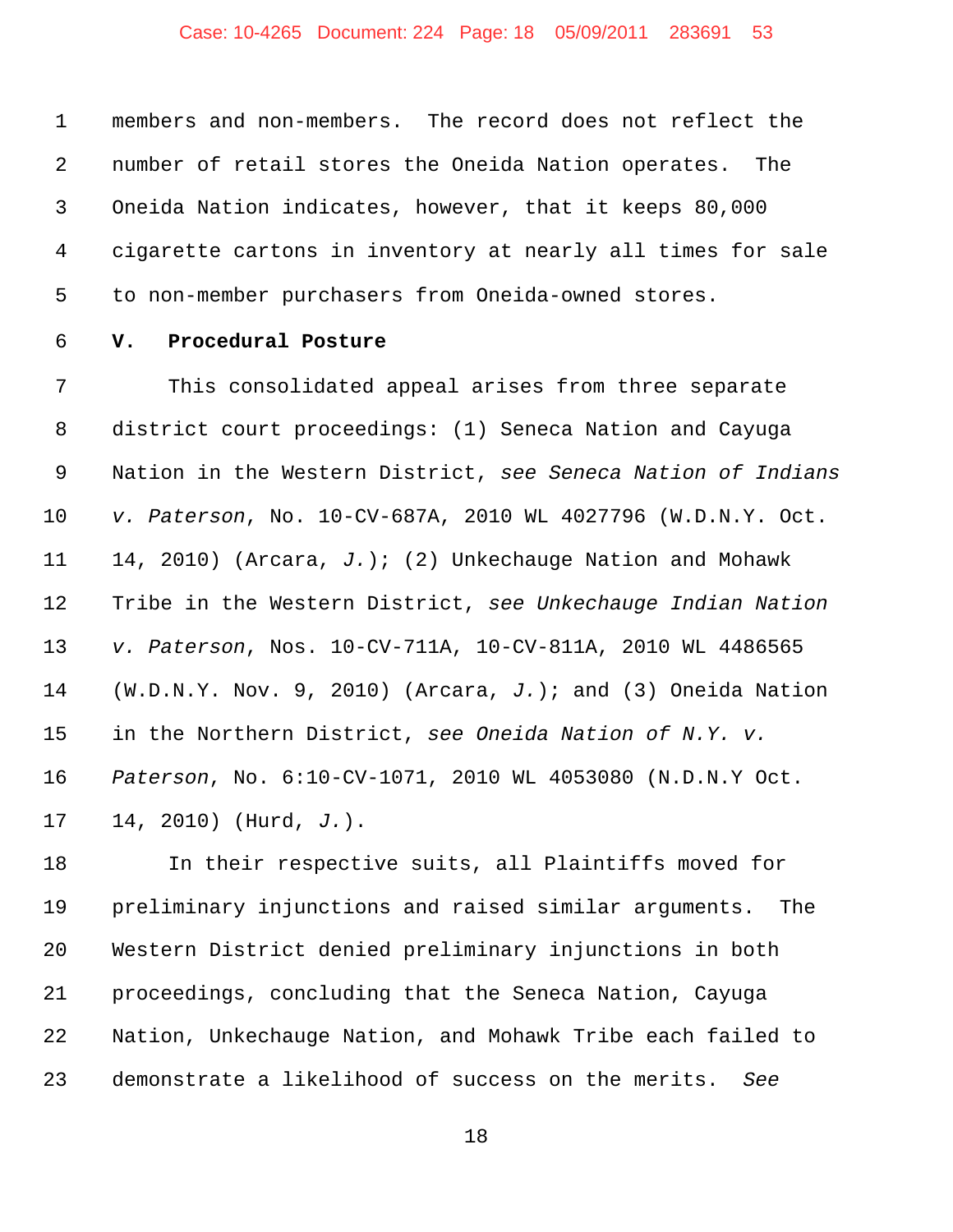## Case: 10-4265 Document: 224 Page: 19 05/09/2011 283691 53

 *Seneca Nation*, 2010 WL 4027796, at \*9; *Unkechauge Indian Nation*, 2010 WL 4486565, at \*6. However, the court granted stays in both proceedings pending this interlocutory appeal. State Defendants appealed both stays, and the Nations and Tribe cross-appealed the denial of the injunctions. By contrast, the Northern District granted the Oneida Nation's motion for a preliminary injunction. *Oneida Nation*, 2010 WL 8 4053080, at  $*8-9$ . State Defendants appealed.<sup>13</sup> On appeal, the Oneida, Cayuga, and Unkechauge Nations argue that the precollection mechanism either imposes an impermissible direct tax on tribal retailers, or alternatively, imposes an undue and unnecessary economic burden on tribal retailers. Additionally, all Plaintiffs argue that the amended tax law's dual allocation mechanisms — the coupon and prior approval systems — interfere with their right of self-government, unduly burden tribal retailers, and fail to adequately ensure members' access to tax-free cigarettes. At this stage in the litigation, Plaintiffs have not demonstrated that they are likely to

<sup>&</sup>lt;sup>13</sup> A motions panel of this Court consolidated and expedited the appeals. It also denied State Defendants' motion to stay the Northern District's preliminary injunction and to vacate the Western District's stays pending appeal.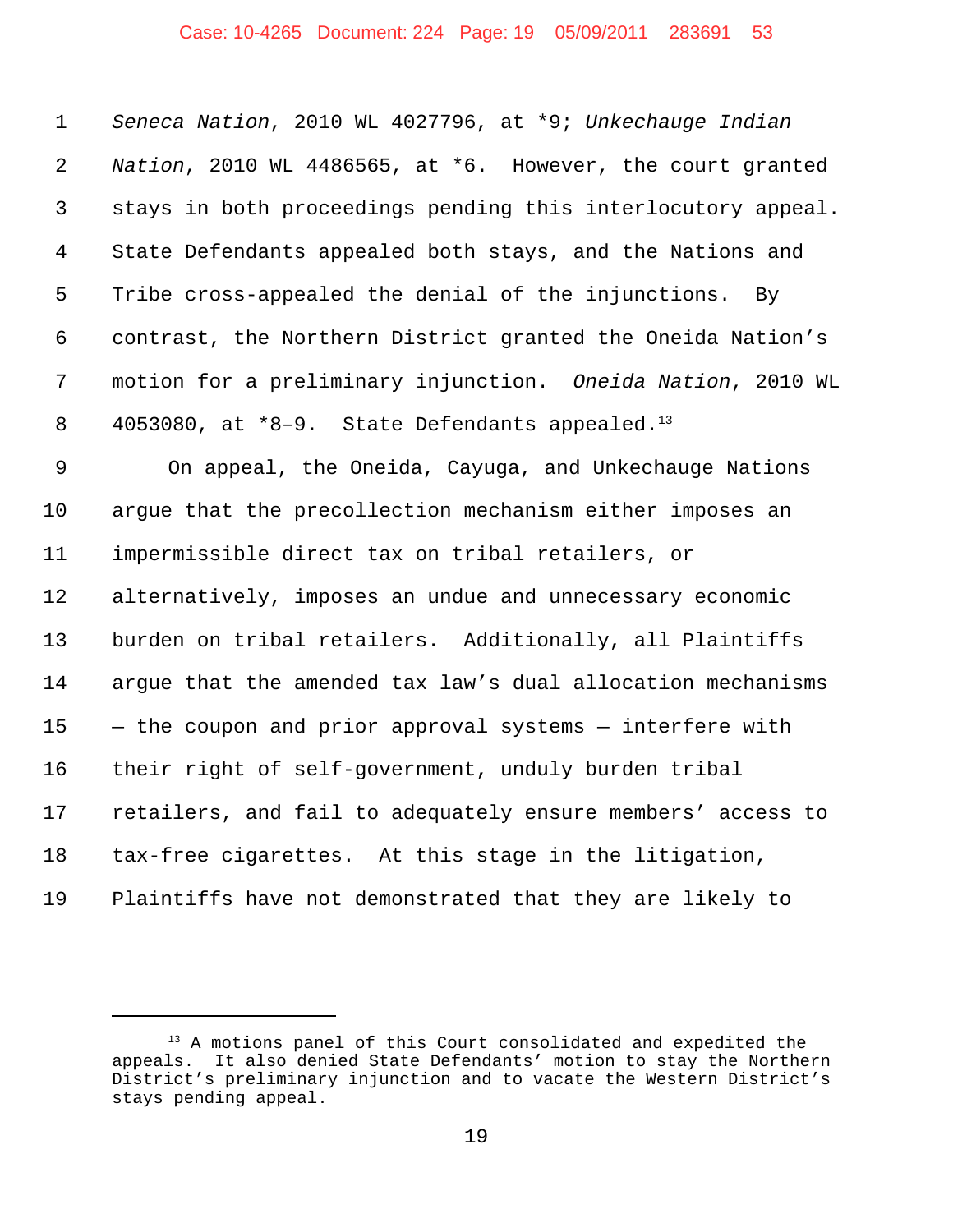1 prevail on any of these arguments. $14$ 

## 2 **DISCUSSION**

3 **I. Standard of Review**

 The fundamental question presented in these cases is whether Plaintiffs presented evidence that would justify a preliminary injunction prohibiting enforcement of the amended tax law. We review a district court's decision to grant or deny a preliminary injunction for abuse of discretion. *SEC v. Dorozhko*, 574 F.3d 42, 45 (2d Cir. 2009). An abuse of discretion occurs if the district court "(1) based its ruling on an erroneous view of the law, (2) made a clearly erroneous assessment of the evidence, or (3) rendered a decision that cannot be located within the range of permissible decisions." *Lynch v. City of New York*, 589 F.3d 94, 99 (2d Cir. 2009) (internal quotation marks omitted). Under abuse of discretion review, the factual

 $14$  The Mohawk Tribe abandoned the argument raised below that the amended tax law violates Equal Protection. Likewise, the Seneca Nation has abandoned its argument that the amended tax law is unduly burdensome because it fails to account for reservation sales to outof-state purchasers. The Unkechauge Nation raises five arguments not made by the other Plaintiffs: (1) the prior approval system violates the Indian Trader Statutes; (2) the precollection mechanism violates "the Takings Clause of the Fifth and Fourteenth Amendments, and the New York State Constitution;" (3) the Western District abused its discretion by denying a preliminary injunction without holding an evidentiary hearing; (4) the Western District abused its discretion in denying a motion for mediation; and (5) this Court should certify certain questions to the New York Court of Appeals. We have considered each of these arguments and find them to be without merit.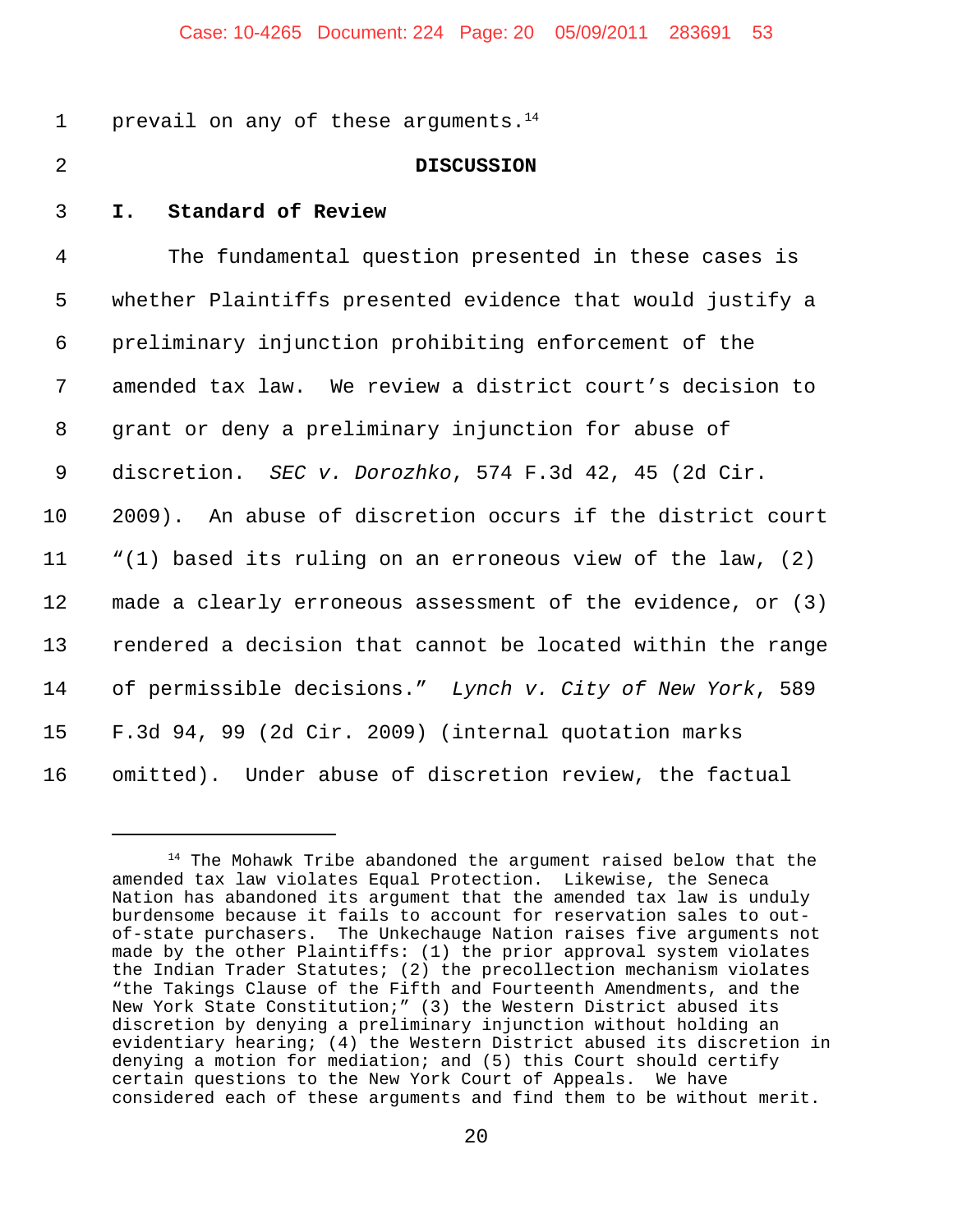## Case: 10-4265 Document: 224 Page: 21 05/09/2011 283691 53

 findings and legal conclusions underlying the district court's decision are "evaluated under the clearly erroneous and *de novo* standards, respectively." *Garcia v. Yonkers Sch. Dist*., 561 F.3d 97, 103 (2d Cir. 2009) (citation and brackets omitted).

 Generally, a party seeking a preliminary injunction must establish "(1) irreparable harm and (2) either (a) a likelihood of success on the merits, or (b) sufficiently serious questions going to the merits of its claims to make them fair ground for litigation, plus a balance of the hardships tipping decidedly in favor of the moving party." *Monserrate v. N.Y. State Senate*, 599 F.3d 148, 154 (2d Cir. 2010) (quoting *Lynch*, 589 F.3d at 98). Additionally, the moving party must show that a preliminary injunction is in the public interest. *Winter v. Natural Res. Def. Council, Inc*., 555 U.S. 7, \_\_, 129 S. Ct. 365, 374 (2008).

 A party seeking to enjoin "governmental action taken in the public interest pursuant to a statutory or regulatory scheme" cannot rely on the "fair ground for litigation" alternative even if that party seeks to vindicate a sovereign or public interest. *Monserrate,* 599 F.3d at 154 (internal quotation marks omitted). Thus, to succeed in the present appeal, Plaintiffs must establish a likelihood of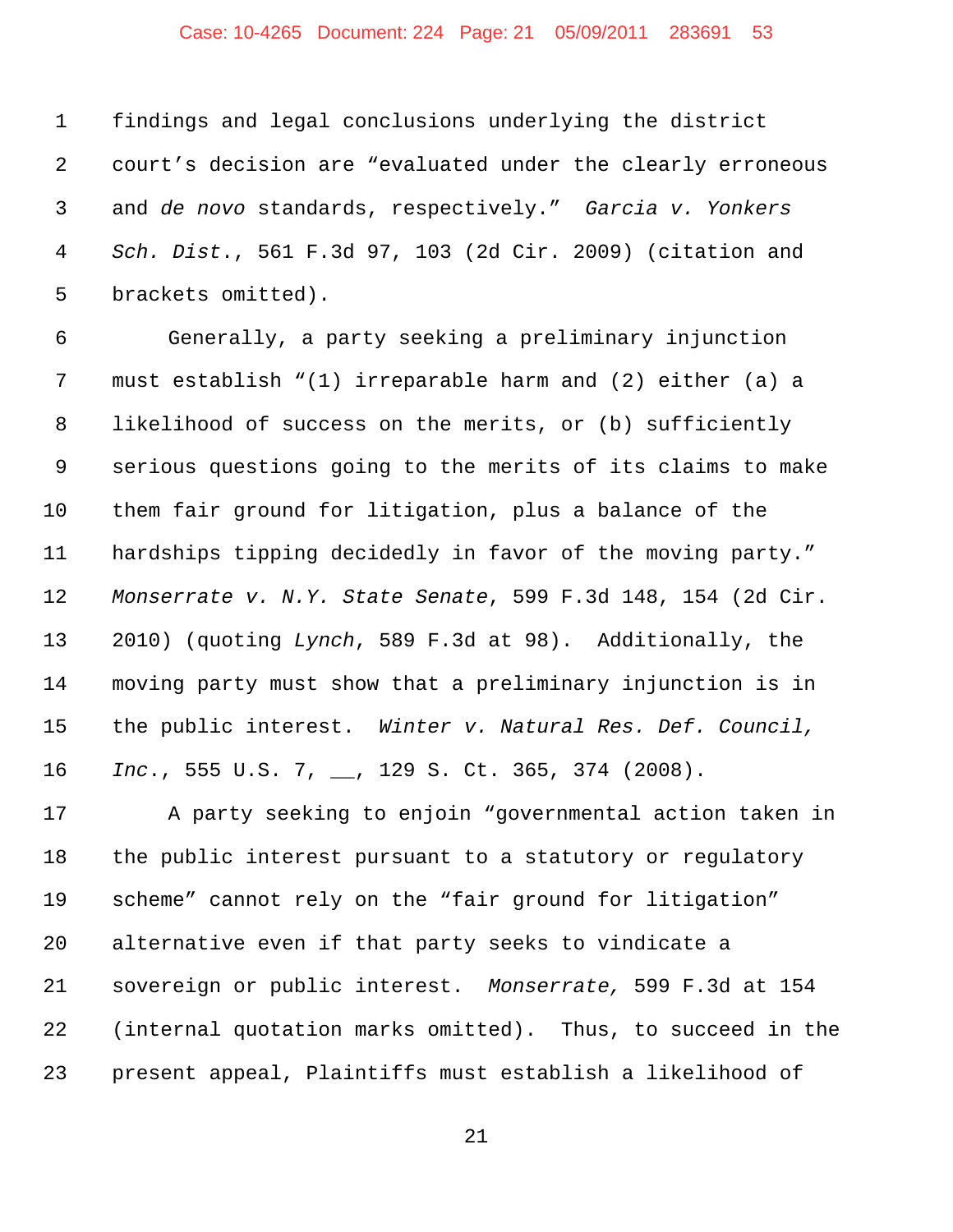## Case: 10-4265 Document: 224 Page: 22 05/09/2011 283691 53

 success on the merits. Because we conclude that Plaintiffs have failed to satisfy this burden, there is no need to address the other prongs of the analysis. *See id.* at 154 & n.3.

## **II. Likelihood of Success on the Merits**

# **A. Applicable Law**

 The Supreme Court has long recognized that Indian tribes possess "attributes of sovereignty over both their members and their territory." *White Mountain Apache Tribe v. Bracker*, 448 U.S. 136, 142 (1980) (internal quotation marks omitted). The "semi-autonomous status of Indians living on tribal reservations," *McClanahan v. State Tax Comm'n of Ariz.*, 411 U.S. 164, 165 (1973), vests tribes and their enrolled members with the federally protected right "to make their own laws and be ruled by them," *Williams v. Lee*, 358 U.S. 217, 220 (1959). Among other things, tribes have authority to prescribe the conduct of their members, *New Mexico v. Mescalero Apache Tribe*, 462 U.S. 324, 332 (1983), create economic policies, and tax economic activities within their territories, *see, e.g., Merrion v. Jicarilla Apache Tribe*, 455 U.S. 130, 137–39 (1982).

 "The Constitution vests the Federal Government with exclusive authority over relations with Indian Tribes."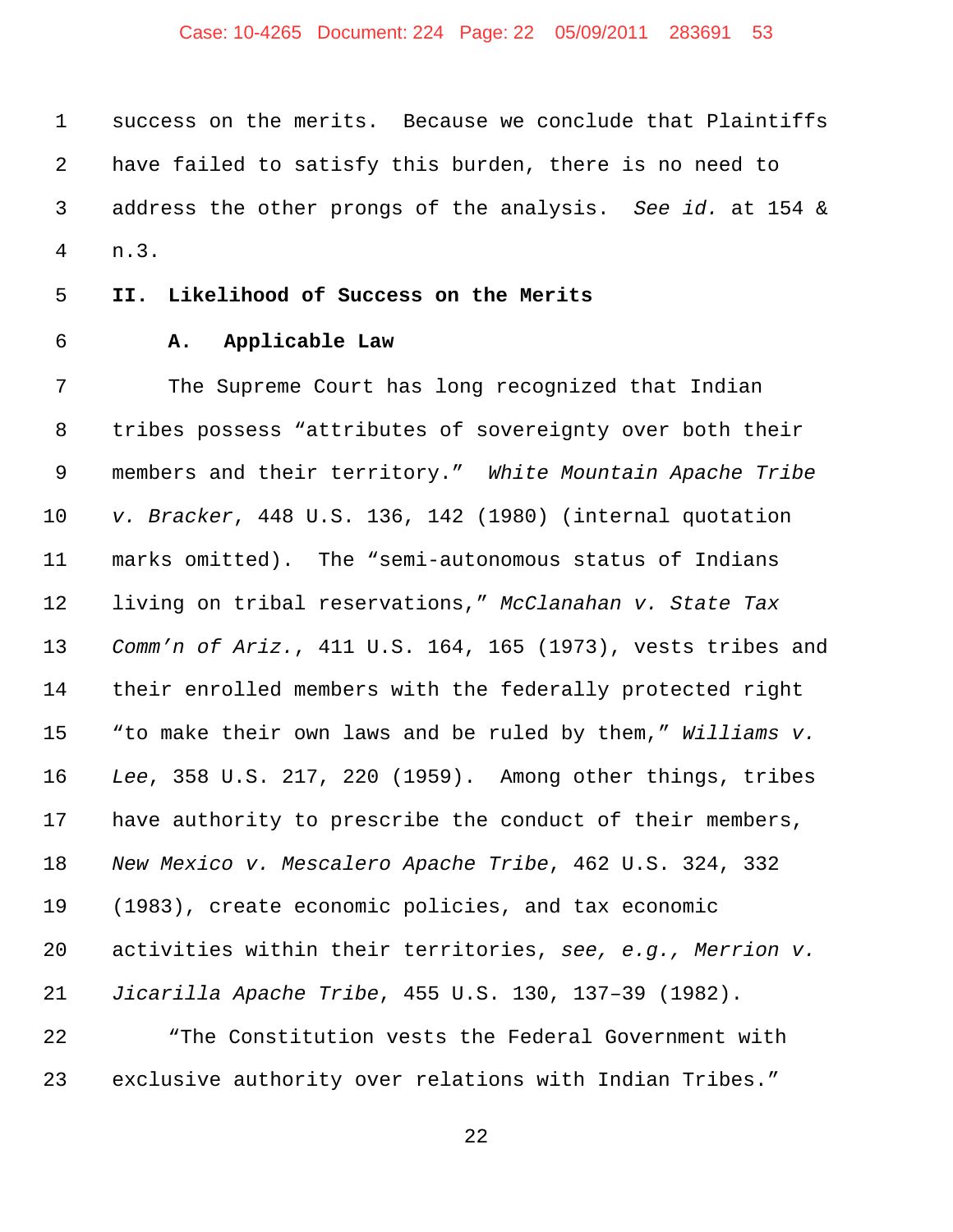## Case: 10-4265 Document: 224 Page: 23 05/09/2011 283691 53

 *Montana v. Blackfeet Tribe of Indians*, 471 U.S. 759, 764 (1985) (citing U.S. Const. art. I, § 8, cl. 3). "As a corollary of this authority, and in recognition of the sovereignty retained by Indian tribes . . . , Indian tribes and individuals generally are exempt from state taxation within their own territory." *Id*. Consequently, absent Congressional authorization, "[s]tates are categorically barred from placing the legal incidence of an excise tax *on a tribe or on tribal members* for sales made *inside Indian country*." *Wagnon v. Prairie Band Potawatomi Nation*, 546 U.S. 95, 101-02 (2005) (internal quotation marks and citation omitted)**.**

 The situation is different, however, when a state seeks to tax non-members who engage in economic transactions on Indian reservations. *See Okla. Tax Comm'n v. Chickasaw Nation*, 515 U.S. 450, 459 (1995). Here, courts must subject a state tax scheme over on-reservation, non-member activities to "a particularized inquiry into the nature of the state, federal, and tribal interests at stake." *Bracker*, 448 U.S. at 145. Eschewing "mechanical or absolute conceptions of state or tribal sovereignty," this interests- balancing analysis instead "determine[s] whether, in the specific context, the exercise of state authority would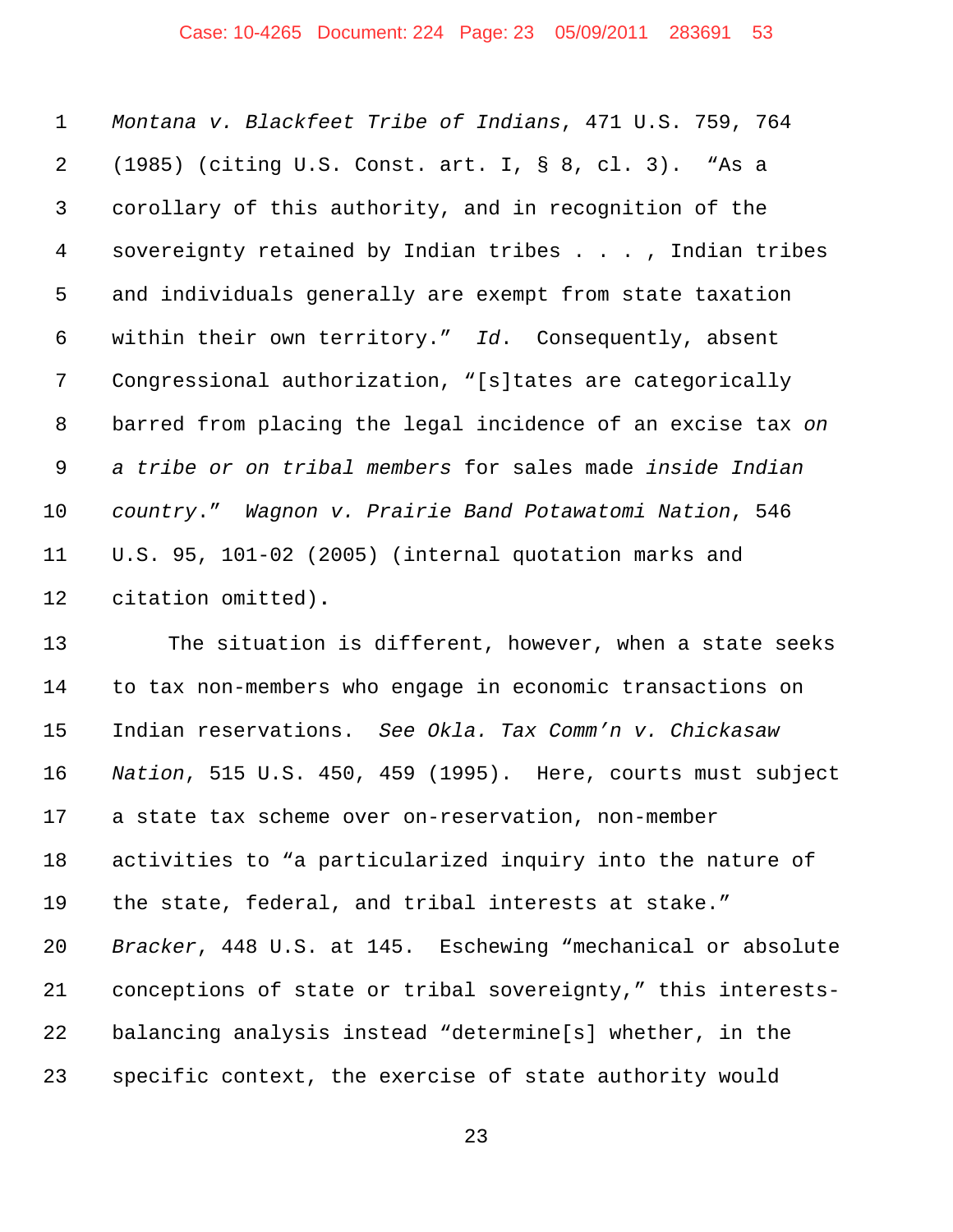violate federal law." *Id.*

 In the context of cigarette sales, the balancing of state and tribal interests is informed by two judgments that are well-established in the caselaw. First, non-Indian purchasers are consistently willing and able to evade state cigarette taxes by purchasing their cigarettes from reservation retailers. *Cf. Colville*, 447 U.S. at 145*.*  Second, the revenue tribes and retailers gain from cigarette sales to non-members derives from the marketing of a tax exemption, not from value "generated on the reservations by activities in which the [t]ribes have a significant interest." *Id.* at 155.

 In recognition of the foregoing, the Supreme Court has stated that "principles of federal Indian law, whether stated in terms of pre-emption, tribal self-government, or otherwise, [do not] authorize Indian tribes . . . to market an exemption from state taxation to persons who would normally do their business elsewhere." *Id.* at 155. That is so because "[s]tates have a valid interest in ensuring compliance with lawful taxes that might easily be evaded through purchases of tax-exempt cigarettes on reservations; that interest outweighs tribes' modest interest in offering a tax exemption to customers who would ordinarily shop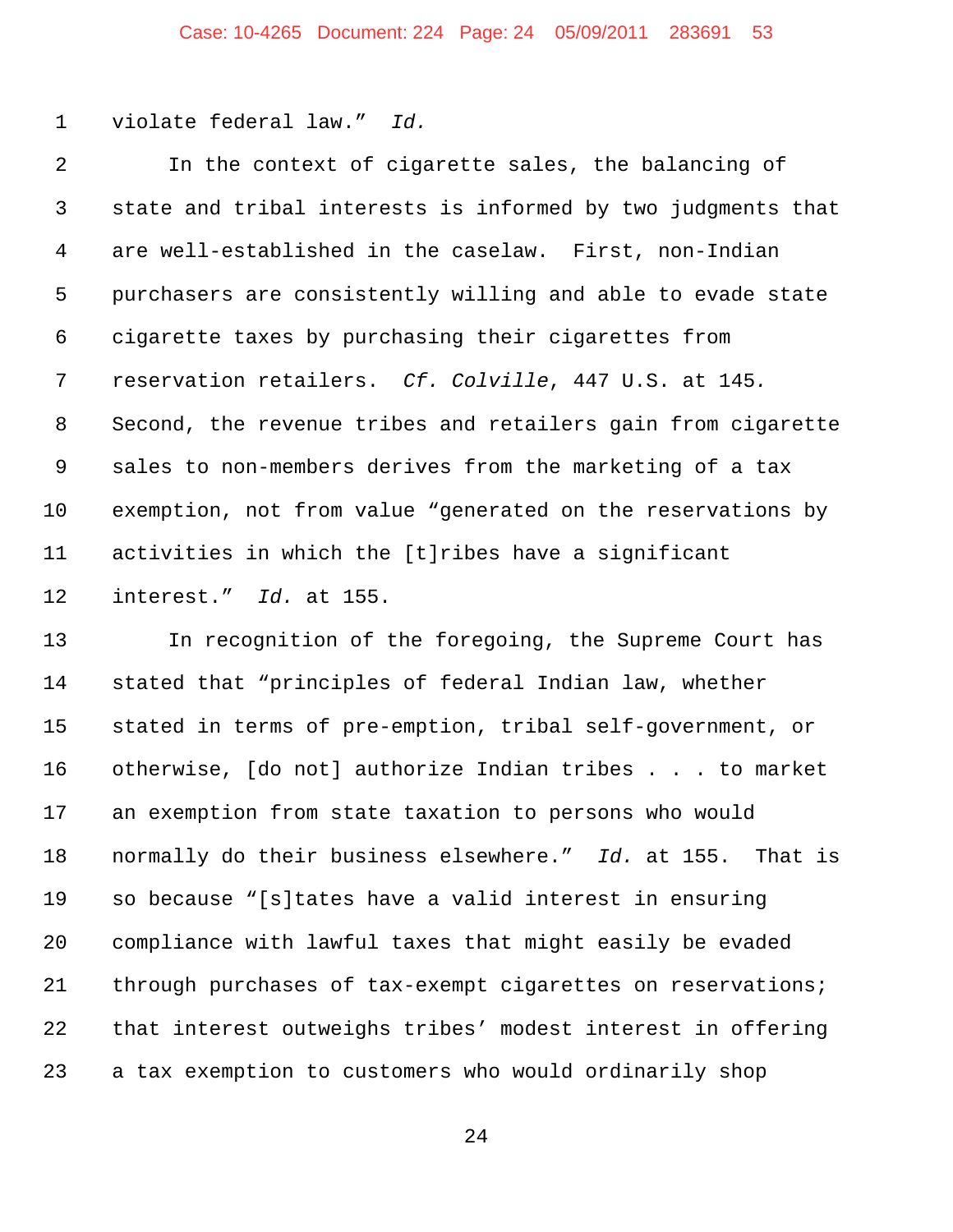## Case: 10-4265 Document: 224 Page: 25 05/09/2011 283691 53

 elsewhere." *Milhelm Attea*, 512 U.S. at 73. A state's interest in ensuring the collection of taxes on cigarette sales to non-Indians continues to outweigh a tribe's countervailing interests even when collection of an excise tax "seriously disadvantages or eliminates the Indian retailer's [cigarette] business with non-Indians." *Colville*, 447 U.S. at 151.

 Furthermore, tribes do not oust a state's taxing authority merely by collecting tribal taxes on reservation cigarette sales and regulating their cigarette economies. *See id*. at 158–59. A state "does not interfere with the [t]ribes' power to regulate tribal enterprises" simply by imposing its tax on sales to non-members. *Id.* at 159. In fact, the balance of interests favors state taxation of cigarette sales to non-members even where collection of the state tax deprives tribes of their own tax revenues. *Id.* at 156.

 In light of this balance of interests, the Supreme Court has determined that to enforce valid state taxation of on-reservation cigarette sales, states may impose "on reservation retailers minimal burdens reasonably tailored to the collection of valid taxes from non-Indians." *Milhelm Attea*, 512 U.S. at 73. As a result, a party challenging a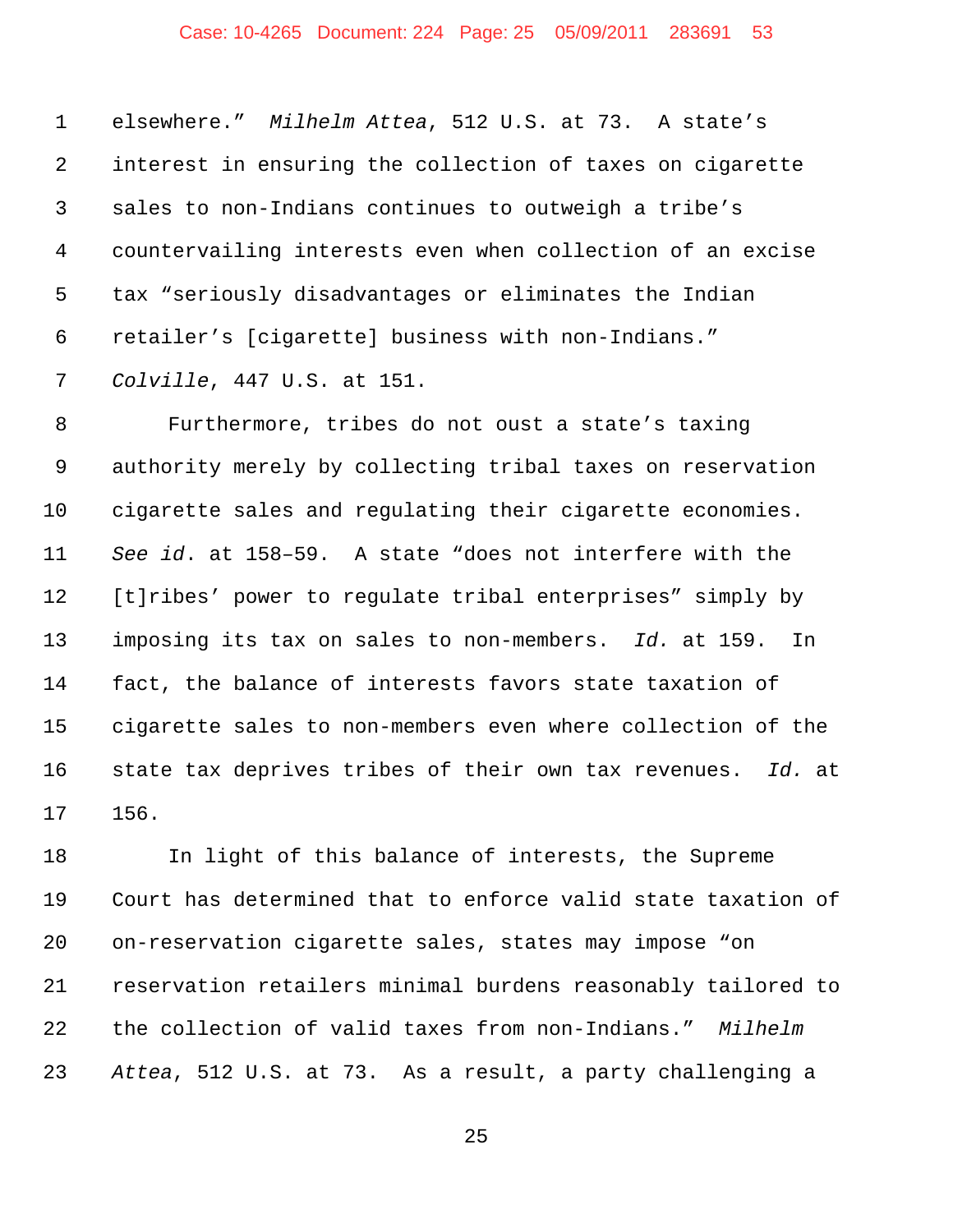## Case: 10-4265 Document: 224 Page: 26 05/09/2011 283691 53

 state cigarette tax must establish that a state's collection mechanism is unduly burdensome and not reasonably tailored to collection of the taxes. *See Colville*, 447 U.S. at 160. On several occasions, the Supreme Court has found collection mechanisms similar to those at issue in this appeal to be consistent with principles of federal Indian law.

## **1. Law Regarding Precollection of the Tax**

 In *Moe v. Confederated Salish & Kootenai Tribes of Flathead Reservation*, the Court upheld a Montana tax law that required the cigarette seller to prepay the tax and add the tax to the cigarette's retail price. 425 U.S. 463, 483 (1976); *see also Moe v. Confederated Salish & Kootenai Tribes of Flathead Reservation*, 392 F. Supp. 1297, 1308 (D. Mont. 1974) (describing the tax "as an advance payment [which] shall be added to the price of the cigarettes and recovered from the ultimate consumer or user.") (internal quotation marks omitted). There, like here, the tribe argued that precollection of the tax infringed tribal sovereignty because the tribal retailer "has been taxed, and . . . has suffered a measurable out-of-pocket loss." *Moe*, 425 U.S. at 481. The Court rejected this argument because the legal incidence of the tax fell upon non-member purchasers. *Id.* at 481–82. The Court reasoned that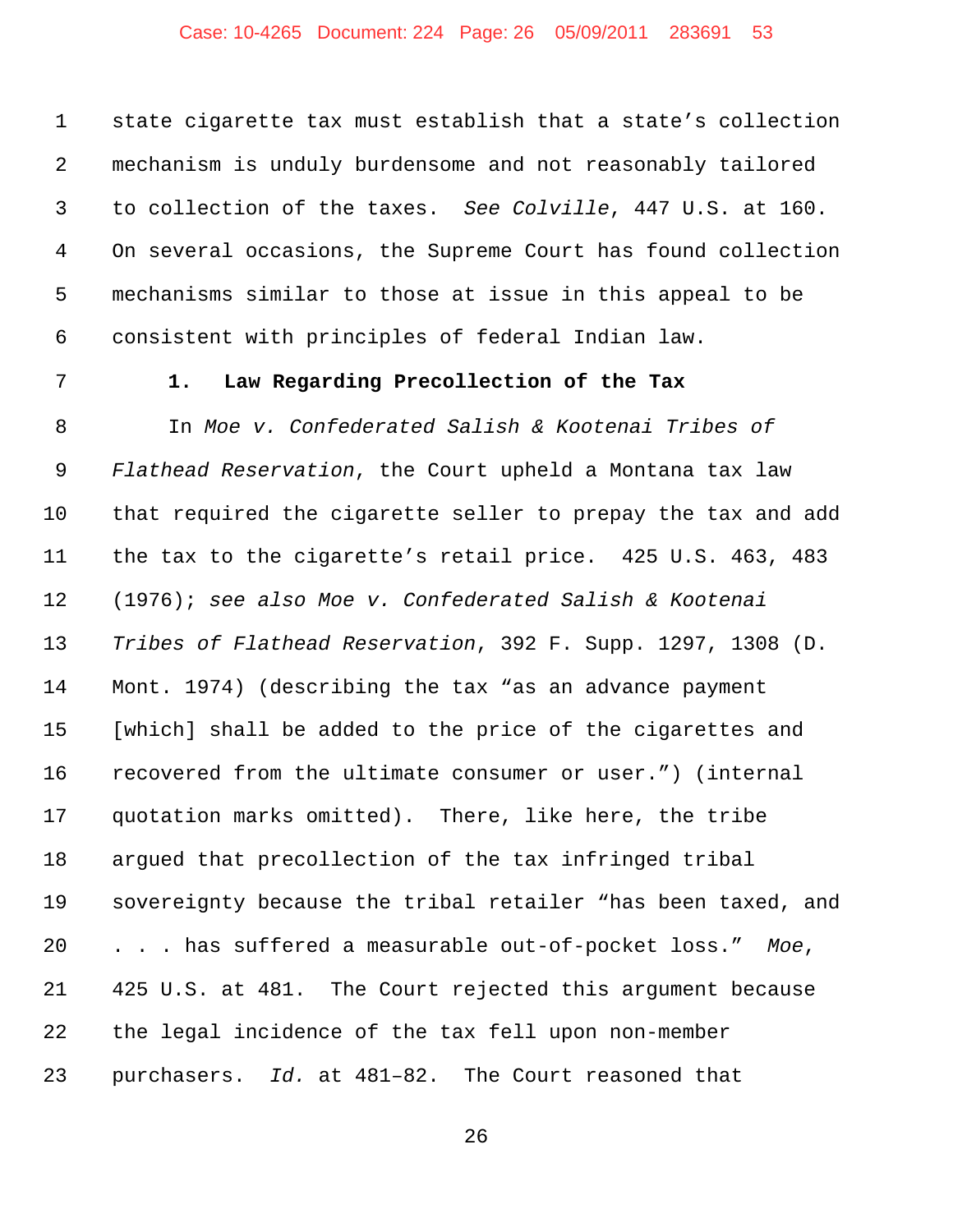## Case: 10-4265 Document: 224 Page: 27 05/09/2011 283691 53

 prepayment was "not, strictly speaking, a tax at all," but rather constituted the "simpl[e]" requirement that "the Indian proprietor . . . add the tax to the sales price and thereby aid the State's collection" effort. *Id*. at 483. Consequently, the Court held that Montana's "requirement that the Indian tribal seller collect a tax validly imposed on non-Indians is a minimal burden designed to avoid the likelihood that in its absence non-Indians purchasing from the tribal seller will avoid payment of a concededly lawful tax." *Id*.

 Similarly, in *Colville,* the Court upheld a Washington precollection scheme that required retailers to either purchase prestamped cigarettes from wholesalers or purchase tax stamps directly from the state and affix them to cigarette packs before sale. *Colville*, 447 U.S. at 141–42; *see also Confederated Tribes of Colville Indian Reservation v. Washington*, 446 F. Supp. 1339, 1346 (E.D. Wash. 1978) (describing the precollection mechanism). As in *Moe,* the Court characterized precollection as a "simple collection burden imposed . . . on tribal smokeshops" and held that Washington "may validly require the tribal smokeshops to affix tax stamps purchased from the State to individual packages of cigarettes prior to the time of sale to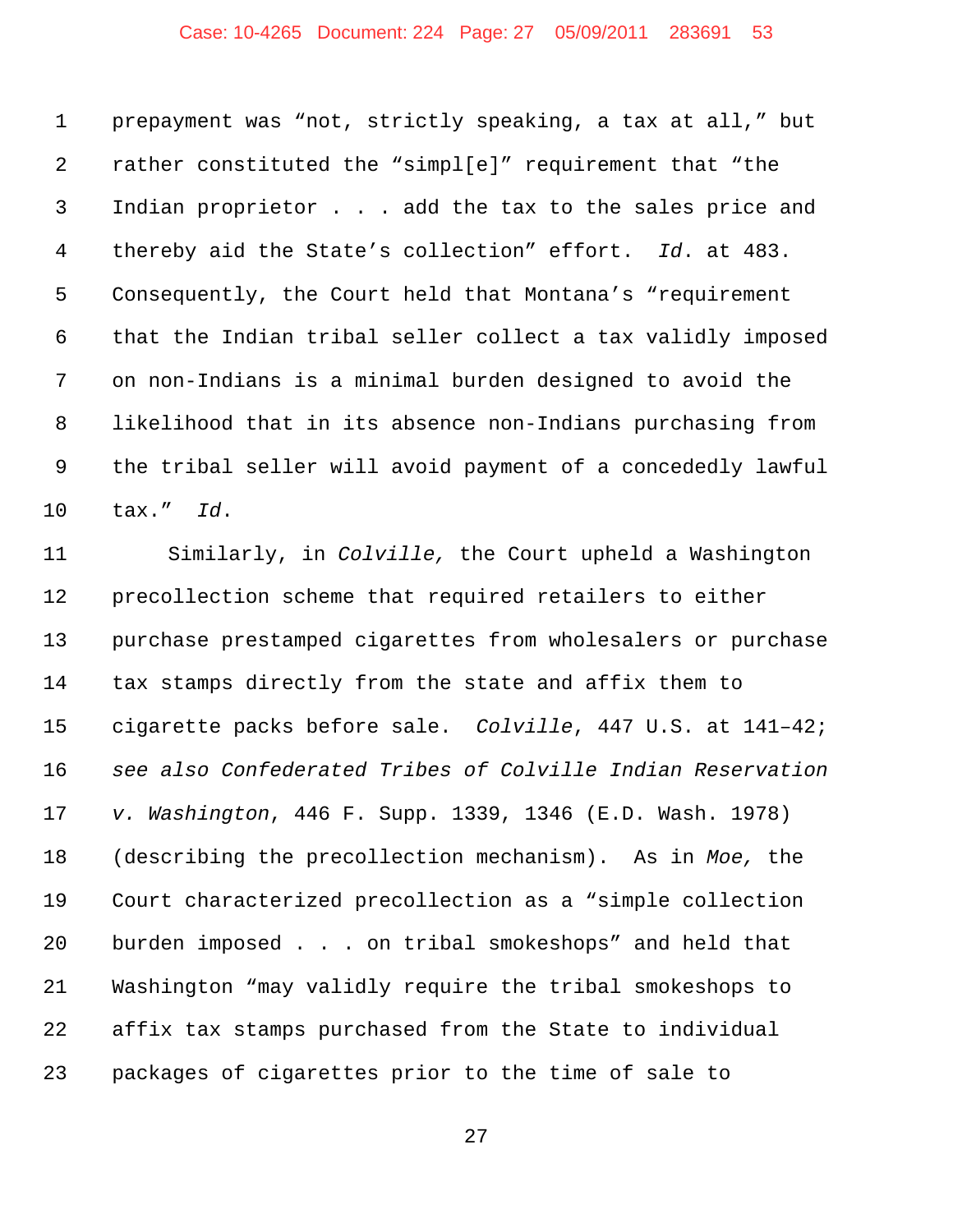1 nonmembers of the Tribe." *Colville*, 447 U.S. at 159.<sup>15</sup>

## **2. Law Regarding Allocation of Tax-Free Cigarettes**

 In *Milhelm Attea*, the Supreme Court analyzed the 1988 version of New York's tax law. *Milhelm Attea*, 512 U.S. at 78. As the Western District correctly noted, the general features of the 1988 version – precollection, probable demand limitations, allocation through the use of coupons and prior approval – were similar to the main features of the amended tax law. *See Seneca Nation*, 2010 WL 4027796, at \*9–10 & \*14 (comparing the amended tax law and 1988 version). In *Milhelm Attea*, wholesalers that were federally licensed to sell cigarettes to reservation Indians challenged the 1988 regulations as being preempted by the Indian Trader Statutes. Under the Indian Trader Statutes, the Commissioner of Indian Affairs has sole authority to "make such rules and regulations . . . specifying the kind and quantity of goods and the prices at which such goods shall be sold to the Indians." 25 U.S.C. § 261. The wholesalers argued that the federal government's authority to regulate Indian Traders precluded New York from both

<sup>15</sup> Though less relevant to the present case, *Colville* also upheld Washington's requirement that tribal retailers keep extensive records concerning both taxable and nontaxable transactions. *Colville*, 447 U.S. at 159–60.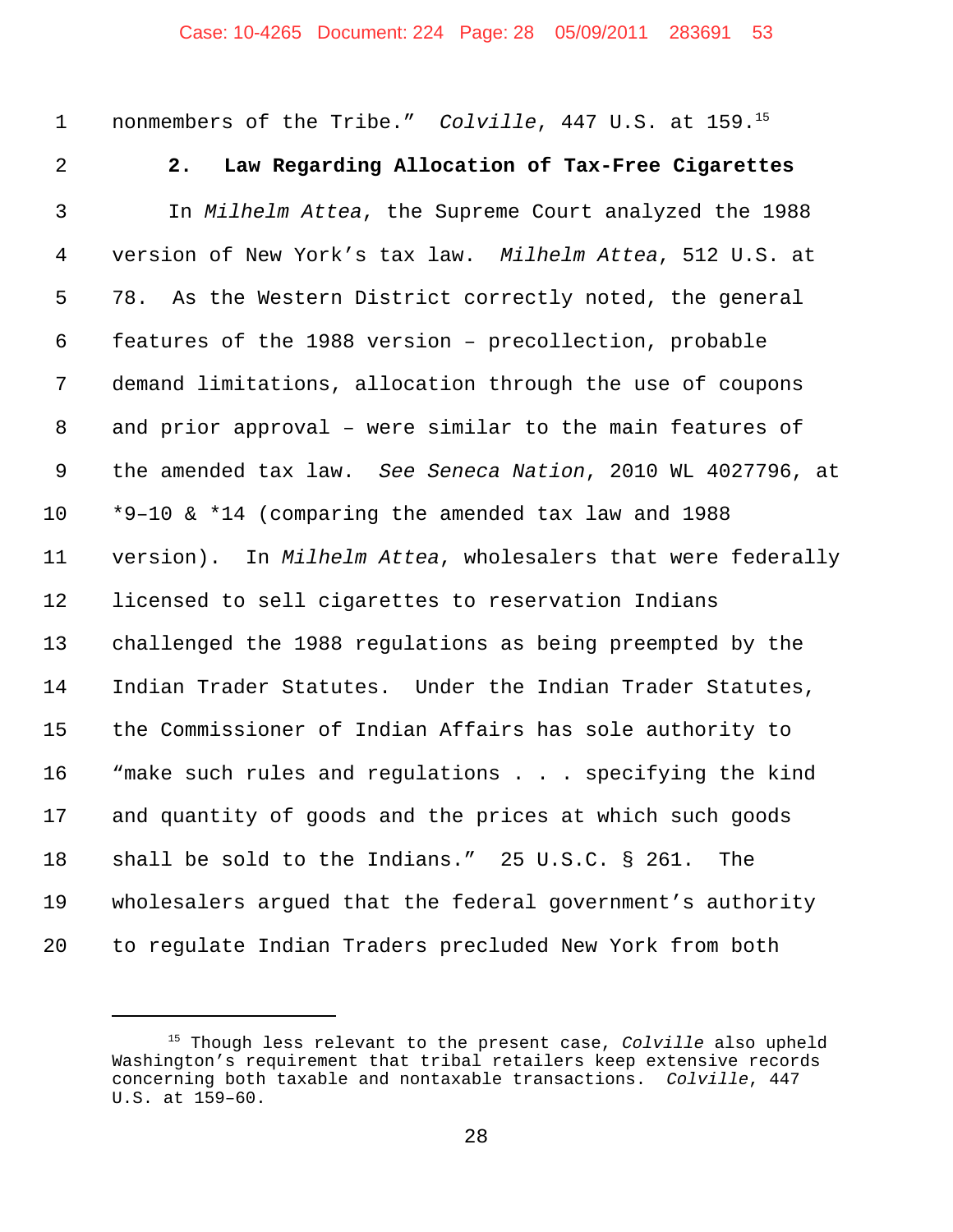## Case: 10-4265 Document: 224 Page: 29 05/09/2011 283691 53

 limiting the quantity of tax-free cigarettes wholesalers could sell to reservation retailers and requiring wholesalers to obtain approval before making tax-free sales. The Court disagreed.

 Relying on *Moe* and *Colville*, the Court recognized New York's valid interest "in ensuring compliance with lawful taxes that might easily be evaded through purchases of tax- exempt cigarettes on reservations," and concluded that the "balance of state, federal, and tribal interests" left appreciable room for state regulation of on-reservation cigarettes sales to non-member purchasers. *Milhelm Attea*, 512 U.S. at 73. Congress enacted the Indian Trader Statutes to protect reservation Indians who do business with non- Indians. Thus, the Court reasoned, it would be "anomalous" to forbid states from imposing on non-Indian wholesalers the same tax collection and bookkeeping burdens that, under *Moe* and *Colville*, states could validly impose on reservation retailers. *Id*. at 74."Just as tribal sovereignty does not completely preclude States from enlisting tribal retailers to assist enforcement of valid state taxes, the Indian Trader Statutes do not bar the States from imposing reasonable regulatory burdens upon Indian traders for the same purpose." *Id*.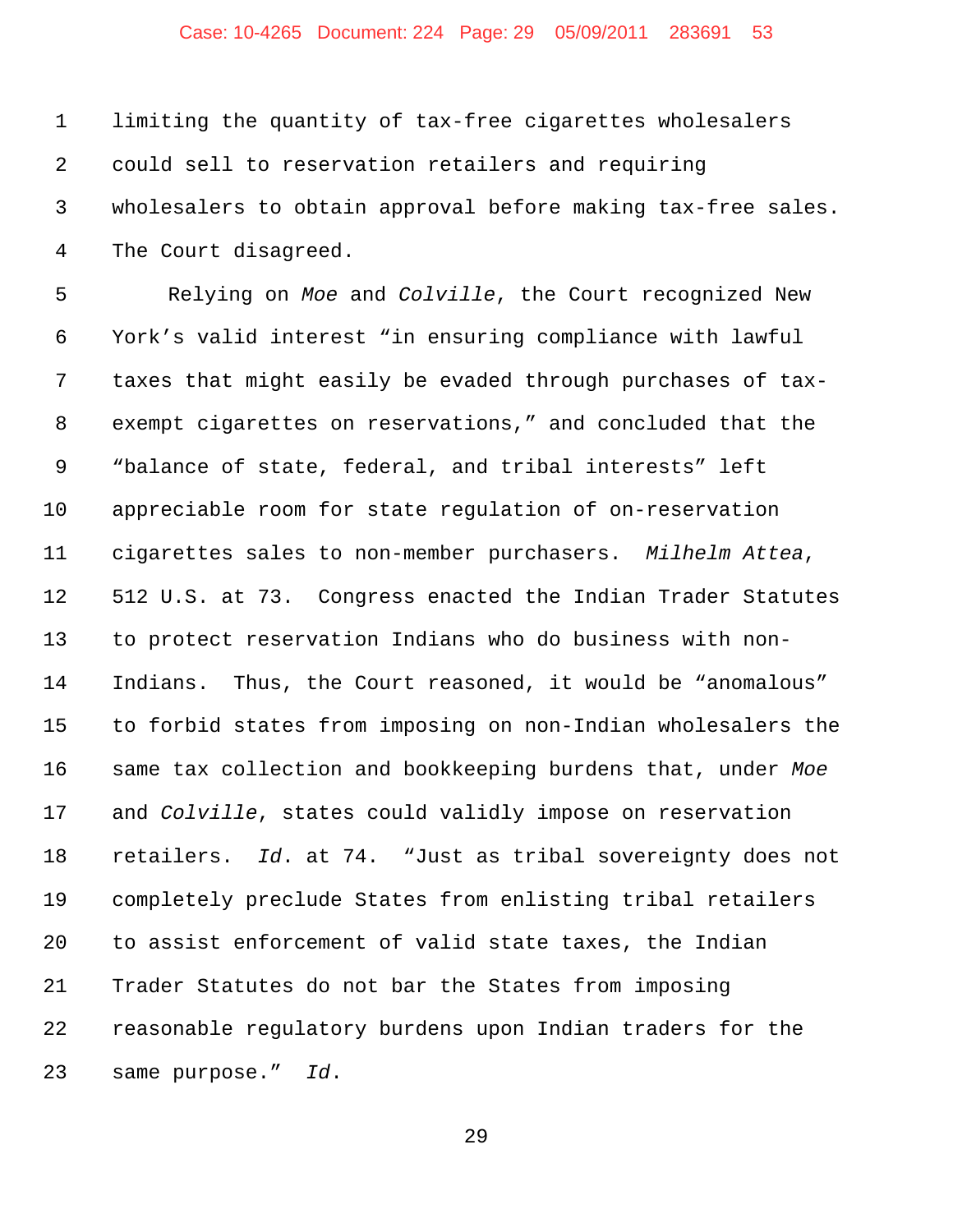The Court also rejected the argument that the tax-free allotments and prior approval requirement imposed excessive regulatory burdens on wholesalers or Indian trading. Specifically, the Court held that the probable demand mechanism validly related to "New York's decision to stanch the illicit flow of tax-free cigarettes early in the distribution stream" and constituted a "reasonably necessary method of preventing fraudulent transactions, . . . without unnecessarily intruding on core tribal interests." *Id*. at 75 (internal quotation marks omitted). The Court observed that "[i]f the Department's 'probable demand' calculations are adequate, tax-immune Indians will not have to pay New York cigarette taxes . . . ." *Id*. Finally, it held that "[t]he associated requirement that the Department preapprove deliveries of tax-exempt cigarettes in order to ensure compliance with the quotas does not render the scheme facially invalid." *Id*. at 76.

 Importantly, in analyzing the 1988 regulations, the Court construed the wholesalers' preemption challenge as "essentially a facial one." *Id.* at 69. Accordingly, the Court declined to "rest [its] decision on consequences that, while possible, are by no means predictable," and limited its analysis "to those alleged defects that inhere in the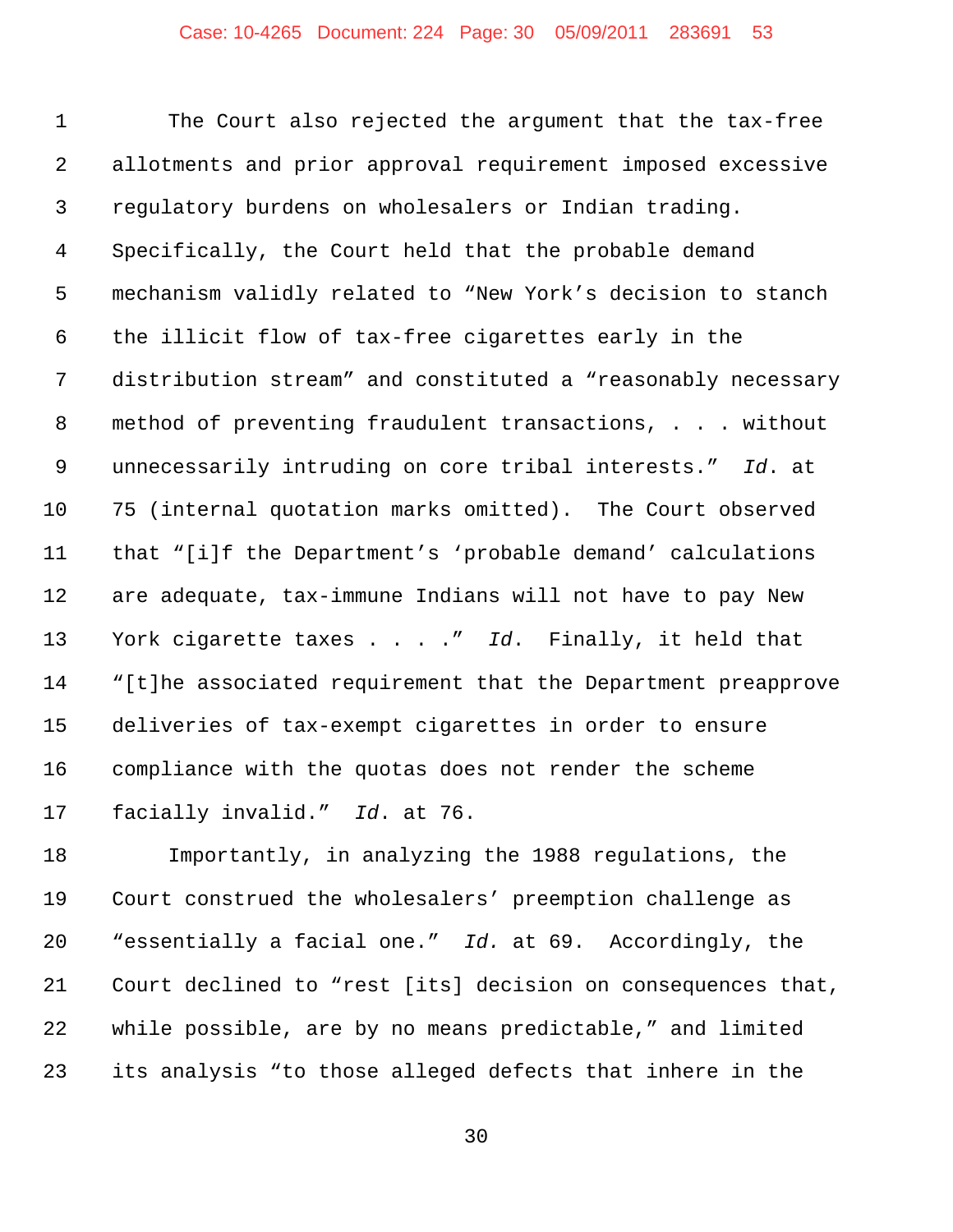## Case: 10-4265 Document: 224 Page: 31 05/09/2011 283691 53

 regulations as written." *Id.* Regarding the probable demand mechanism, for example, the Court noted that "[w]hile the possibility of an inadequate quota may provide the basis for a future challenge to the *application* of the regulations, [it was] unwilling to assume in the absence of any such showing by respondents, that New York will underestimate the legitimate demand for tax-free cigarettes." *Id.* at 75–76. The prior approval requirement, the Court observed, "should not prove unduly burdensome absent wrongful withholding or delay of approval — problems that can be addressed if and when they arise." *Id*. at 76. The Court added that "[a]greements between the Department and individual tribes might avoid or resolve problems that are now purely hypothetical." *Id*. at 77.

#### **B. Analysis**

 In the present case, Plaintiffs challenge the amended tax law's precollection requirement as well as the amended tax law's dual mechanisms for allocating each tribe's limited quantity of tax-free cigarettes.

#### **1. Precollection of the Tax**

 Under the amended tax law's precollection scheme, the wholesale price of taxable cigarettes includes the cost of the tax. Tribal retailers, like other New York retailers,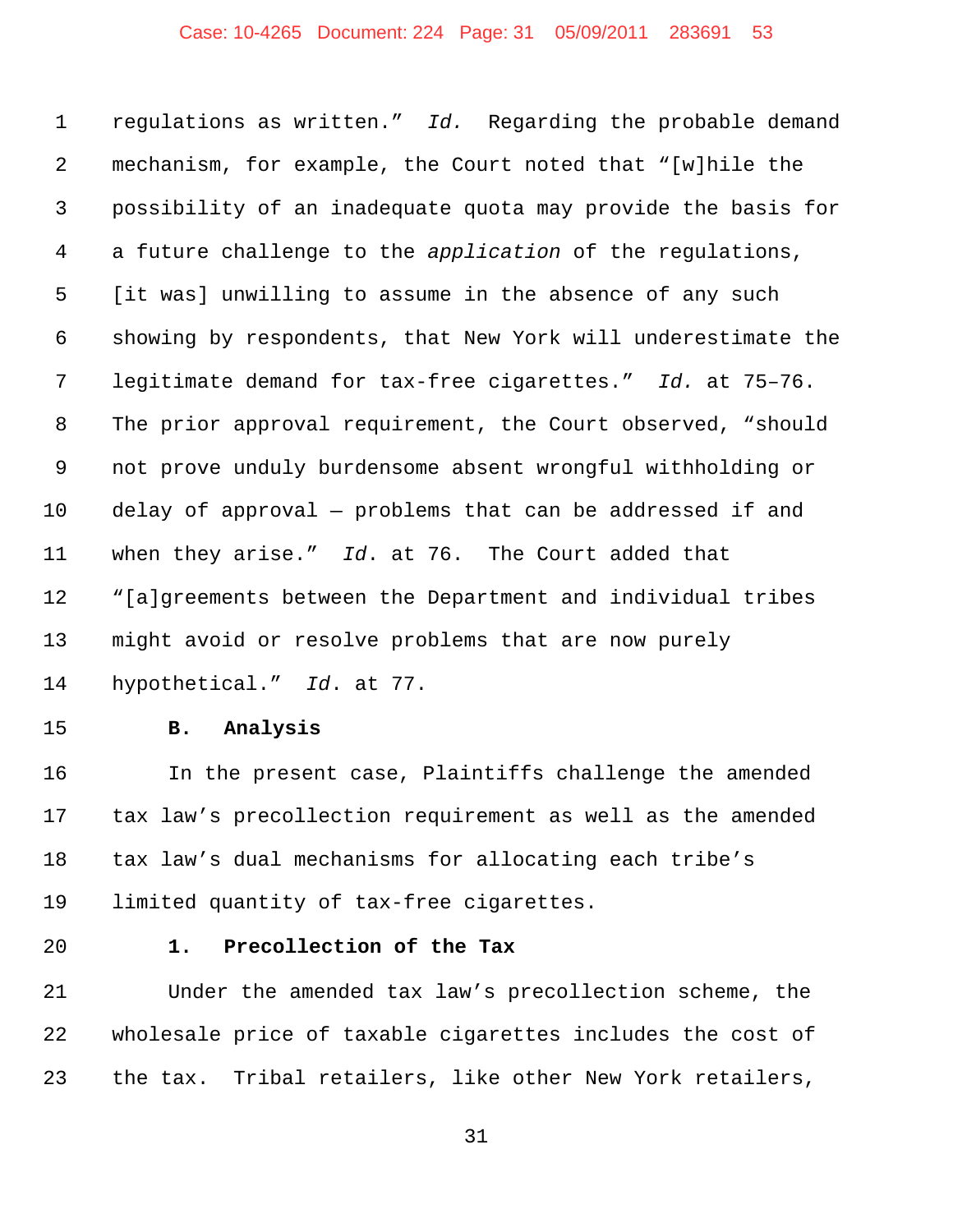## Case: 10-4265 Document: 224 Page: 32 05/09/2011 283691 53

 pay the tax to wholesalers when purchasing inventory and recoup the tax by adding it to the retail price. The Oneida and Cayuga Nations argue that this prepayment obligation is, in effect, a categorically impermissible direct tax on tribal retailers. We disagree.

 As we have already explained, it is only the *legal* burden of a tax — as opposed to its practical economic burden — that a state is categorically barred by federal law from imposing on tribes or tribal members. *See Chickasaw Nation*, 515 U.S. at 460 (rejecting "economic reality" as an unworkable measure of the scope of state taxation authority). Focusing on the economic impact of precollection, the Northern District concluded that the amended tax law "in effect [impermissibly] requires the Oneida Nation to pay the tax." *Oneida Nation*, 2010 WL 4053080, at \*8. This finding is not relevant, however, because the express language of New York's tax law places the legal incidence on the consumer, not the wholesaler or retailer. N.Y. Tax Law § 471(2) ("It is intended that the ultimate incidence of and liability for the tax shall be upon the consumer."). In fact, the statute contains mandatory "pass-through provisions" that require wholesalers and retailers to pass on the tax to the consumer. *Id.*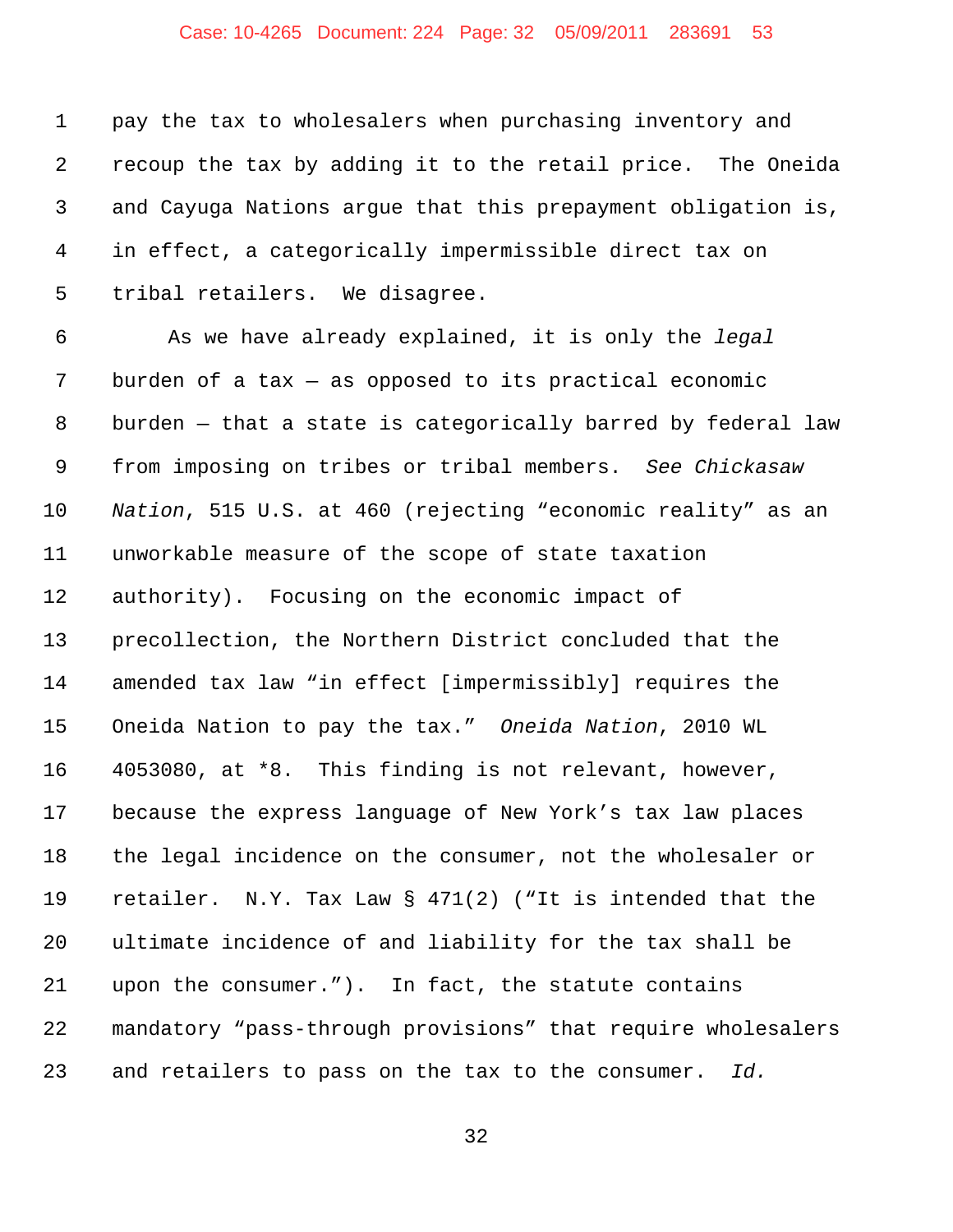#### Case: 10-4265 Document: 224 Page: 33 05/09/2011 283691 53

 ("[A]ny agent or dealer who shall pay the tax to the commissioner shall collect the tax from the purchaser or consumer."); *id*. § 471(3) ("The amount of taxes advanced and paid by the agent . . . shall be added to and collected as part of the sales price of the cigarettes."). The Supreme Court has "suggested that such 'dispositive language' from the state legislature is determinative of who bears the legal incidence of a state excise tax." *Wagnon*, 546 U.S. at 9 102 (citing *Chickasaw Nation*, 515 U.S. at 461).<sup>16</sup> The statement of legislative intent and the mandatory pass- through provisions establish that the legal incidence of New York's tax falls on non-Indian consumers. Accordingly, whatever its economic impact, the tax is not categorically barred.

 The Oneida, Cayuga, and Unkechauge Nations argue that precollection, if not categorically barred, nonetheless places an undue and unnecessary economic burden on tribal retailers. For example, the Oneida Nation estimates that upon implementation of the precollection mechanism, it will

<sup>&</sup>lt;sup>16</sup> "In the absence of such dispositive language, the [legal incidence] question is one of 'fair interpretation of the taxing statute as written and applied.'" *Chickasaw Nation*, 515 U.S. at 461 (quoting *Cal. Bd. of Equalization v. Chemehuevi Tribe*, 474 U.S. 9, 11 (1985) (per curiam)). Here, the "fair interpretation" analysis is unnecessary.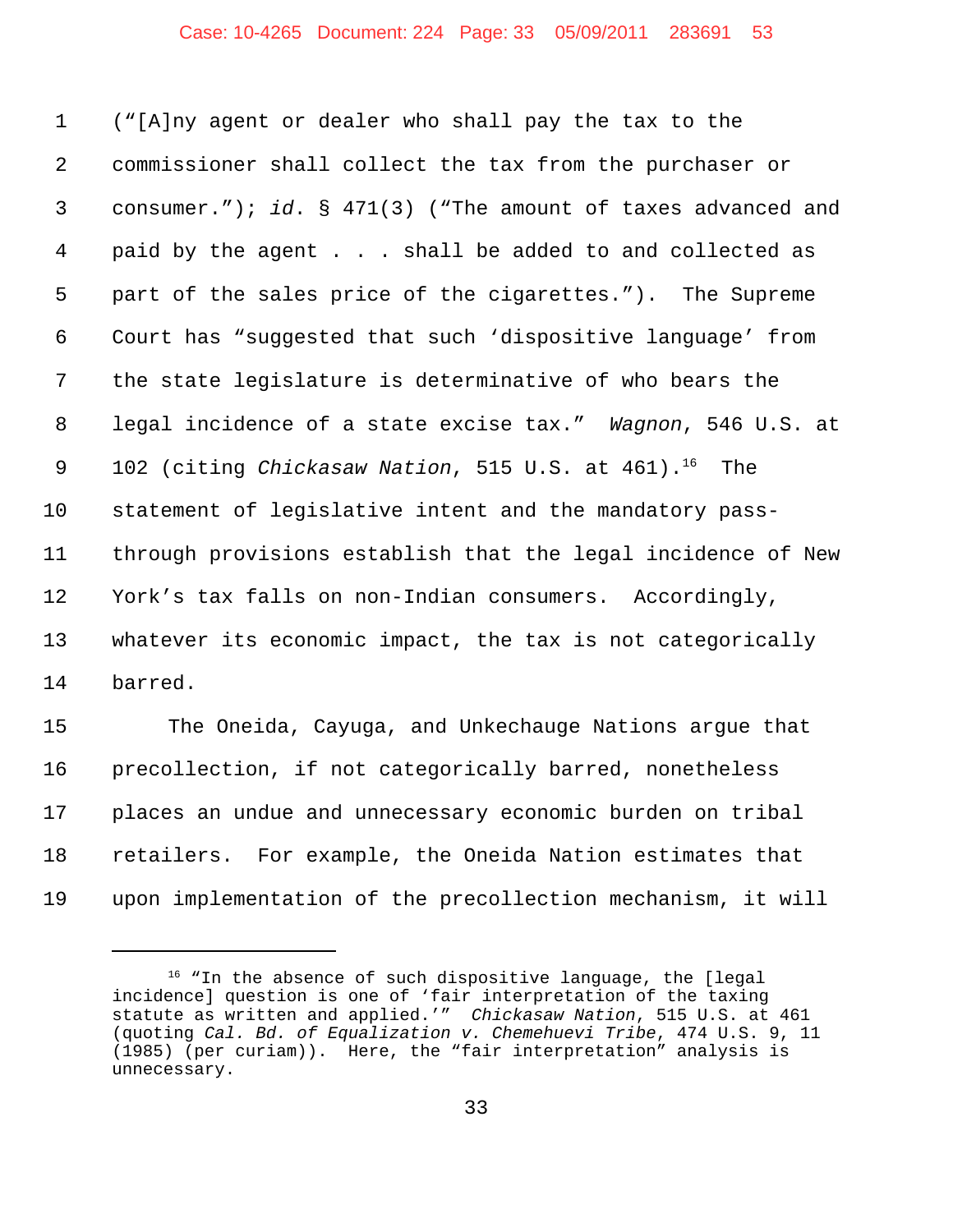## Case: 10-4265 Document: 224 Page: 34 05/09/2011 283691 53

 need to front an additional \$3.5 million per year to prepay the tax and spend over \$200,000 per year to finance that increased cost in order to maintain its current cigarette inventory levels (approximately 80,000 cartons per year at all times). The Northern District concluded that these financing costs imposed an impermissible burden on tribal sovereignty. We disagree for two reasons.

 First, the precollection mechanism will undoubtedly impose an increased economic cost on tribal retailers who continue to market taxable cigarettes to non-member purchasers. But those costs result from the retailer's decision to participate in the taxable cigarette market, a market in which Plaintiffs and their members have "no vested right to a certain volume of sales to non-Indians, or indeed to any such sales at all." *Colville*, 447 U.S. at 151 n.27.

 Second, New York's precollection scheme is materially indistinguishable from those upheld in *Moe* and *Colville*. Here, State Defendants have presented evidence of non-member tax evasion occurring through on-reservation cigarette purchases. Thus, as in *Moe* and *Colville*, the amended tax law's precollection mechanism constitutes a minimal tax collection burden that is "reasonably necessary" to prevent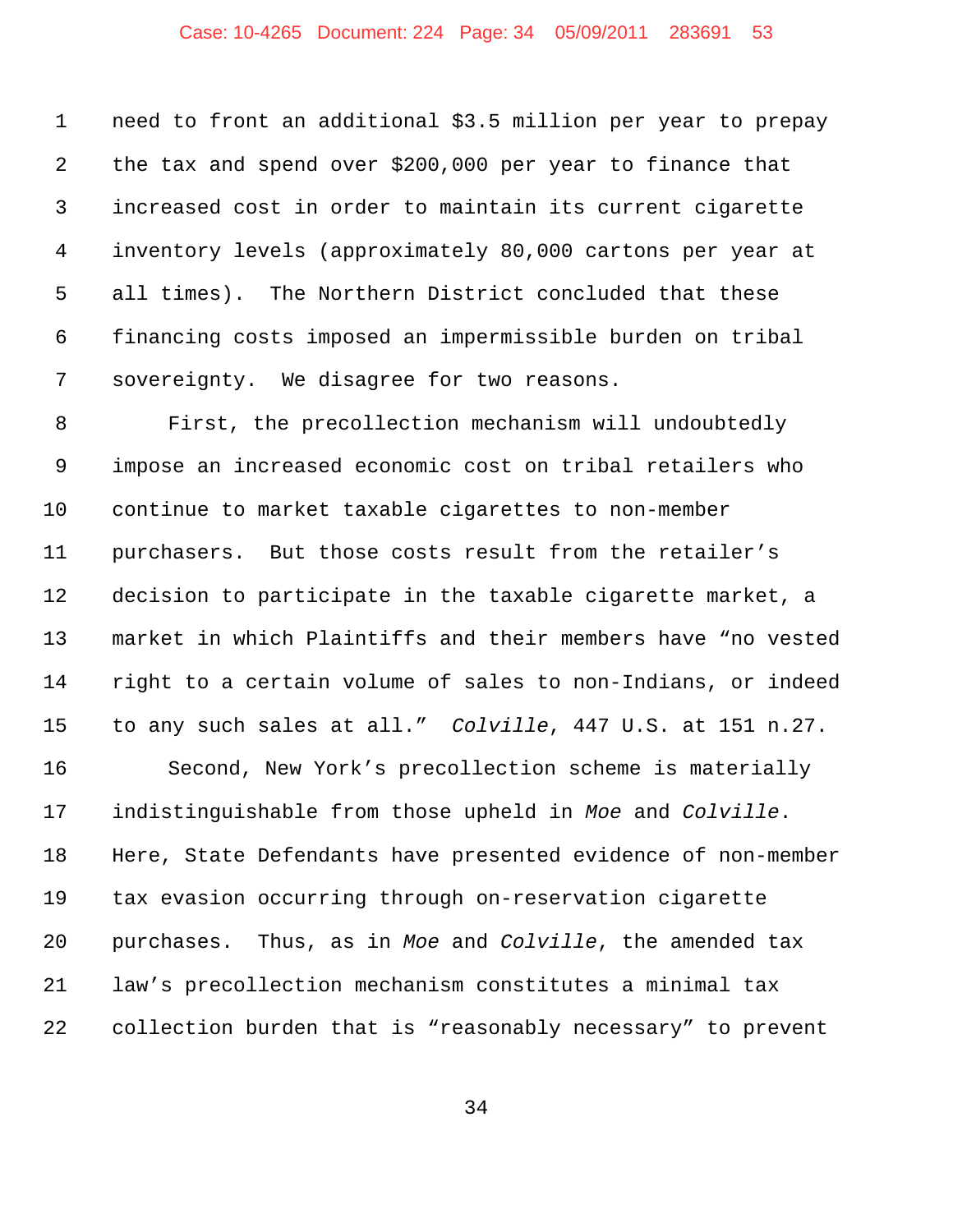## Case: 10-4265 Document: 224 Page: 35 05/09/2011 283691 53

 "wholesale evasion of [New York's] own valid taxes without unnecessarily intruding on core tribal interests." *Milhelm Attea*, 512 U.S. at 75 (brackets in original) (quoting *Colville*, 447 U.S. at 160, 162).

 The Cayuga, Oneida, and Unkechauge Nations seek to distinguish *Moe* and *Colville* by pointing out that when those cases were decided Washington imposed a \$1.60 per carton tax, *see Colville*, 447 U.S. at 141, and Montana a \$1.20 per carton tax, *see Moe*, 392 F. Supp. at 1313, whereas New York currently imposes a \$43.50 per carton tax. The three Nations argue, and the Northern District agreed, that the significantly greater economic burden imposed by New York's tax distinguishes the precollection schemes upheld in *Moe* and *Colville*, and renders New York's unduly burdensome. Contrary to the Nations' arguments, it was the demonstrated need to prevent tax evasion by non-Indian purchasers, not the low cost of the state tax, that justified precollection in *Moe* and *Colville*. That justification remains valid even where the excise tax is high; the higher the tax rate, the greater the economic incentive to avoid it.

 The Nations also contend that precollection is not "reasonably tailored" to New York's tax collection interest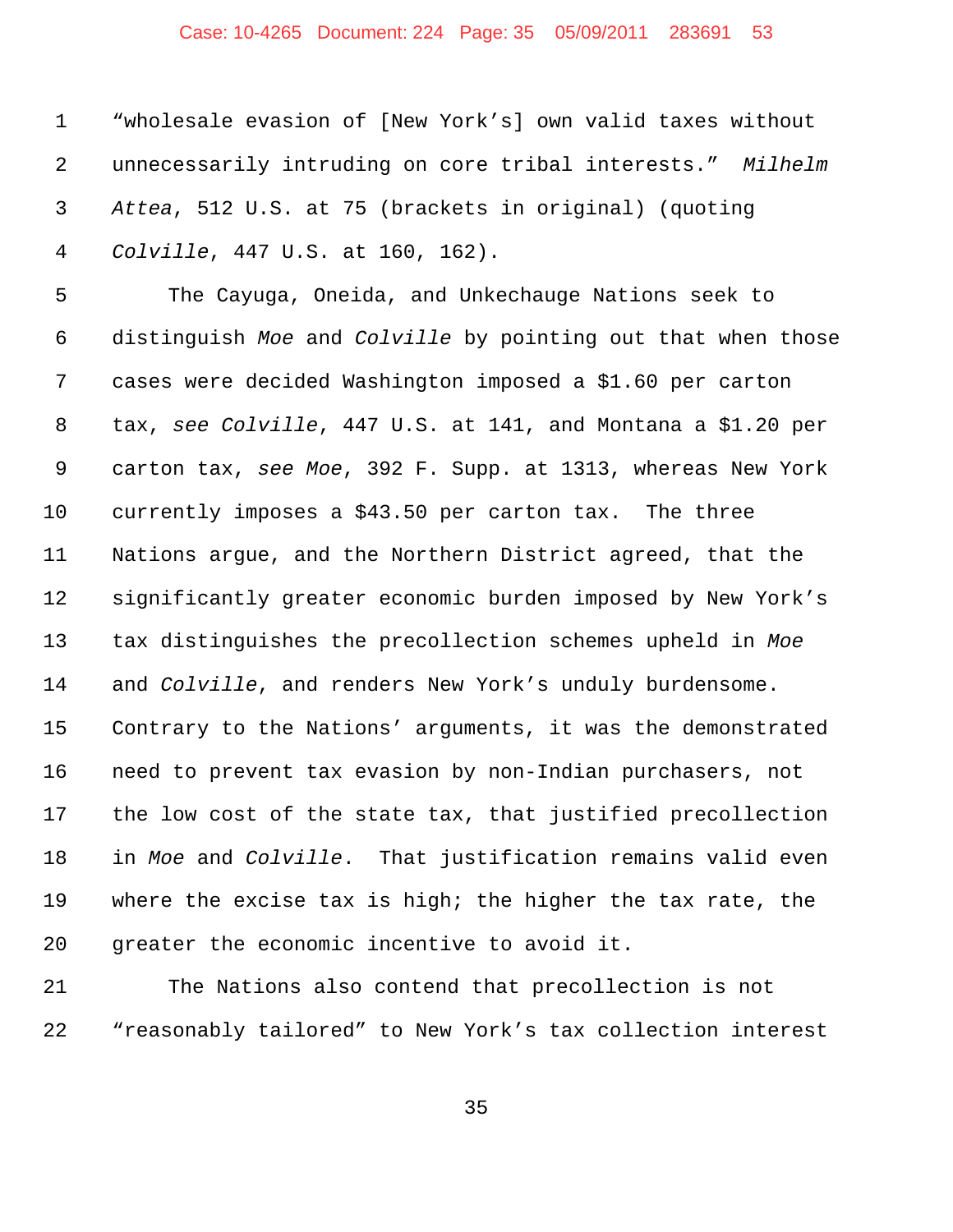## Case: 10-4265 Document: 224 Page: 36 05/09/2011 283691 53

 because there are other less burdensome alternatives. The Northern District agreed with the Oneida Nation's argument that precollection is unnecessary to enforce payment of the cigarette tax because New York Tax Law § 471-a already requires each individual cigarette purchaser to remit the tax to the State within twenty-four hours of when liability for the tax accrued. *See Oneida Nation*, 2010 WL 4053080, at \*9 (citing N.Y. Tax Law § 471-a). However, the New York legislature has reasonably determined that collection of the cigarette excise tax through efforts directed at individual buyers is impractical, and that, if it is to be collected at all, the tax must be precollected when cigarettes enter the stream of commerce. The Oneida Nation, for example, purchased 1.5 million untaxed cartons of cigarettes in 2009, despite having only 1,473 members. The legislature was entitled to conclude on the basis of this and other evidence that collection of the tax through efforts directed at individual purchasers is ineffective and unworkable. *Cf. Milhelm Attea*, 512 U.S. at 75 (upholding "New York's decision to stanch the illicit flow of tax-free cigarettes early in the distribution stream as a reasonably necessary method of preventing fraudulent transactions.") (internal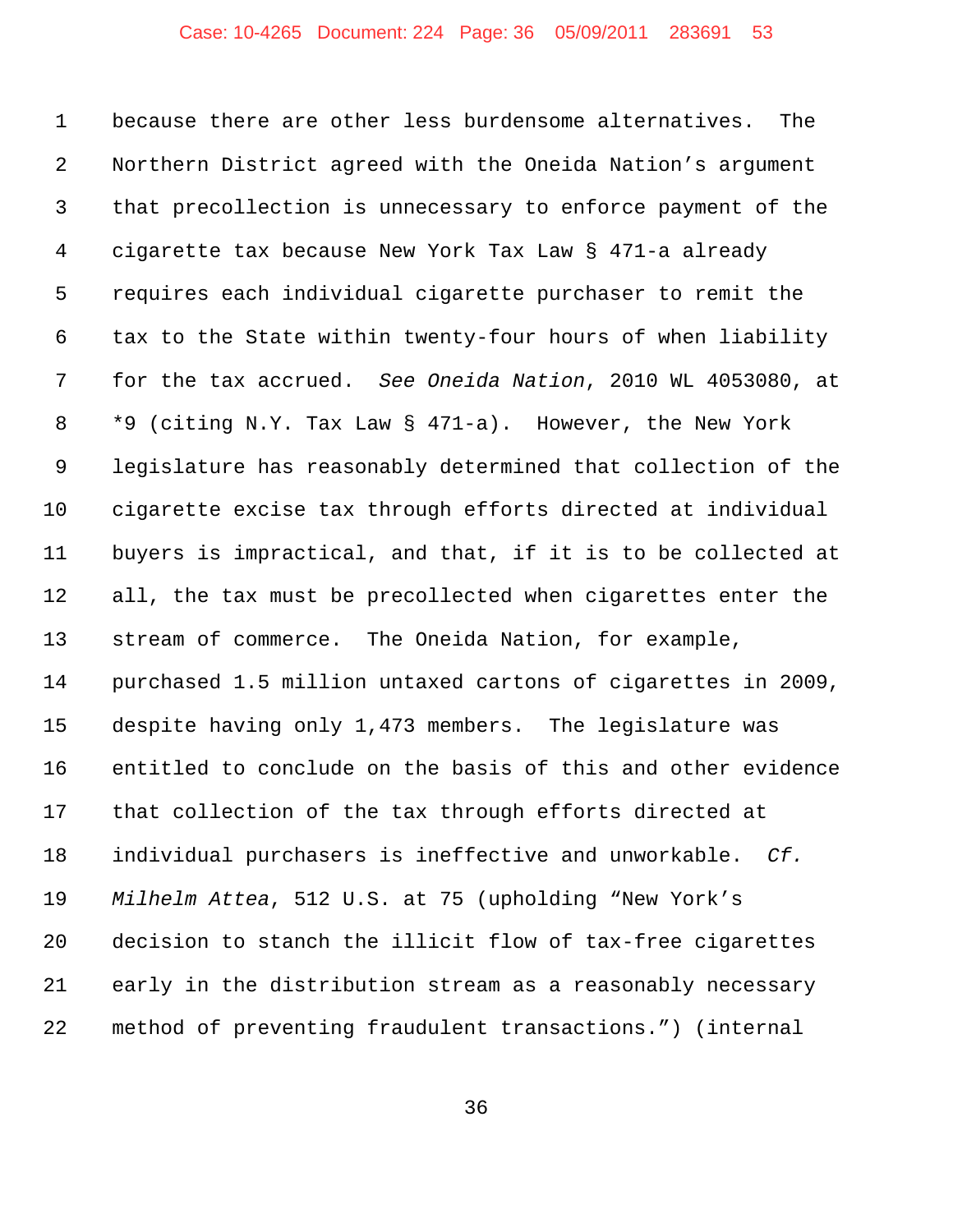#### Case: 10-4265 Document: 224 Page: 37 05/09/2011 283691 53

1 quotation marks omitted).

 Therefore, the Oneida, Cayuga, and Unkechauge Nations have failed to demonstrate a likelihood of success on the merits of their arguments against precollection of the tax.

# **2. Allocation of Tax-Free Cigarettes**

 Plaintiffs argue that the amended tax law's dual allocation mechanisms — the coupon and prior approval systems — fail to adequately ensure members' access to tax- free cigarettes, unduly burden tribal retailers, and threaten tribal self-government.

## **a. Applicability of** *Milhelm Attea*

 Initially, we reiterate that the main features of the amended tax law's probable demand and allocation mechanisms are substantially similar to those of the 1988 version upheld against a preemption challenge in *Milhelm Attea*. Like the 1988 version, the amended tax law limits the tax-free cigarettes that wholesalers may sell according to each

 The three Nations cite other examples of plausibly less burdensome collection mechanisms. For example, they contend that tribal retailers could obtain sufficient cash flow to meet future prior approval payments if the State waived precollection for the first year. Whatever the practical merit of their suggestions, states are not required to adopt the least burdensome collection mechanism imaginable. Provided the State's mechanism is *reasonably* tailored to its collection effort — and here the Nations have not demonstrated the contrary — the State's chosen mechanism does not infringe tribal sovereignty merely because there are conceivably less burdensome alternatives.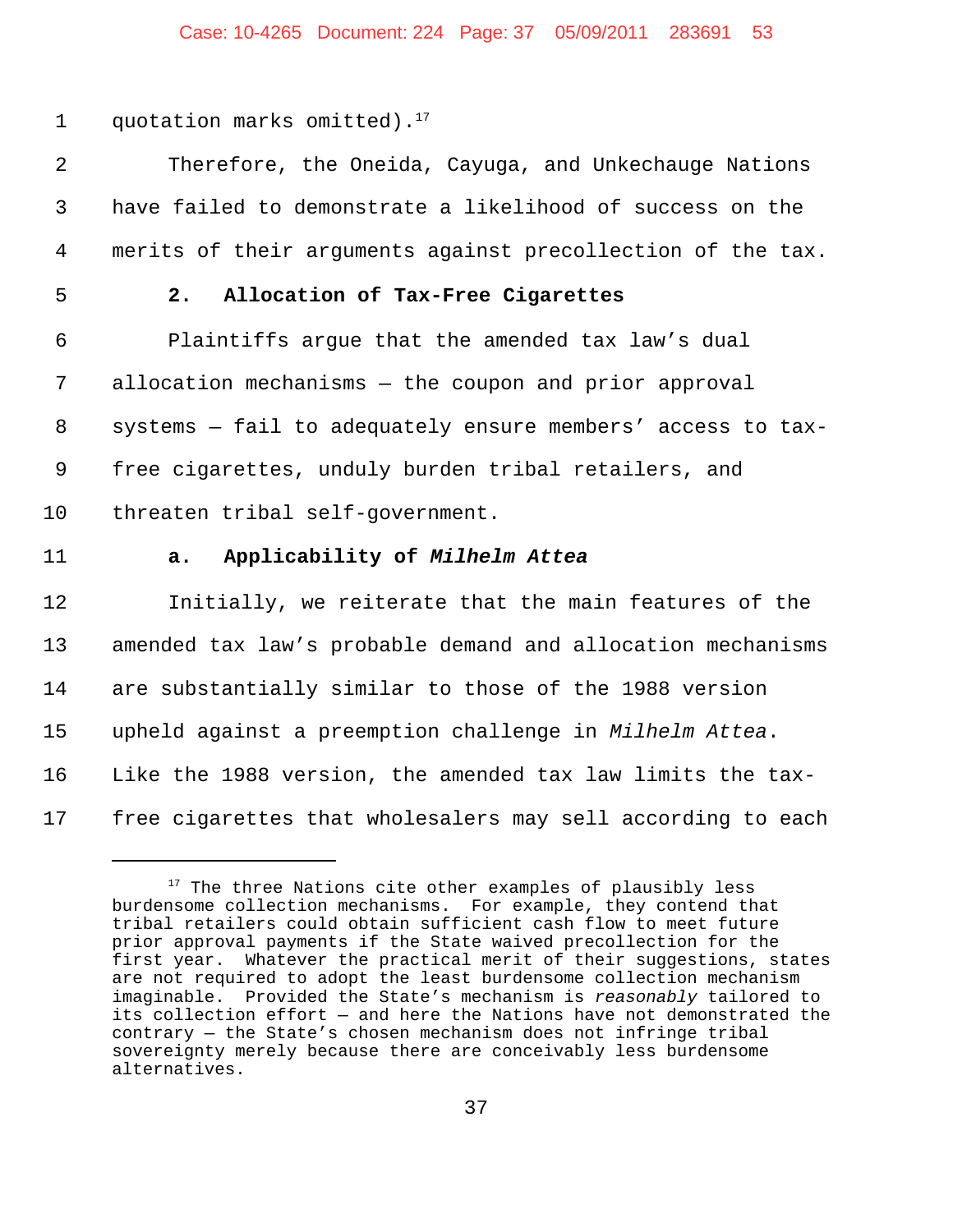## Case: 10-4265 Document: 224 Page: 38 05/09/2011 283691 53

 tribe's probable demand. New York's legitimate interest in avoiding tax evasion by non-Indian consumers justifies these probable demand limitations. *See Milhelm Attea*, 512 U.S. at 75. Further, like in the 1988 version, through the alternative coupon and prior approval systems, the State meets its obligation to make available to tribal members a tax-free quantity of cigarettes sufficient to "satisfy the legitimate demands of those reservation Indians who smoke[.]" *Id.* at 69. Thus, under the reasoning of *Milhelm Attea*, the main features of the amended tax law's quota and allocation mechanisms, as written, do not unduly burden tribal retailers or infringe tribal self-government.

 In an effort to distinguish *Milhelm Attea*, Plaintiffs argue that its rationale applies only to preemption challenges, whereas the present dispute concerns tribal sovereignty. They note that *Milhelm Attea* expressly declined to "assess for all purposes each feature of New York's tax enforcement scheme that might affect tribal self- government or federal authority over Indian affairs." *Id*. at 69.

 Contrary to Plaintiffs' argument, *Milhelm Attea'*s reasoning is applicable here because federal preemption over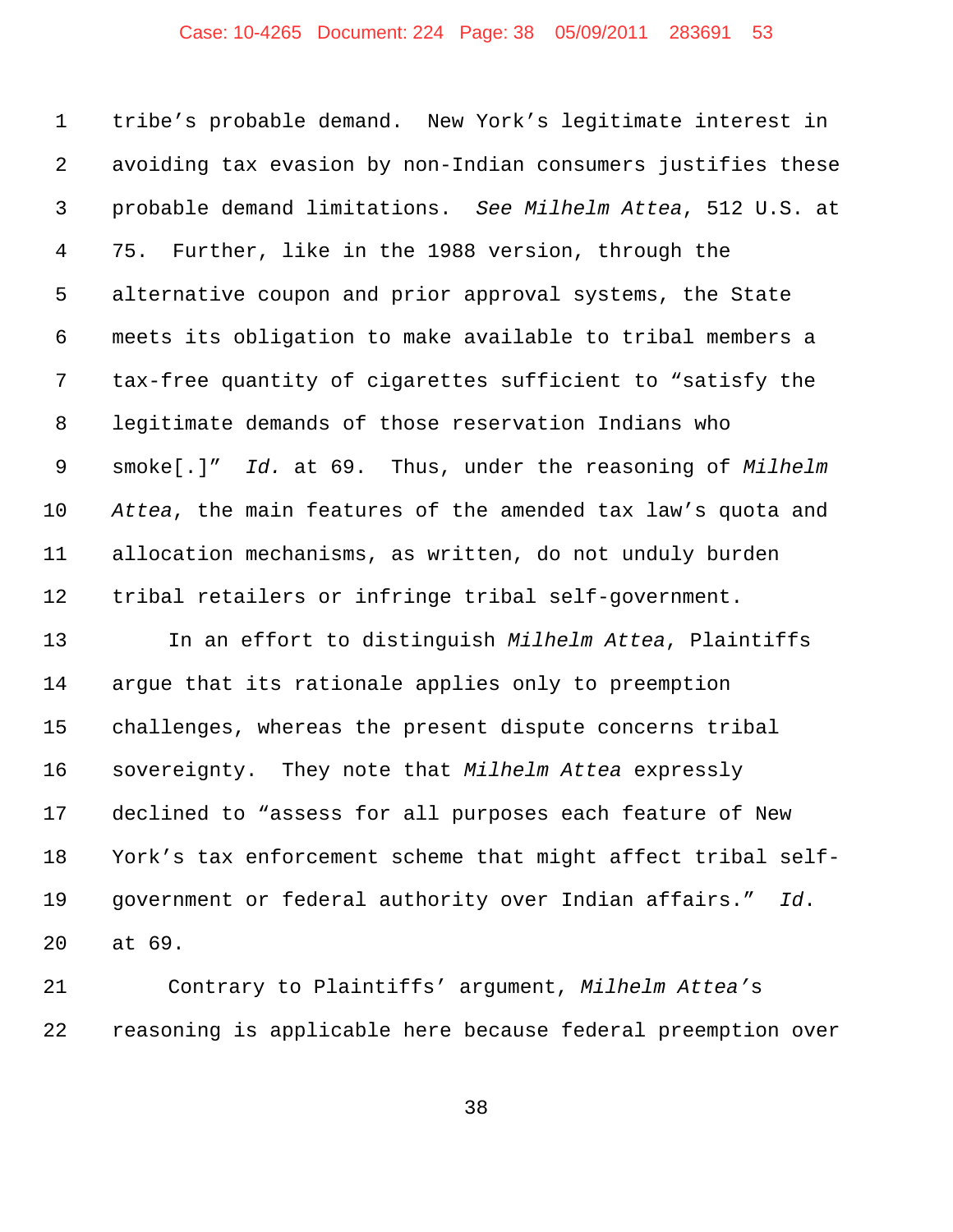## Case: 10-4265 Document: 224 Page: 39 05/09/2011 283691 53

 the regulation of Indian tribes is closely related to federal recognition and protection of tribal sovereignty. Preemption and tribal sovereignty are two "independent but related barriers to the assertion of state regulatory authority over tribal reservations and members." *Bracker*, 448 U.S. at 142. "[P]rinciples of federal Indian law, whether stated in terms of preemption, tribal self- government, or otherwise," *Colville*, 447 U.S. at 155, ultimately measure the scope of a state's regulatory authority through "a particularized inquiry into the nature of the state, federal, and tribal interests at stake," *Bracker*, 448 U.S. at 145.

 Indeed, *Milhelm Attea'*s reasoning demonstrates the relationship between the preemption and tribal sovereignty analyses within federal Indian law. The Court stated that "[a]lthough *Moe* and *Colville* dealt most directly with claims of interference with tribal sovereignty, the reasoning of those decisions requires rejection of the submission that 25 U.S.C. § 261 bars any and all state-imposed burdens on Indian traders." *Milhelm Attea*, 512 U.S. at 74*.* Accordingly, *Milhelm Attea's* analysis is relevant to the issues in this appeal, and to the extent the general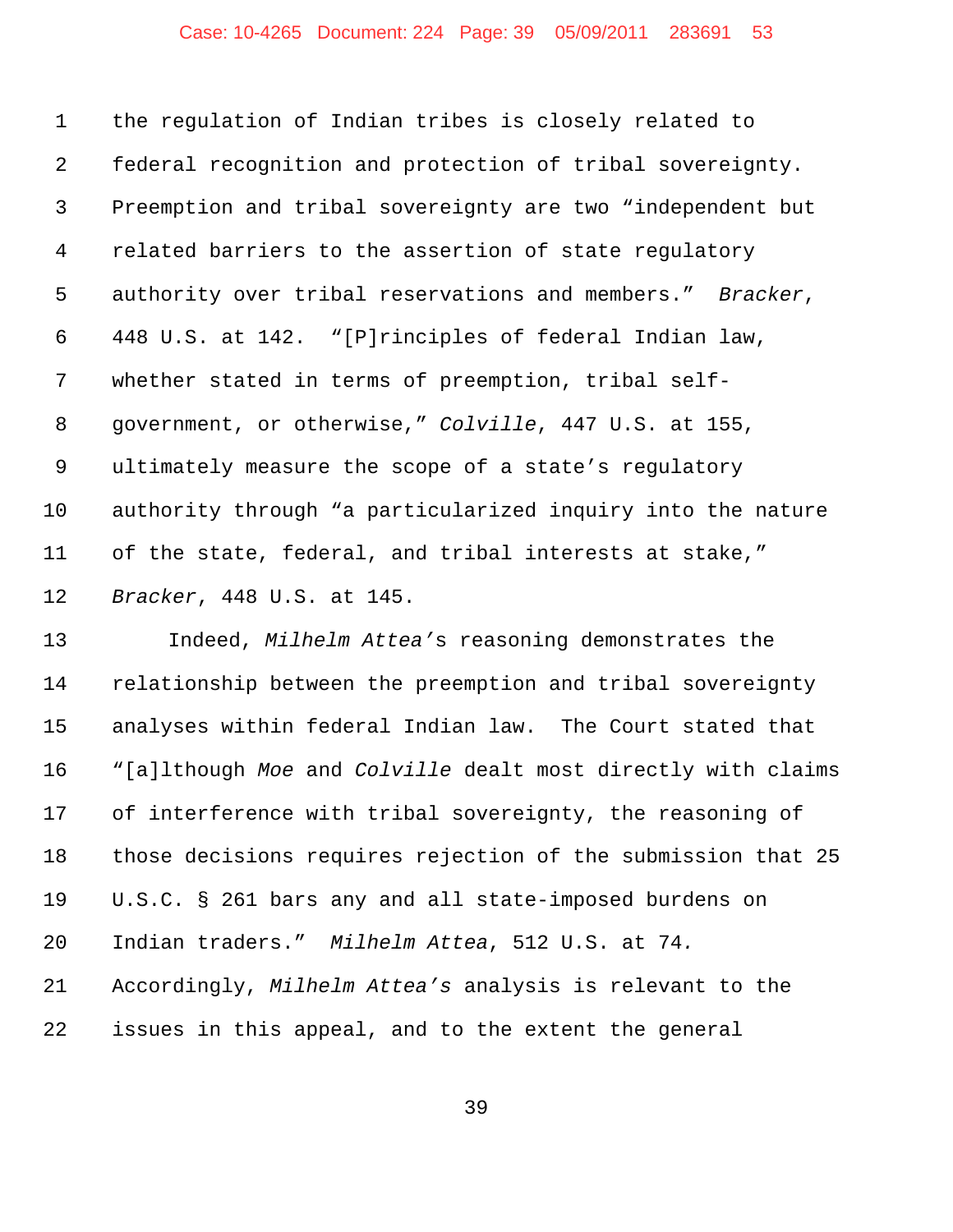# Case: 10-4265 Document: 224 Page: 40 05/09/2011 283691 53

 features of the amended tax law's quota and allocation schemes mirror those in the 1988 version, *Milhelm Attea* undermines the likelihood of Plaintiffs' success on this pre-enforcement challenge to the amended tax law's validity. **b**. **Coupon System** The Cayuga Nation, Seneca Nation, Unkechauge Nation, and Mohawk Tribe argue that the coupon system interferes with their tribal self-rule because it would require tribal governments to either retain coupons for distribution by the government or allocate coupons among reservation  $-$  retailers.<sup>18</sup> We agree with the Western District that the coupon system does not impose allocation burdens on the Cayuga Nation because its government owns and operates the Nation's two cigarette retailers. The Nation may elect the coupon system, use the coupons to purchase tax-free inventory, and sell that inventory to members from its

<sup>18</sup> *Milhelm Attea* does not specifically bear on our analysis of the amended tax law's coupon system because the present coupon system functions differently than it did in the 1988 version. Under the 1988 version, the tax-exempt coupons and prior approval requirement were not alternative systems, but rather, functioned together. The Department would approve every tax-exempt sale *and* distribute coupons directly to reservation retailers, "entitling them to their monthly allotment of tax-exempt cigarettes." *Milhelm Attea*, 512 U.S. at 66. Under the amended tax law, by contrast, the coupon system and prior approval system operate independently. Moreover, if a tribe elects the coupon system, the Department distributes tax-exempt coupons to tribal governments, not reservation retailers.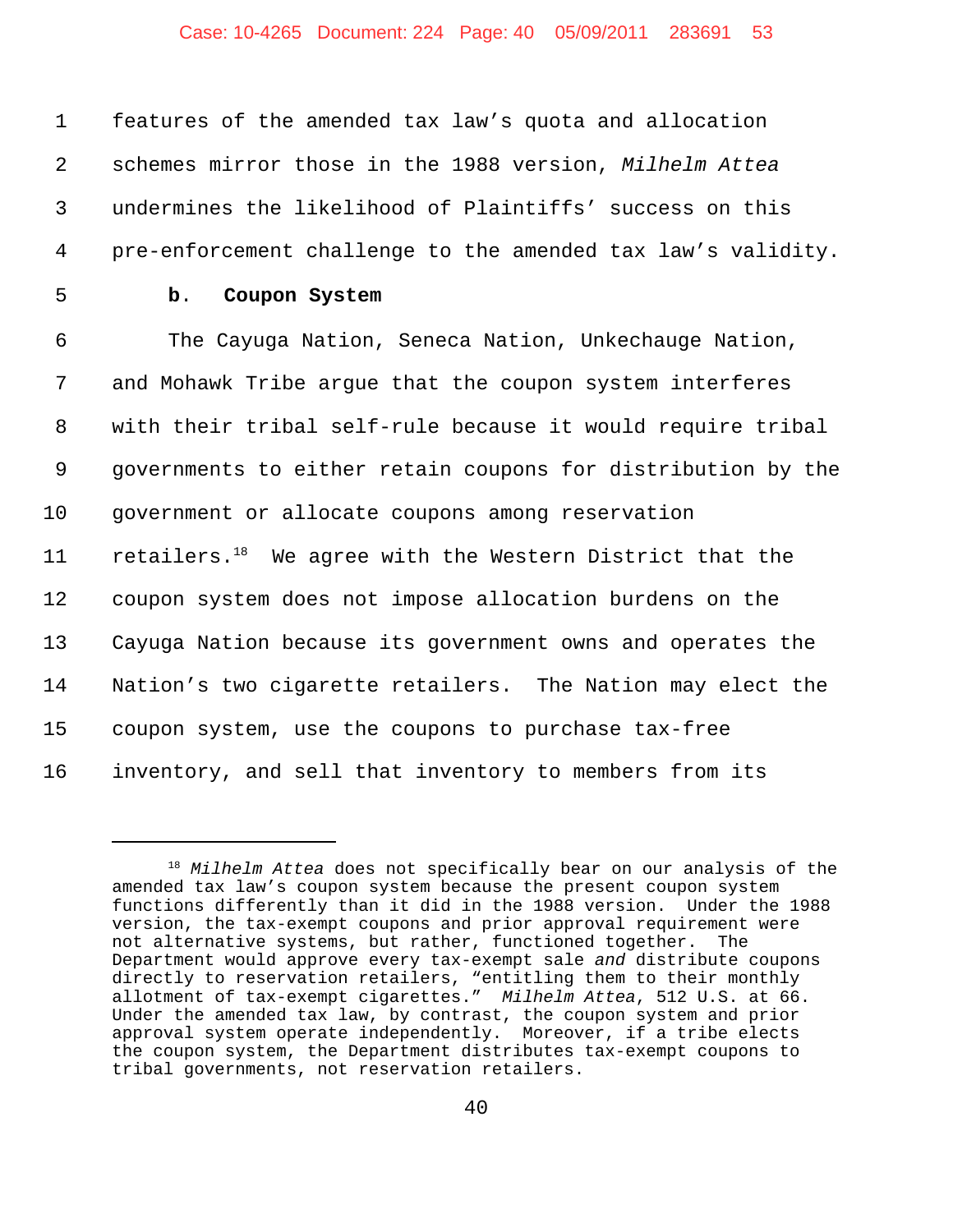## Case: 10-4265 Document: 224 Page: 41 05/09/2011 283691 53

 stores. Therefore, the Cayuga Nation is unlikely to prevail on the merits of its argument that the coupon system infringes its right of self-government.

 The Seneca Nation, Unkechauge Nation, and Mohawk Tribe, which have regulated, market-based tobacco economies, argue that under the coupon system, tribal governments must distribute a limited number of coupons among their member- owned and -operated reservation retailers. They argue that creation of a tribal allocation system would involve political decisions and require the enactment and enforcement of new tribal regulations. They contend that because the coupon system would require these governmental actions, it interferes with their right of self-rule. Because the coupon system is optional, we disagree.

 Consistent with the right to "make their own laws and be ruled by them," *Williams*, 358 U.S. at 220, the Seneca, Unkechauge, and Mohawk governments are free to decide whether involvement in the allocation of their respective cigarette allotments is in the members' best interests. If a tribal government chooses the coupon system, then it likewise accepts the correlated responsibility to design an effective allocation system, if necessary. New York has not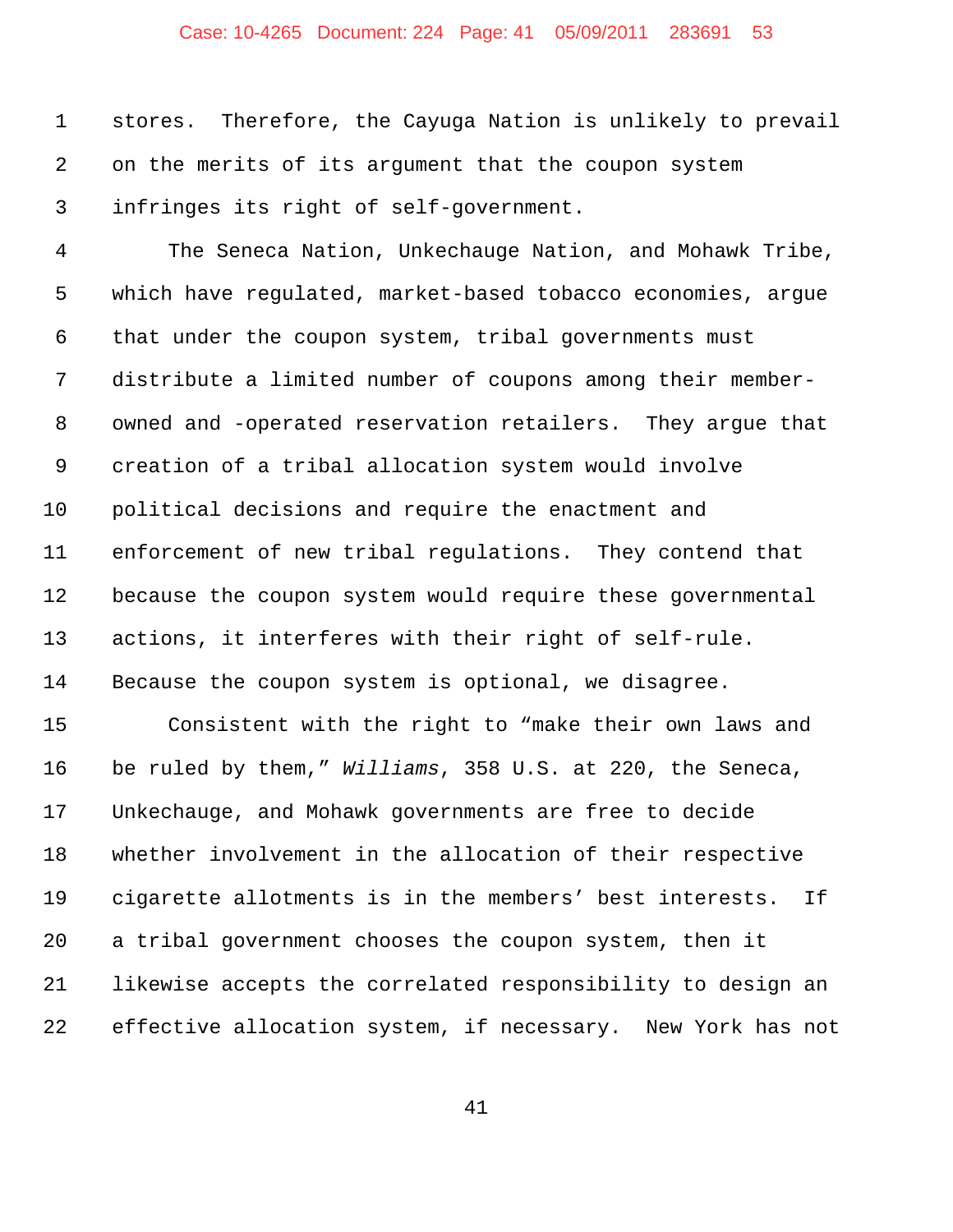## Case: 10-4265 Document: 224 Page: 42 05/09/2011 283691 53

foisted that requirement upon the tribal government.

# **c. Prior Approval System**

 As written, the prior approval system imposes no regulatory burdens on Plaintiffs or their retailers. It operates entirely off-reservation and involves only wholesalers and the Department. If prior approval does not unduly burden federally licensed Indian traders by requiring them to obtain the Department's approval before making tax- free sales, *see Milhelm Attea*, 512 U.S. at 75–76, this same mechanism certainly does not burden tribes or tribal retailers that play no role in the prior approval system whatsoever, *see United States v. Baker*, 63 F.3d 1478, 1489 (9th Cir. 1995) (holding that Washington's prior approval scheme did not impermissibly burden tribal sovereignty because the "entire regulatory program [was] accomplished off-reservation").

 Plaintiffs vigorously argue, however, that the prior approval system *might* have the effect of denying tribal members access to tax-free cigarettes and disrupting the current functioning of Plaintiffs' tobacco economies. Specifically, Plaintiffs point out that under the 1988 regulations, prior approval was "based upon evidence of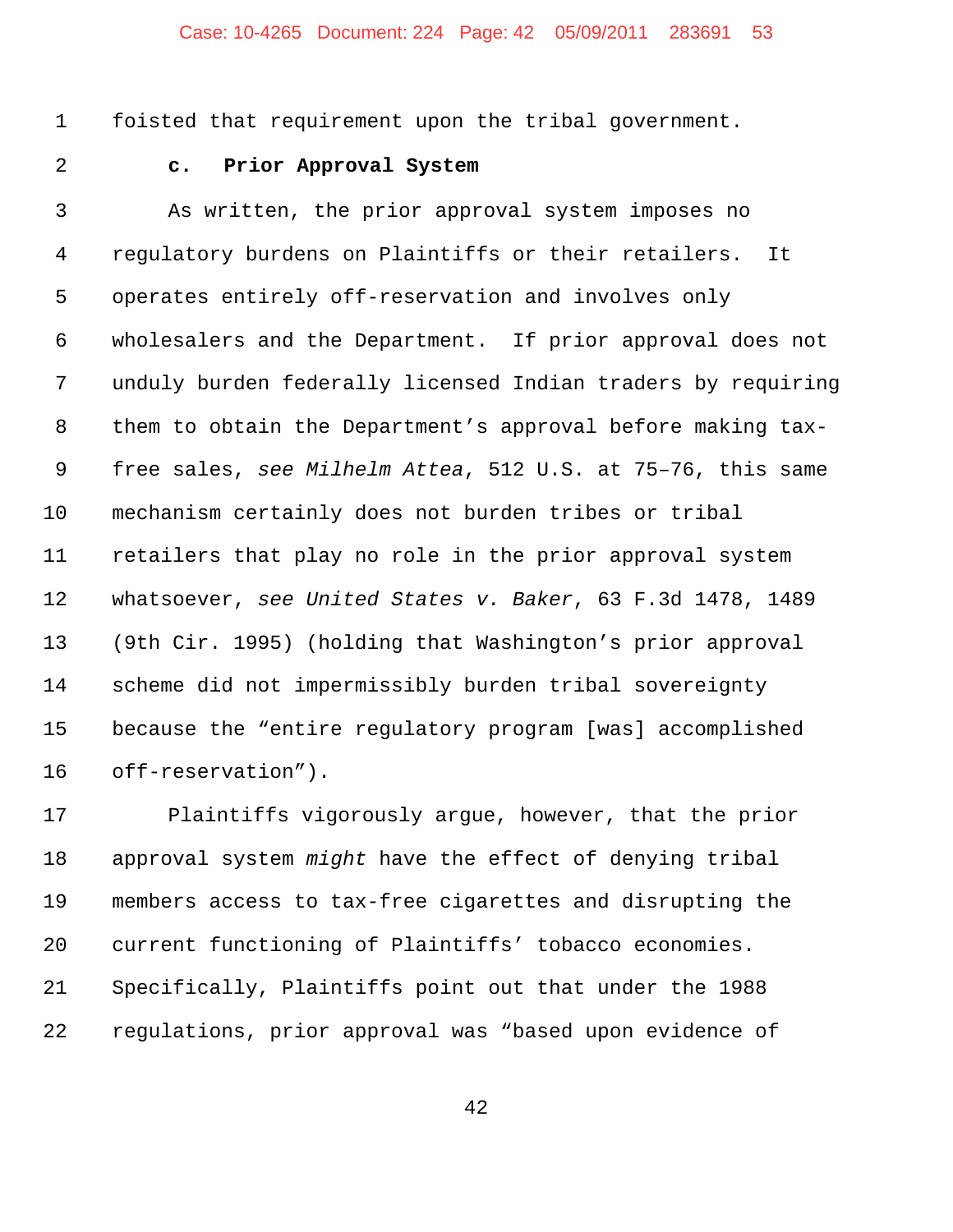## Case: 10-4265 Document: 224 Page: 43 05/09/2011 283691 53

 valid purchase orders received" by the wholesaler and presented to the Department. *See Milhelm Attea*, 512 U.S. at 66 (quoting N.Y. Comp. Codes R. & Regs. tit. 20, §§ 336.7(d)(1), (d)(2)(ii) (1992) (repealed)). The amended tax law does not contain this purchase order requirement.

 Plaintiffs contend that without this requirement, any state-licensed wholesaler might preemptively lock up a tribe's entire quarterly allotment. Although approval automatically expires after forty-eight hours without confirmation of the sale, Plaintiffs predict that the same wholesaler might immediately re-request prior approval and do so indefinitely. Thus, a wholesaler could leverage this forty-eight hour long monopoly position to charge premium prices, force tribal retailers to purchase exclusively from that wholesaler, or sell exclusively to favored tribal retailers. Plaintiffs contend that a market-dominant wholesaler could ultimately deprive tribal members of access to tax-free cigarettes and disrupt their tobacco economies. In response, tribal governments would either have to enact new tribal laws to police against monopolistic wholesalers or elect the coupon system. Plaintiffs view both situations as interfering with their rights of self-government.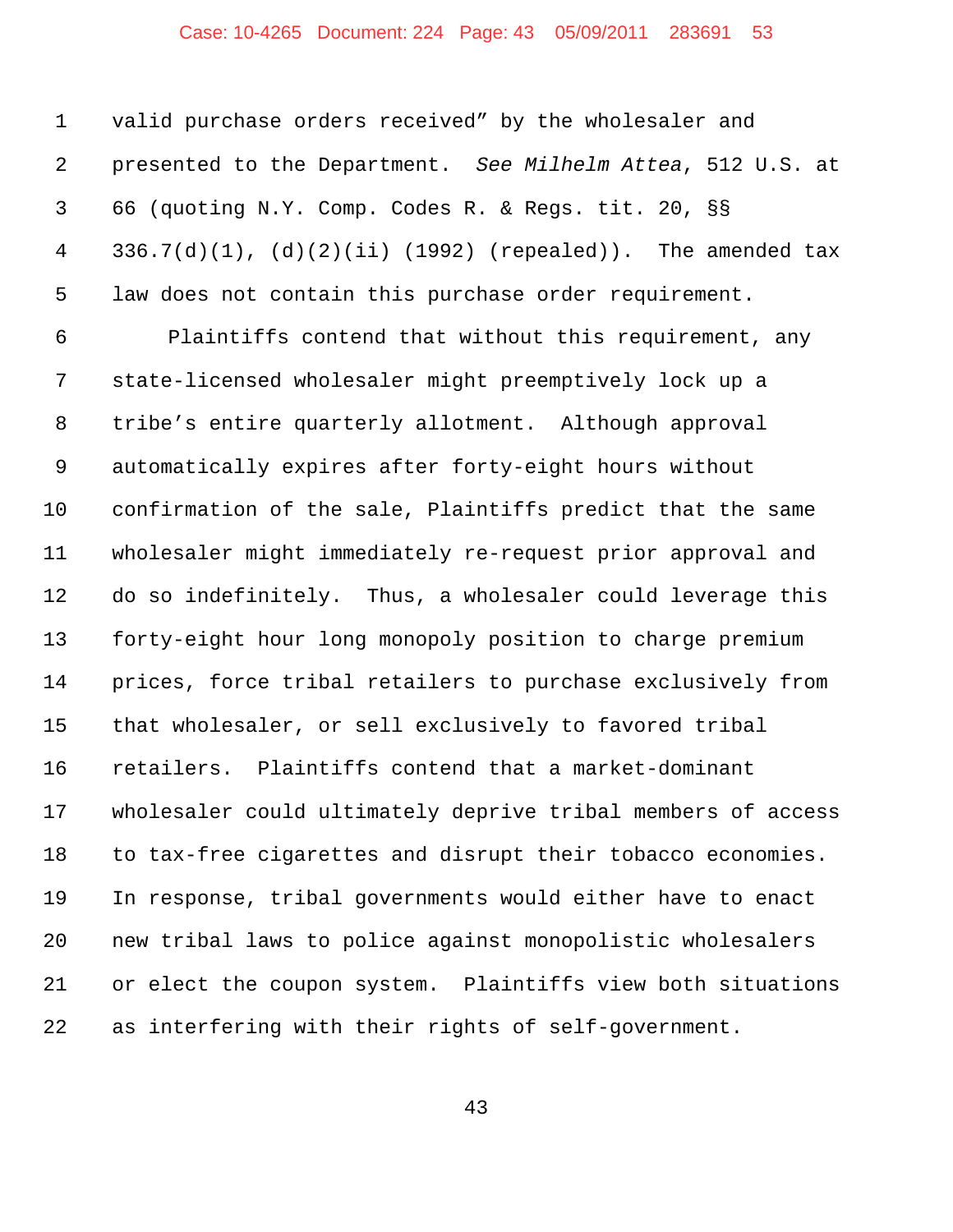#### Case: 10-4265 Document: 224 Page: 44 05/09/2011 283691 53

| $\mathbf{1}$    | To support its view, the Seneca Nation submitted an                  |
|-----------------|----------------------------------------------------------------------|
| 2               | affidavit from Peter Day, a state-licensed wholesaler and            |
| $\mathsf{3}$    | federally-licensed Indian Trader. <sup>19</sup> Day stated that upon |
| 4               | implementation of the tax law he "intends to purchase the            |
| 5               | entire tax-exempt allocation for each qualified Indian               |
| 6               | reservation unless it has already been acquired by another           |
| $7\phantom{.0}$ | agent and that quantity will be made available only to my            |
| 8               | customers." He further stated that given the limited                 |
| 9               | quantity and high demand for tax-exempt cigarettes, "tribal          |
| $10 \,$         | members can expect to pay higher prices" for those                   |
| 11              | cigarettes.                                                          |
|                 |                                                                      |

 The tax law does not explicitly prohibit a single wholesaler from obtaining approval over a tribe's entire allotment, and the regulations do not explicitly prohibit a wholesaler from selling that entire allotment to only one retailer. The Western District concluded that "there is a

<sup>&</sup>lt;sup>19</sup> Prior to enactment of the amended tax law, Peter Day, along with an individual member of the Seneca Nation, sought to enjoin the State from collecting cigarette taxes on Indian reservations under the tax law regime currently in effect at that time. *See Day Wholesale, Inc. v. New York*, No. 2006/7668 (N.Y. Sup. Ct. Erie Cnty.). Erie County Supreme Court granted two preliminary injunctions, the first of which was affirmed by the Appellate Division. *See Day Wholesale, Inc. v. New York*, 51 A.D.3d 383 (4th Dep't 2008). Following enactment of the amended tax law, the State successfully moved to vacate the two *Day Wholesale* preliminary injunctions. *See Day Wholesale, Inc.*, No. 2006/7668 (N.Y. Sup. Ct. Erie Cnty., Aug. 31, 2010). On August 31, 2010, plaintiffs, joined by intervenor Seneca Nation, appealed to the Appellate Division, Fourth Department. That appeal remains pending.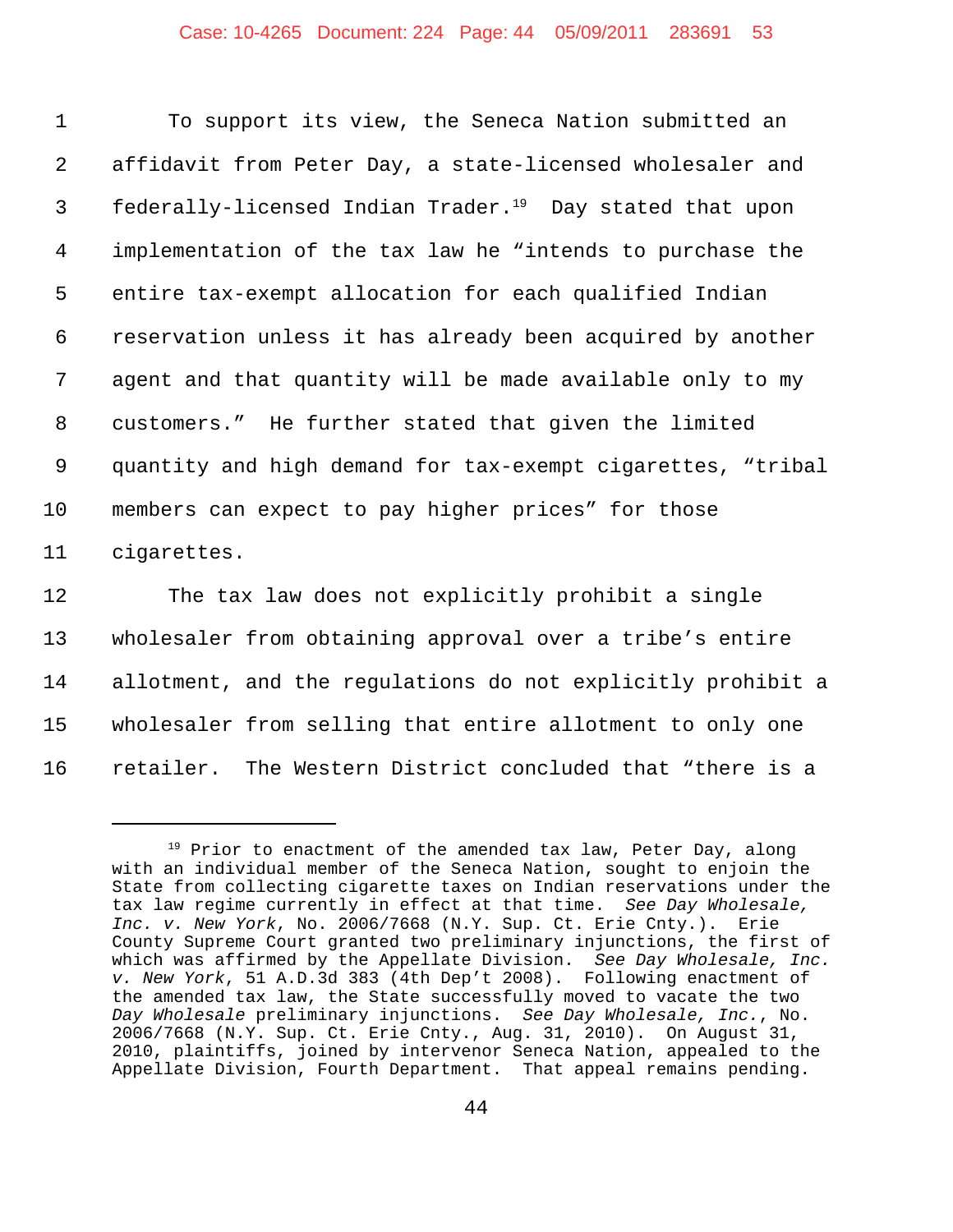#### Case: 10-4265 Document: 224 Page: 45 05/09/2011 283691 53

 very realistic possibility that the scenario presaged by Day will occur." *Seneca Nation*, 2010 WL 4027796, at \*16. Though without the benefit of Day's affidavit, the Northern District likewise concluded that the prior approval system is "ripe for manipulation by wholesalers, and actually incentivizes wholesalers" to monopolize the Oneida Nation's quota. *Oneida Nation*, 2010 WL 4053080, at \*9.

 Plaintiffs, particularly the Seneca Nation, argue that they have demonstrated significant implementation problems that will plague the prior approval system. They claim that because the problems are specific to each tribe's distinct tobacco economy, they have established that they are likely to prevail on the "as-applied" challenges that the Court in *Milhelm Attea* left for "some future proceeding." *Milhelm Attea*, 512 U.S*.* at 77. Again we disagree. Even if we accept, which we do not, that Plaintiffs

17 have properly classified their challenges as "as-applied, $T^{20}$ 

 $20$  Plaintiffs and State Defendants hotly dispute whether the present challenge is properly classified as facial or as-applied. This classification, they assume, determines whether we consider Plaintiffs' hypothetical scenarios. Though the Constitution vests the federal government with the exclusive power to regulate Indian tribes (and therefore direct state taxation of Indian tribes, absent Congressional approval, is constitutionally barred), tribal sovereignty challenges are not, strictly speaking, constitutional challenges. *Cf. Colville,* 447 U.S. at 167–68 (Brennan, *J.,* concurring in part and dissenting in part).Thus, the familiar facial/as-applied distinction only relates to this case by rough analogy. Regardless of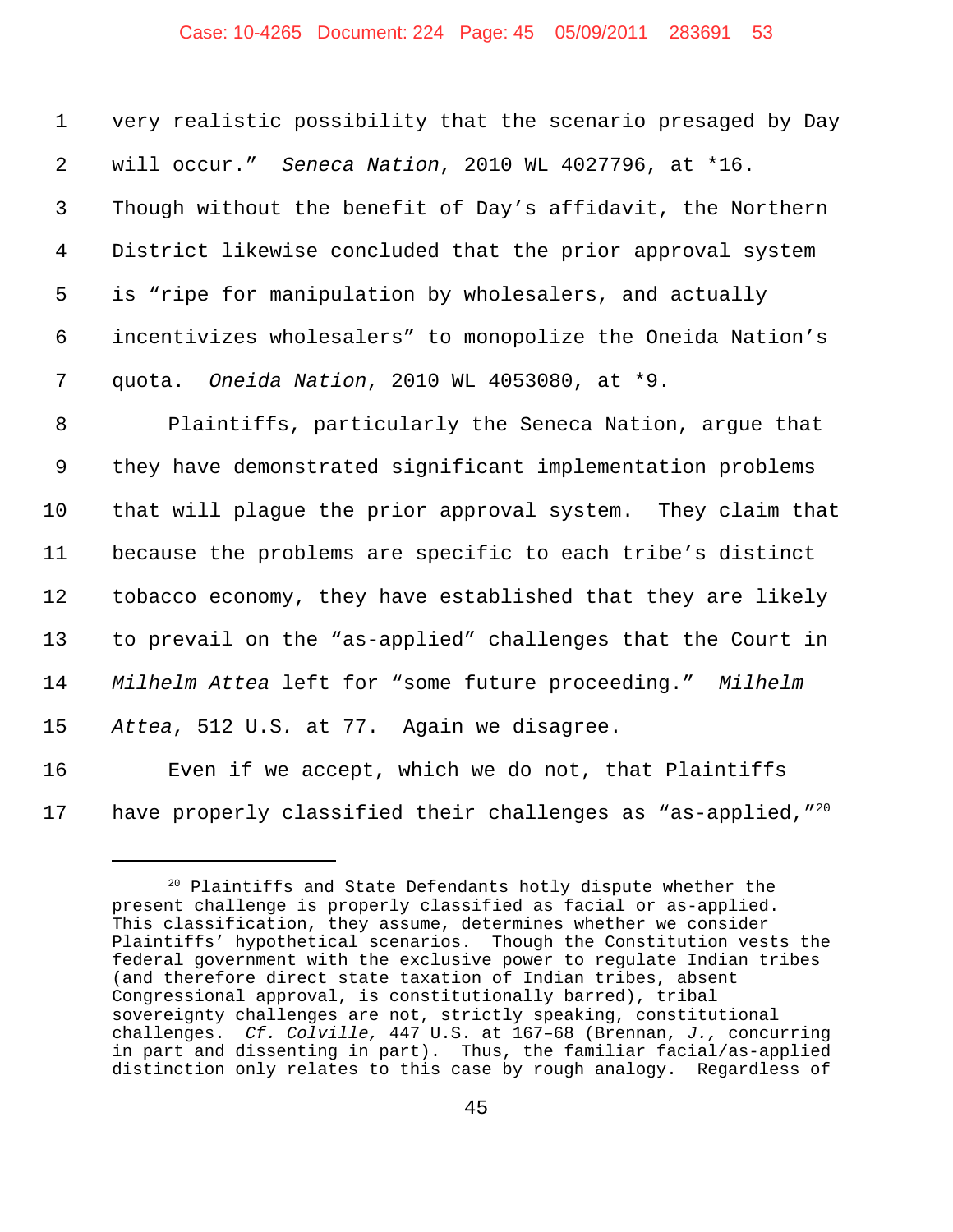#### Case: 10-4265 Document: 224 Page: 46 05/09/2011 283691 53

 nothing requires us to assume that a monopoly in tax-free cigarettes will occur and to evaluate the prior approval system under that assumption. Like the wholesalers in *Milhelm Attea*, Plaintiffs seek to enjoin the amended tax law before it is implemented; like the Court in *Milhelm Attea*, we decline to base our decision on "consequences that, while possible, are by no means predictable." *Id.* at 69.

 The Department anticipates that "[u]pon receipt of a purchase request from a [tribe or reservation retailer]" a wholesaler will request approval from the Department to sell that quantity of cigarettes. Technical Memorandum 5. Under the Department's "general understanding" of the prior approval system, wholesalers will only seek prior approval if the wholesaler has a legitimate tribal buyer. Plaintiffs contend that the prior approval system will not function as 16 the Department intends.<sup>21</sup> For at least two reasons, on this

how the challenge is classified, the fact remains that no version of New York's collection scheme has ever been implemented. Lacking evidence of its actual operation, Plaintiffs argue that the amended tax law fails to foreclose one scenario that *might* arise upon implementation. But under the statute, regulations, and the Technical Memorandum, that scenario is by no means certain to occur. The system's actual operation remains largely uncertain. At this preenforcement stage, and on this record, such speculation cannot support a preliminary injunction of a state taxation scheme that is valid as written.

 $21$  As the Technical Memorandum indicates, the Department intends that wholesalers will only seek prior approval after obtaining a purchase order. The Technical Memorandum is an informational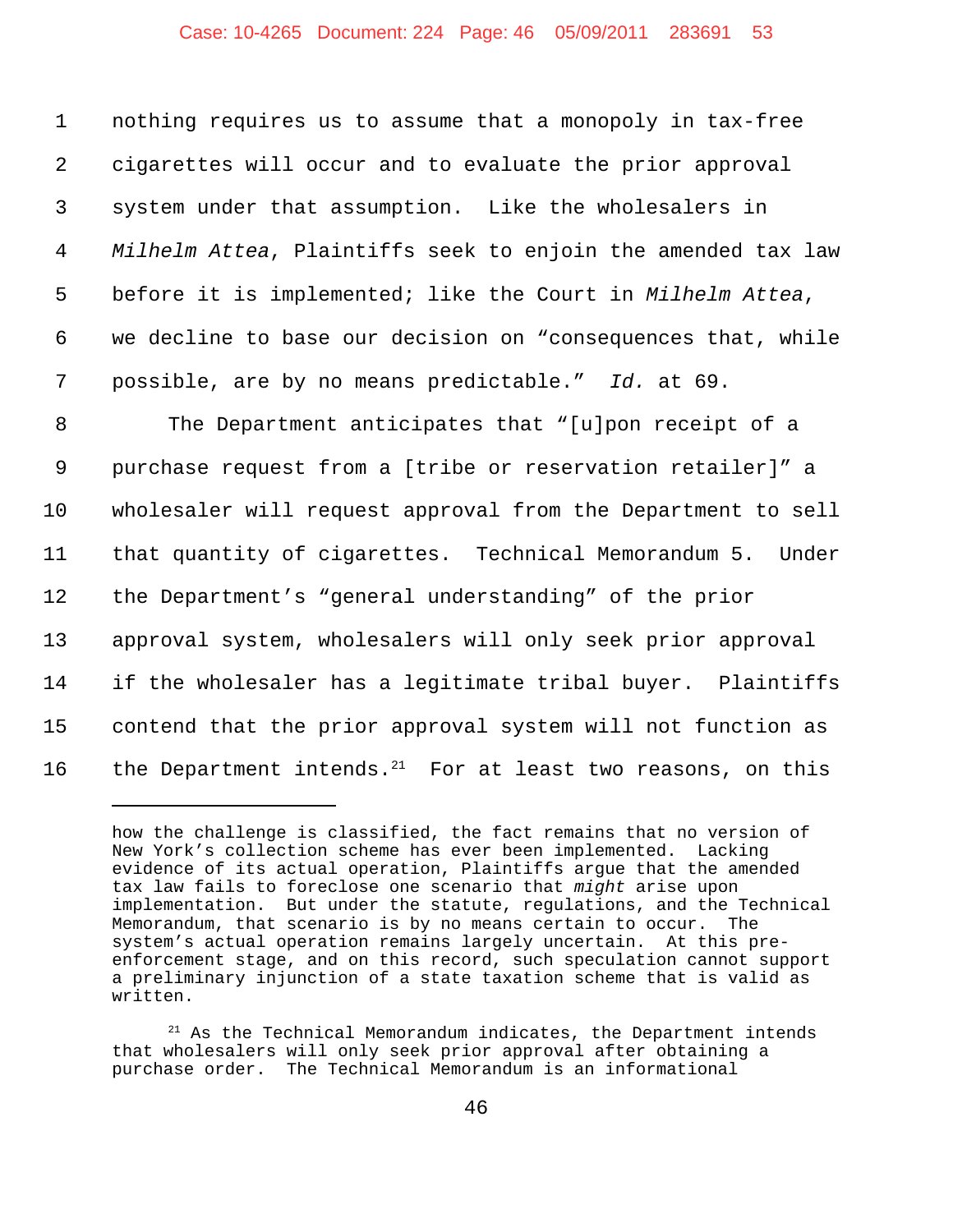record we cannot say which understanding will prove correct. First, Plaintiffs' predictions ignore the broader legal framework within which wholesalers and tribal retailers operate. That legal framework discourages wholesalers from abusing the prior approval system. To sell cigarettes to tribes or their retailers, a wholesaler must be a state-licensed distributor, *see* N.Y. Tax Law § 480, and a federally-licensed Indian Trader, *see* 25 U.S.C. § 262. Under New York law, the Tax Commissioner may cancel or suspend a wholesaler's state license for, among other things, "commit[ing] fraud or deceit in his . . . operations as a wholesale dealer." N.Y. Tax Law § 480(3)(b)(i); *see also* N.Y. Comp. Codes R. & Regs. tit. 20, §§ 71.6(b)(2), 72.3(b)(2). Under federal law, the Superintendent of the Bureau of Indian Affairs must "see that the prices charged by licensed [Indian] traders are fair and reasonable." 25 C.F.R. § 140.22. Wholesalers, like Peter Day, who intend to abuse the prior approval system risk losing their New York and federal licenses. A rational wholesaler must weigh the

statement that provides the Department's "general understanding" of the prior approval system. Notwithstanding the Department's intent, two State witnesses admitted that the monopoly scenario is possible under the prior approval system. These concessions do not render the system invalid. They merely confirm that both fair dealing and opportunism are possible under the prior approval system. The system's actual operation, however, is speculative.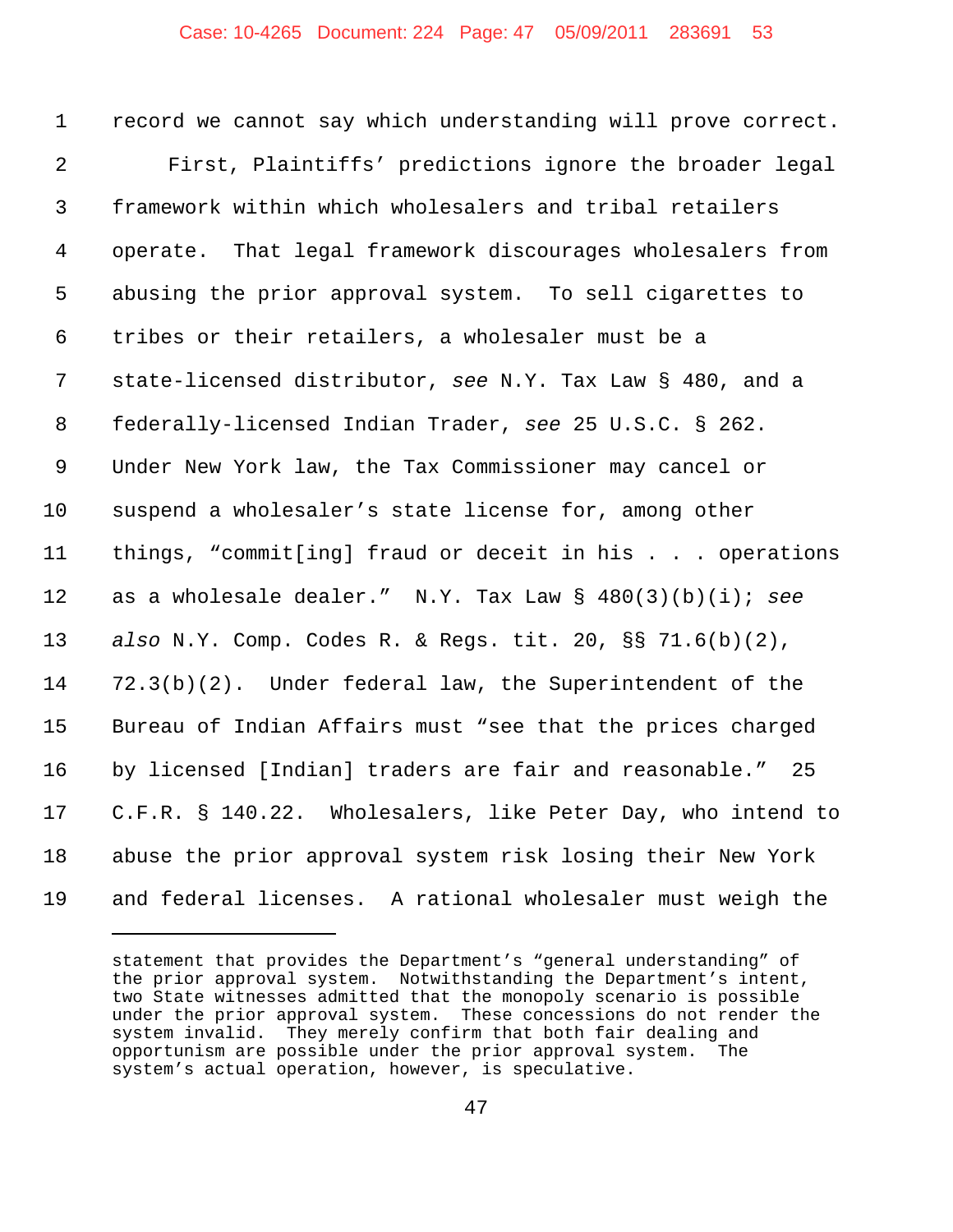#### Case: 10-4265 Document: 224 Page: 48 05/09/2011 283691 53

 potential short-term financial benefits of gaming the prior approval system against the potential long-term financial loss caused by the suspension or revocation of necessary 4 licenses.<sup>22</sup>

5 Second, if wholesalers disregard the legal risks of monopolistic behavior, the Department has the flexibility to modify the prior approval system to deter such behavior. The Department enjoys discretion to set and amend the conditions for prior approval. N.Y. Tax Law § 471(5)(b) ("The department shall grant agents and wholesalers prior approval in a manner and form to be determined by the department and as *may* be prescribed by regulation.") (emphasis added); N.Y. Comp. Codes R. & Regs. tit. 20, § 74.6(d)(3) ("The manner and form of prior approval will be determined by the department, and may include the use of an interactive Web application."). Thus, modification of the prior approval system's mechanics does not require amending the statute or promulgating new regulations. Presently,

 The Seneca Nation, Unkechauge Nation, and Mohawk Tribe argue that some of their own reservation retailers might collude with wholesalers to obtain monopoly positions within their reservations. Tribal sovereignty, however, vests tribes with the power to regulate the conduct of their own members, *see Mescalero Apache Tribe*, 462 U.S. at 332, and all three Plaintiffs in fact heavily regulate their retailers. Indeed, the Unkechauge Nation already restricts the quantity of cigarettes its reservation retailers may purchase from wholesalers. *See* Unkechauge Br. 8.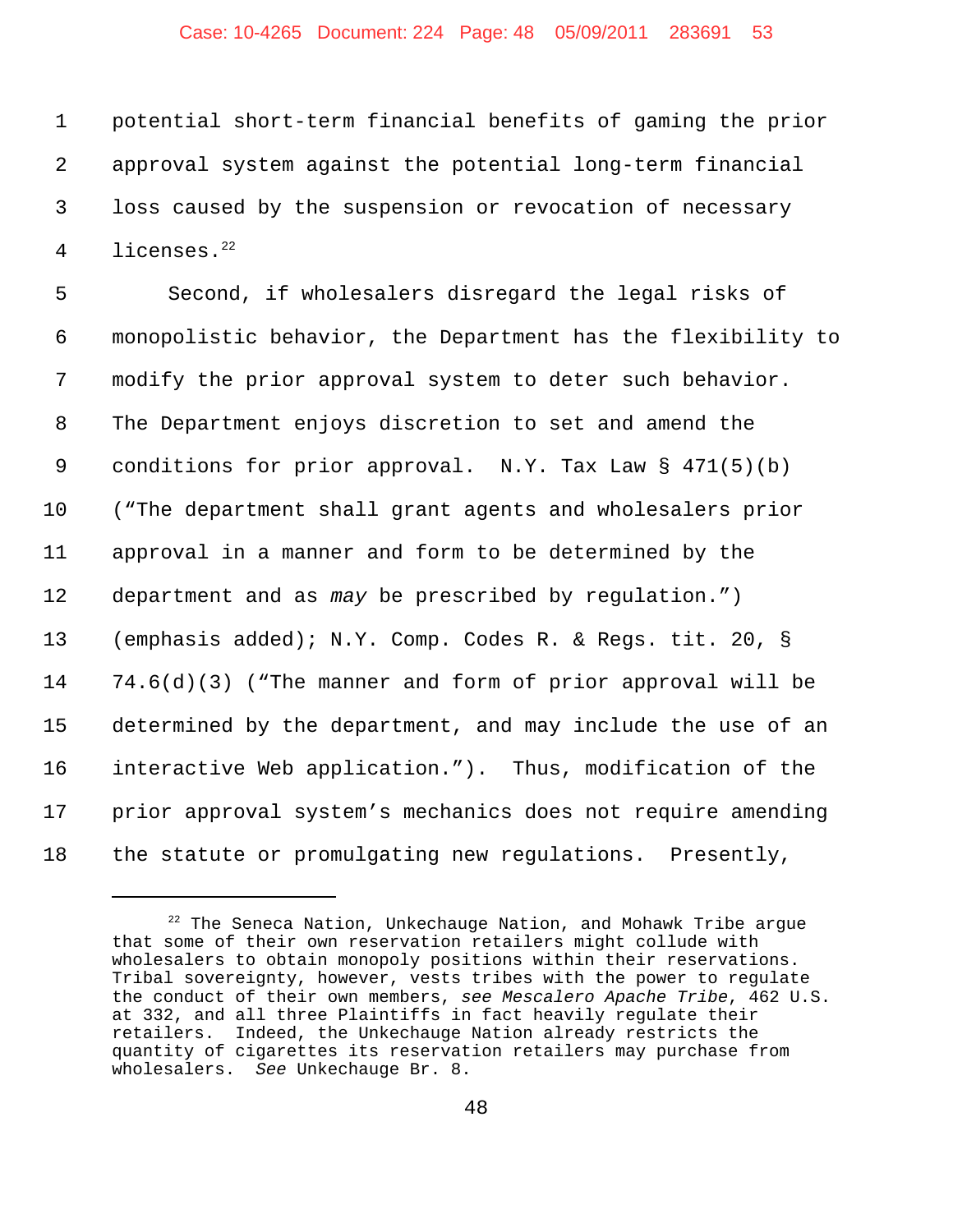## Case: 10-4265 Document: 224 Page: 49 05/09/2011 283691 53

 however, the record of the Department's effectiveness in adapting the prior approval system is nonexistent because, as a result of the injunctions or stays that were granted, wholesalers have not been required to use the prior approval system.

 Moreover, any of the Plaintiffs may foreclose the uncertainty associated with the prior approval system by entering formal agreements with the Department. As the Supreme Court observed in *Milhelm Attea*, "[a]greements between the Department and individual tribes might avoid or resolve problems that are now purely hypothetical." *Milhelm Attea*, 512 U.S. at 77. Upon approval from the New York Legislature or a federal court, the collection and allocation mechanism contained in the agreement would supersede the statutory allocation mechanisms and eliminate the uncertainty of private behavior. *See* N.Y. Tax Law § 471(6).

 At this pre-enforcement stage, Plaintiffs have not demonstrated that they are likely to prevail on their claim that the amended tax law infringes tribal sovereignty or unduly burdens tribal retailers. Plaintiffs ultimately request that the tax law be enjoined prior to its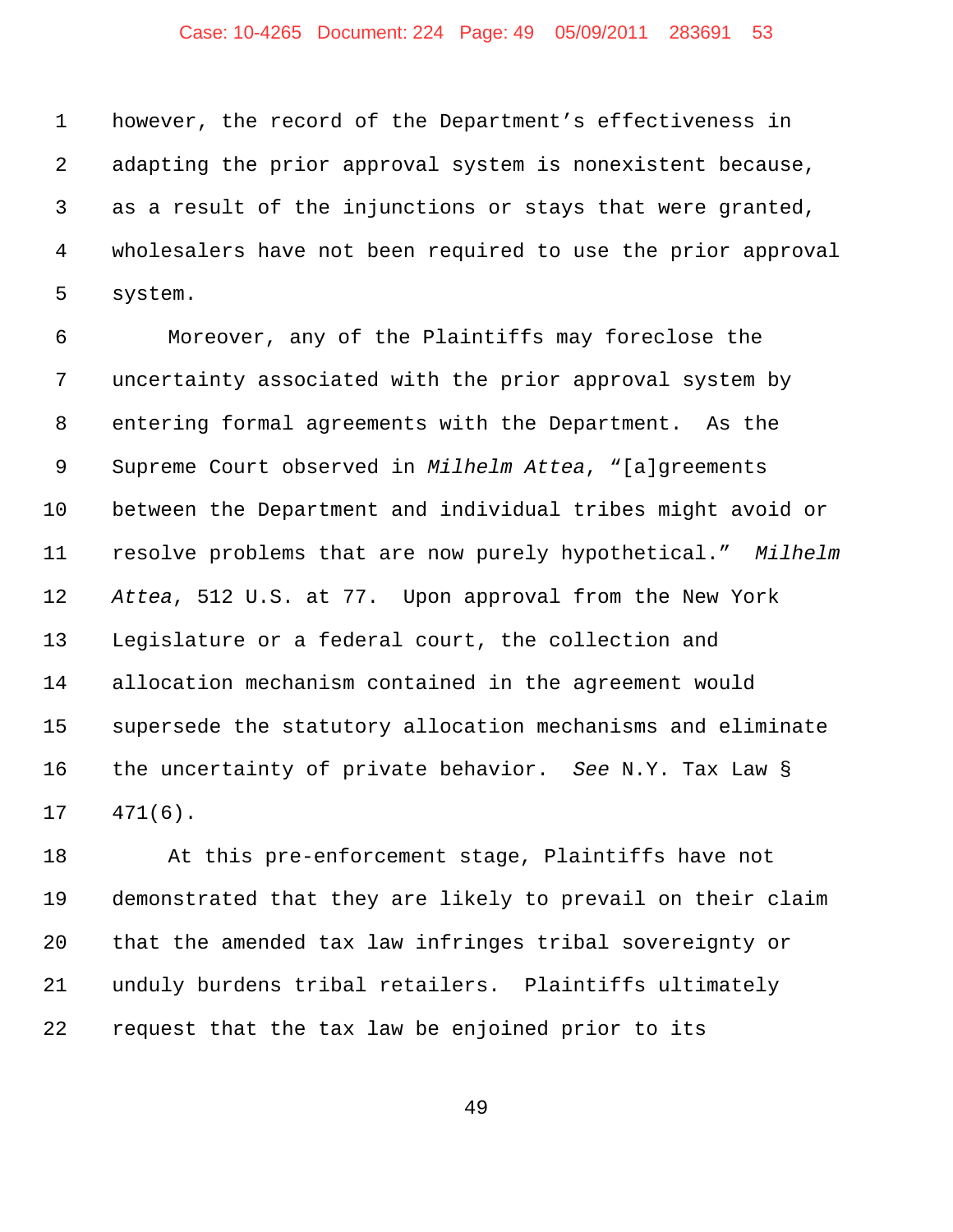## Case: 10-4265 Document: 224 Page: 50 05/09/2011 283691 53

 implementation on the basis of hypothetical private behavior and the assumption that there will be no Department response. This kind of speculation cannot support a pre- enforcement injunction of a state taxation scheme that is 5 valid as written. Finally, the Seneca Nation, Unkechauge Nation, and Mohawk Tribe argue that flaws in the prior approval system will disrupt the current state of their tobacco economies. Specifically, they argue that certain tribal retailers might be unable to obtain a sufficient quantity of tax-exempt cigarettes and their businesses will suffer. The three Plaintiffs argue that this anticipated disruption will undermine the federal interest in promoting and protecting tribal economic self-sufficiency and burden tribal members' ability to engage in tax-free commerce with one another. Previously, all cigarettes sold to tribes and reservation retailers were untaxed. Reservation retailers sold approximately ninety-nine percent of those untaxed cigarettes to non-members. But there was no practical distinction between a reservation retailer's member and non-

 Because we reject Plaintiffs' contentions that they are entitled to a preliminary injunction enjoining the prior approval system, we do not address the severability argument of the Unkechauge Nation and Mohawk Tribe.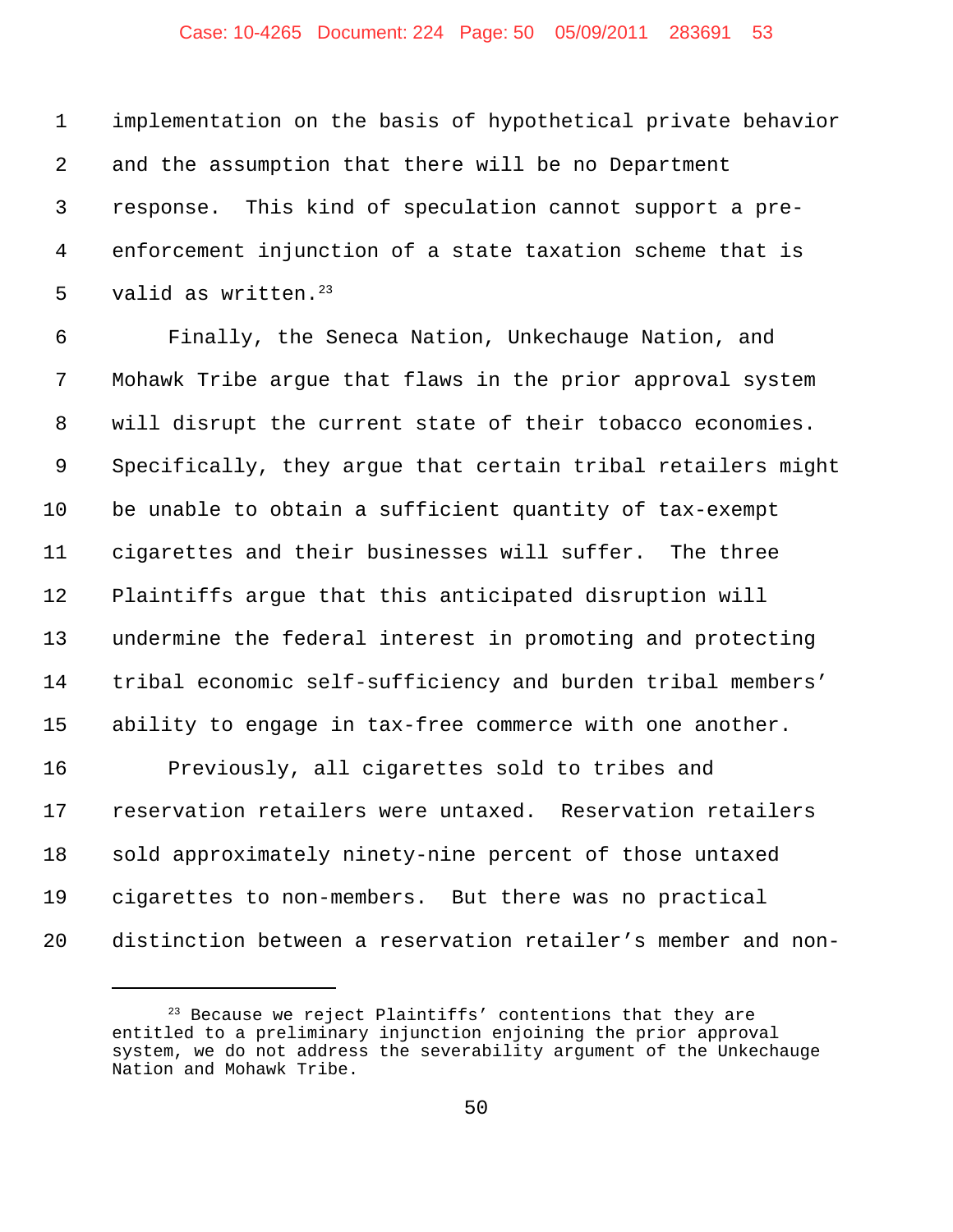## Case: 10-4265 Document: 224 Page: 51 05/09/2011 283691 53

 member cigarette markets. Plaintiffs' current tobacco economies developed under this system. For example, the mass quantity of available untaxed cigarettes allowed members of the Seneca Nation to open over 170 tobacco stores. Members could access tax-free cigarettes at any of these stores.

 New York's decision to limit the quantity of tax-free cigarettes sold to reservation retailers will undoubtedly disrupt the status quo, regardless of how the Department allocates the untaxed cigarettes. Yet in limiting the availability of tax-free cigarettes, the State does not have to ensure that each reservation retailer obtains its pre- amendment supply. Nor must the State ensure that tribal members continue to enjoy the same easy access to tax-free cigarettes. The Northern District erred in concluding at this pre-enforcement stage that the prior approval system "burdens [the Oneida Nation] by not protecting the right to have available tax-free cigarettes for members and itself, as required by law." *Oneida Nation*, 2010 WL 4053080, at \*9. As written, the prior approval system makes tax-free cigarettes available to member purchasers. Actual problems of implementation "can be addressed if and when they arise."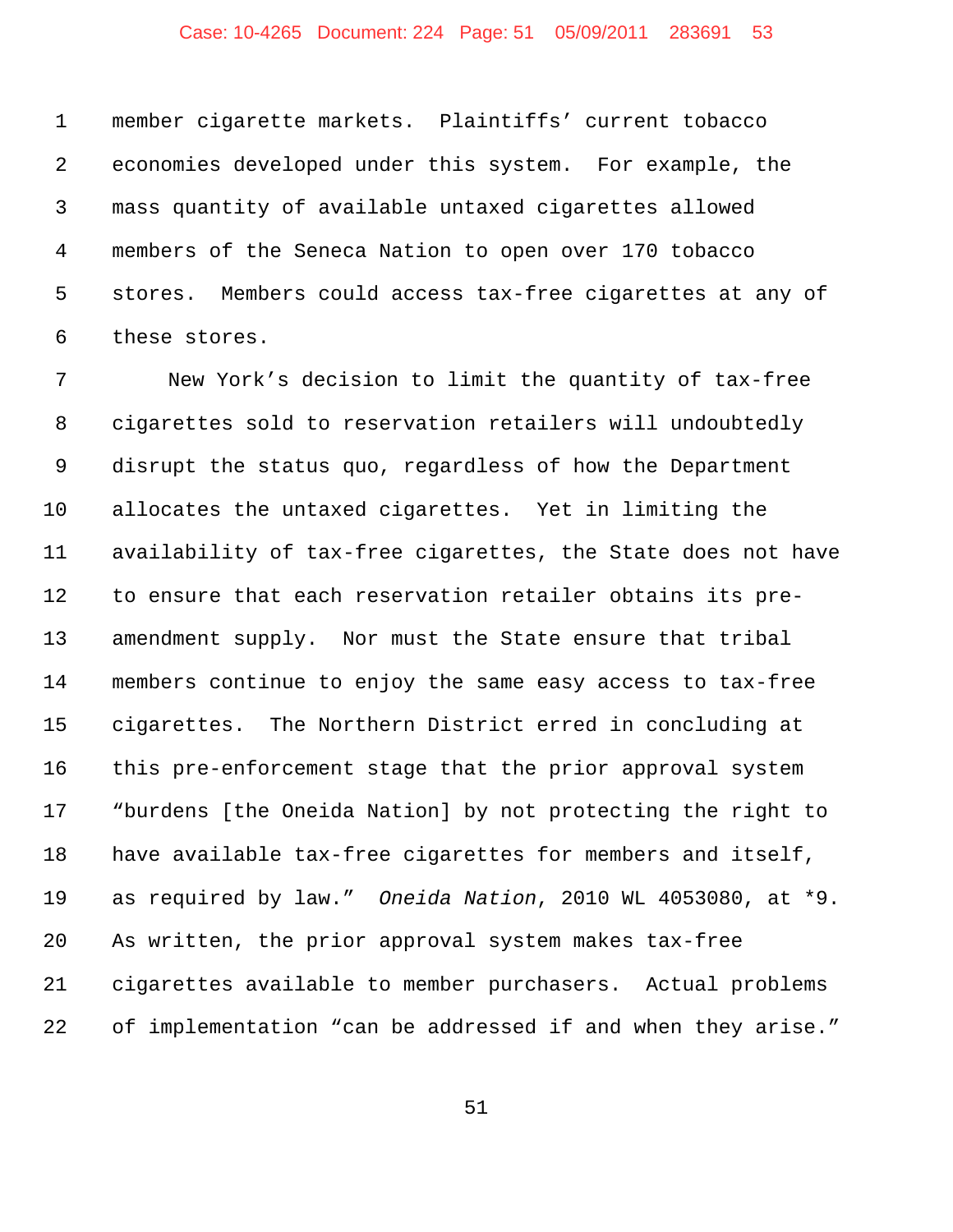1 Milhelm Attea, 512 U.S. at 76.<sup>24</sup>

## **CONCLUSION**

 Plaintiffs have failed to demonstrate a likelihood of success on the merits of their claims that (1) the precollection scheme impermissibly imposes a direct tax on tribal retailers, or alternatively, imposes an undue and unnecessary economic burden on tribal retailers; and (2) the coupon and prior approval systems interfere with their rights of self-government and rights to purchase cigarettes free from state taxation. The Northern District committed legal error in determining that both of these arguments were likely to succeed, and thus abused its discretion in granting the Oneida Nation's motion for preliminary injunction. The Western District correctly rejected these arguments and properly denied the Seneca Nation's, Cayuga Nation's, Unkechauge Nation's, and Mohawk Tribe's motions for preliminary injunctions.

 The Western District's two orders of October 14, 2010 and November 9, 2010 are **AFFIRMED**. The Northern District's order of October 14, 2010 is **VACATED**. All stays pending

 Unlike the Western District, we express no opinion on whether the monopoly scenario, if it occurred, would constitute state infringement of tribal sovereignty. *See Seneca Nation*, 2010 WL 4027796, at \*16–17.